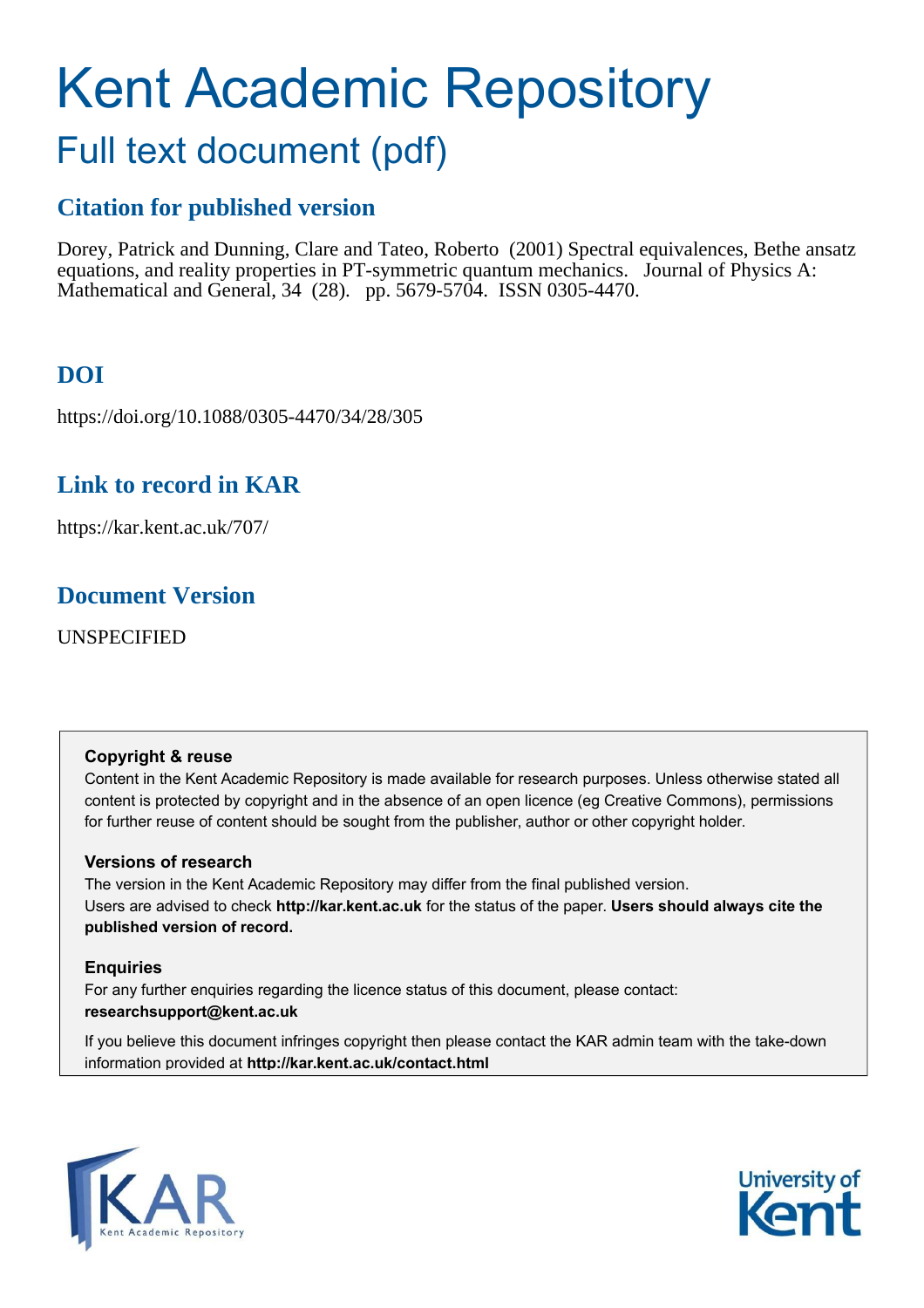## <span id="page-1-0"></span>Spectral equivalences, Bethe Ansatz equations, and reality properties in  $PT$ -symmetric quantum mechanics

Patrick Dorey<sup>[1](#page-0-0)</sup>, Clare Dunning<sup>[2](#page-0-0)</sup> and Roberto Tateo<sup>[3](#page-0-0)</sup>

<sup>1,3</sup>Dept. of Mathematical Sciences, University of Durham, Durham DH1 3LE, UK  $^{2}$ Dept. of Mathematics, University of York, York YO10 5DD, UK

#### Abstract

The one-dimensional Schrödinger equation for the potential  $x^6 + \alpha x^2 + l(l+1)/x^2$ has many interesting properties. For certain values of the parameters l and  $\alpha$  the equation is in turn supersymmetric (Witten), quasi-exactly solvable (Turbiner), and it also appears in Lipatov's approach to high energy QCD. In this paper we signal some further curious features of these theories, namely novel spectral equivalences with particular second- and third-order differential equations. These relationships are obtained via a recently-observed connection between the theories of ordinary differential equations and integrable models. Generalised supersymmetry transformations acting at the quasi-exactly solvable points are also pointed out, and an efficient numerical procedure for the study of these and related problems is described. Finally we generalise slightly and then prove a conjecture due to Bessis, Zinn-Justin, Bender and Boettcher, concerning the reality of the spectra of certain  $PT$ -symmetric quantum-mechanical systems.

<sup>&</sup>lt;sup>1</sup>p.e.dorey@durham.ac.uk<br><sup>2</sup>tcd1@york.ac.uk

 $^3$ roberto.tateo@durham.ac.uk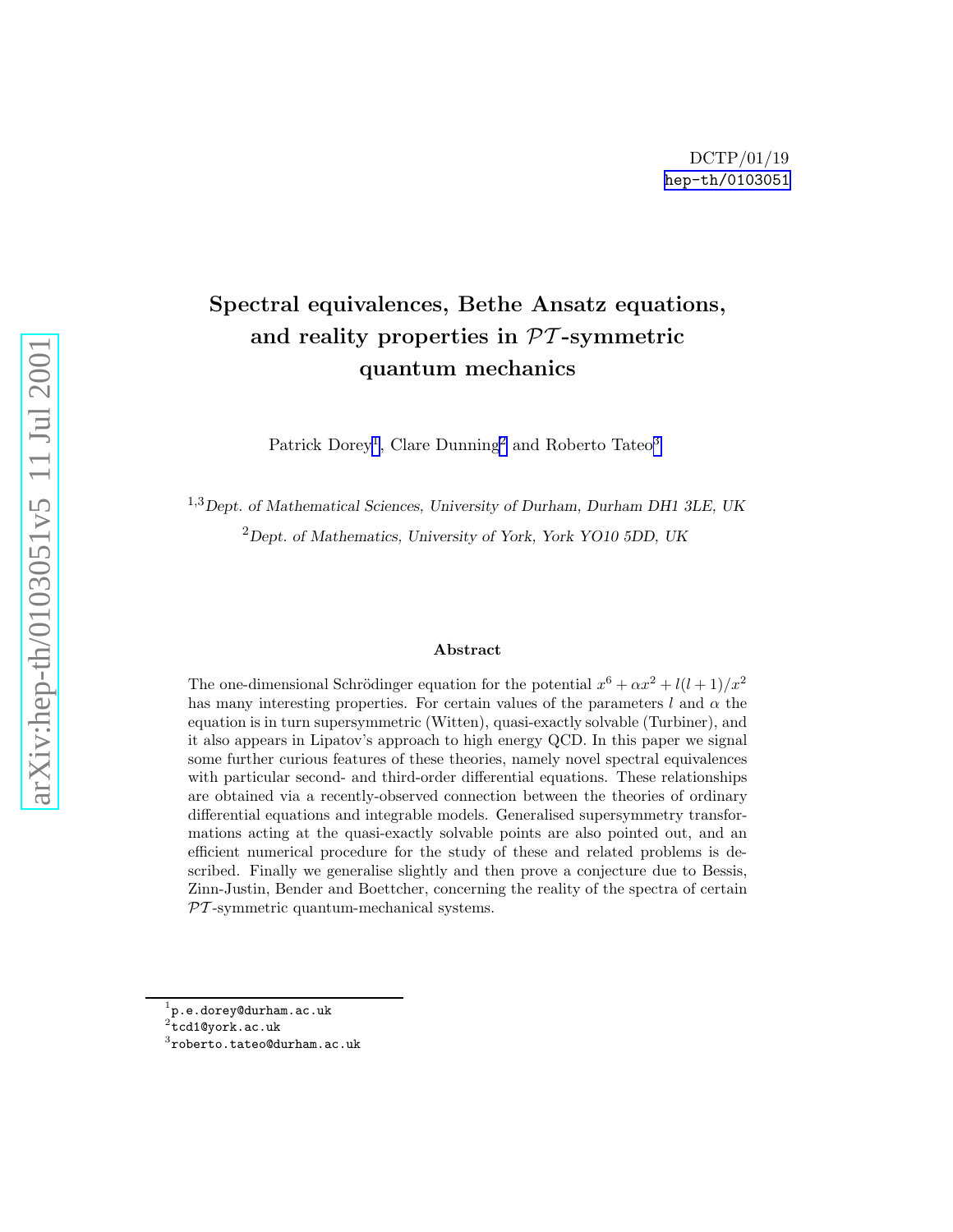#### <span id="page-2-0"></span>1 Introduction

The main subject of this paper will be the spectrum of Schrödinger equation

$$
\mathcal{H}(\alpha, l)\,\psi(x) = \left[ -\frac{d^2}{dx^2} + x^6 + \alpha x^2 + \frac{l(l+1)}{x^2} \right] \psi(x) = E\,\psi(x)\,,\tag{1.1}
$$

with boundary conditions  $\psi(x) \to 0$  as  $x \to \infty$  and  $\psi(x) \sim x^{l+1}$  as  $x \to 0$ .<sup>\*</sup>

Over the years, many interesting features of this problem have been uncovered. For  $\alpha < 0$  and  $l(l+1) = 0$ , the theory corresponds to a double-well potential on the full real line, with  $l = -1$  and  $l = 0$  selecting the even and odd wavefunctions respectively. Such potentials have long been studied as toy models for instanton effects in quantumfield theories [[1](#page-28-0)]. Furthermore, at  $\{\alpha = -3, l = -1\}$  the ground-state energy  $E_0$  is zero, with the remaining energy levels matching those at  $\{\alpha = 3, l = 0\}$ . This reflects the fact that for these values of the parameters the model provides one of the simplest examples of supersymmetric quantum mechanics[[2](#page-28-0)]. More peculiar are the properties of the spectrum at  $\alpha = -(4J + 2l + 1)$ : a finite number of energy levels can be exactly computed [\[3, 4](#page-28-0)] being roots of particular polynomials[[5](#page-28-0)]. At these points, the model is said to be 'quasi-exactly solvable'. Finally, at least a couple of physically interesting spectral problems are related to the above equation via simple variable and gauge transformations. The first is a linear combination of the harmonic and Coulomb potentials:

$$
\left[-\frac{d^2}{dx^2} + x^2 - \frac{\sigma}{x} + \frac{\gamma(\gamma + 1)}{x^2}\right]\varphi(x) = \Lambda \varphi(x),\tag{1.2}
$$

with the two sets of parameters being related by  $\gamma = (l-1/2)/2$ ,  $\Lambda = -\alpha/2$ ,  $\sigma =$  $2^{-3/2}E$ . The second theory is

$$
\left[ -\frac{d^2}{dx^2} + \frac{1}{x^{3/2}} + \frac{\beta}{x} + \frac{\delta(\delta + 1)}{x^2} \right] \chi(x) = \Delta \chi(x) , \qquad (1.3)
$$

with  $\beta = 16\alpha E^{-2}$ ,  $\delta = (l-3/2)/4$ ,  $\Delta = -4096E^{-4}$ . Surprisingly, at  $\beta = 0$  and  $\delta(\delta+1) = 0$  the latter equation is related to the Odderon problem in QCD [\[6](#page-29-0)].

In this paper we discuss some further exact spectral relationships, relating the prob-lems([1.1](#page-1-0)) at different values of  $\alpha$  and l, and linking them to certain third-order differential equations. We shall find these equivalences in the framework of the 'ODE/IM correspondence'[[7](#page-29-0)]. Some features of this correspondence are reviewed in sections 2 and 3, and they are then used to establish five spectral equivalences in sections 4, 5, 6 and 7. Section 8 provides an alternative insight into the second and third equivalences using the so-called Bender-Dunne polynomials, and in the process uncovers differential operators which generalise the action of the supersymmetry generators to all quasiexactly solvable points. The conclusions are in section 9, and there are two relatively self-contained appendices. The first explains a simple but efficient numerical approach

<sup>&</sup>lt;sup>\*</sup> The other natural boundary condition at the origin is  $\psi(x) \sim x^{-l}$ ; when we are interested in this spectral problem, we shall write the differential operator as  $\mathcal{H}(\alpha, -1-l)$ .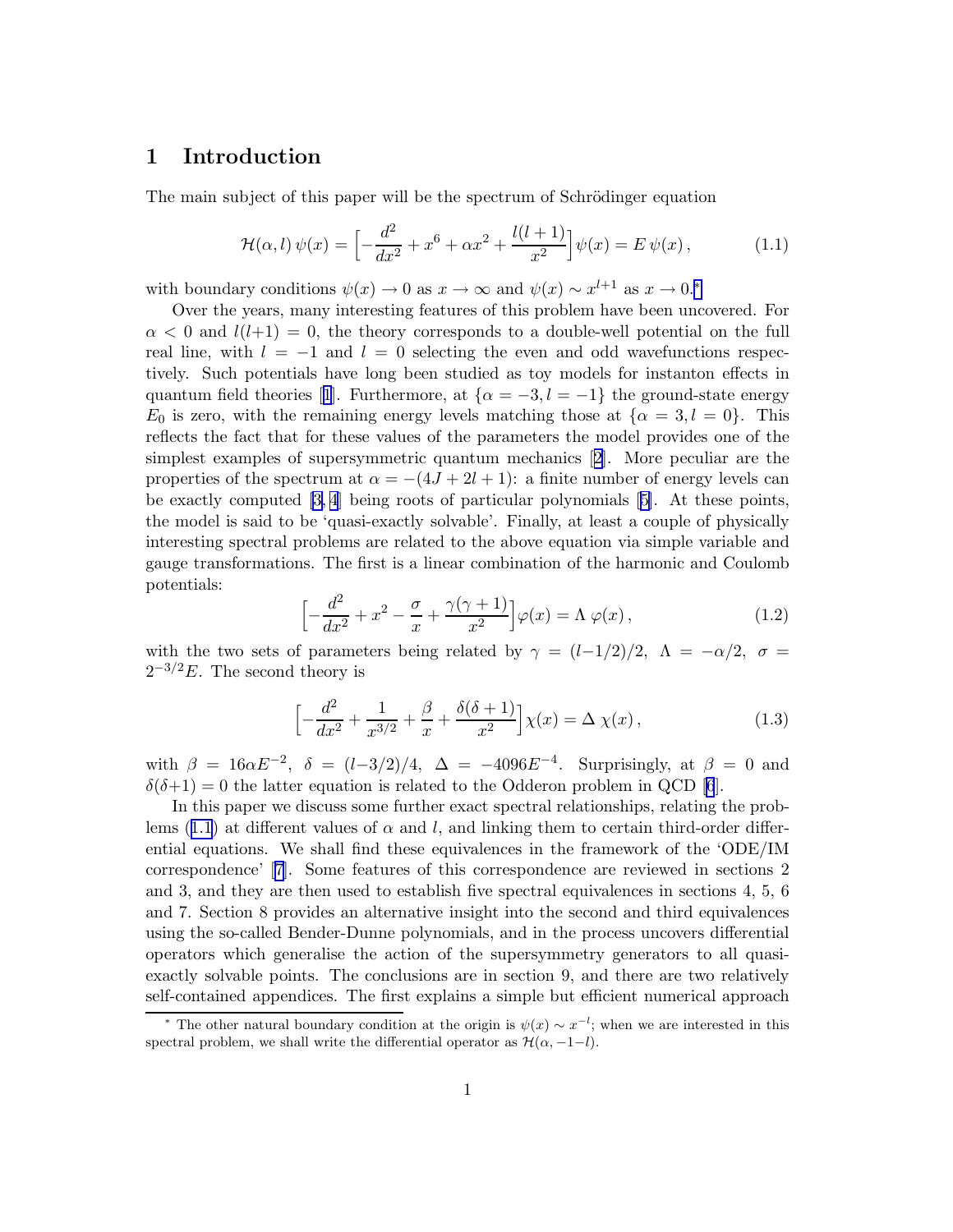<span id="page-3-0"></span>to Schrödinger problems with polynomial potentials, and the second uses ideas associated with the ODE/IM correspondence to prove a generalised version of a conjecture due to Bessis, Zinn-Justin, Bender and Boettcher.

### 2 Bethe ansatz equations for the  $x^{2M} + x^{M-1}$  potential

The rôle of functional relations in the spectral theory of the Schrödinger equation has been extensively explored by Voros[[8](#page-29-0)], but only recently has it been realised that they can lead, in certain cases, to a precise connection with the theory of integrable models[[7](#page-29-0)]. This so-called 'ODE/IM correspondence' has been developed in a number of directions [\[9–16](#page-29-0)], some of which are reviewed in[[17](#page-29-0)]. In this section, we summarise theresults obtained in this context by Suzuki [[14](#page-29-0)] concerning the Schrödinger equation withpotential  $x^{2M} + \alpha x^{M-1}$ , which includes the sextic potential ([1.1](#page-1-0)) as a special case. Our treatment is perhaps a marginal simplification of that given in [\[14\]](#page-29-0), but the only genuinely new contribution to the discussion is the inclusion of the angular momentum term. The ODE to be considered is

$$
\mathcal{H}(M,\alpha,l)\,\Phi(x) = \left[ -\frac{d^2}{dx^2} + x^{2M} + \alpha x^{M-1} + \frac{l(l+1)}{x^2} \right] \Phi(x) = E \,\Phi(x) \tag{2.1}
$$

with  $M$  a positive real number, which for technical reasons will sometimes be taken to be greater than 1. The goal is to find the eigenvalues  ${E_i}$ , those E for which ([2.1\)](#page-2-0) has a solution vanishing as  $x \to +\infty$ , and behaving as  $x^{l+1}$  as  $x \to 0$ . (For  $\Re e l > -1/2$ , the latter condition is equivalent to the demand that the usually-dominant  $x^{-l}$  behaviour near the origin should be absent; outside this region, the problem is best defined by analytic continuation[†](#page-2-0) .) The starting-point is the uniquely-determined solution  $Y(x, E, \alpha, l)$  which has the following asymptotic for large, positive x [[19\]](#page-29-0):

$$
Y(x, E, \alpha, l) \sim \frac{x^{-M/2 - \alpha/2}}{\sqrt{2i}} \exp\left(-\frac{x^{M+1}}{M+1}\right) ,
$$
 (2.2)

and an associated set of functions  $Y_k$ :

$$
Y_k(x, E, \alpha, l) = \Omega^{k/2 + k\alpha/2} Y(\Omega^{-k} x, \ \Omega^{-2Mk} E, \ \Omega^{(M+1)k} \alpha, \ l), \quad \Omega = \exp(\frac{i\pi}{M+1}). \tag{2.3}
$$

For integer k the  $Y_k$ 's are solutions of [\(2.1](#page-2-0)), and any pair  $\{Y_k, Y_{k+1}\}\$ forms a basis of solutions. In particular,  $Y_{-1}$  can be written as a linear combination of  $Y_0$  and  $Y_1$ , the precise relation being

$$
T(E, \alpha, l)Y_0(x, E, \alpha, l) = Y_{-1}(x, E, \alpha, l) + Y_1(x, E, \alpha, l).
$$
 (2.4)

The coefficient

$$
T(E, \alpha, l) = W[Y_{-1}, Y_1] = \text{Det}\begin{bmatrix} Y_{-1}(x) & Y_1(x) \\ Y'_{-1}(x) & Y'_1(x) \end{bmatrix},
$$
\n(2.5)

<sup>†</sup>For a discussion, see chapter 4 of[[18\]](#page-29-0).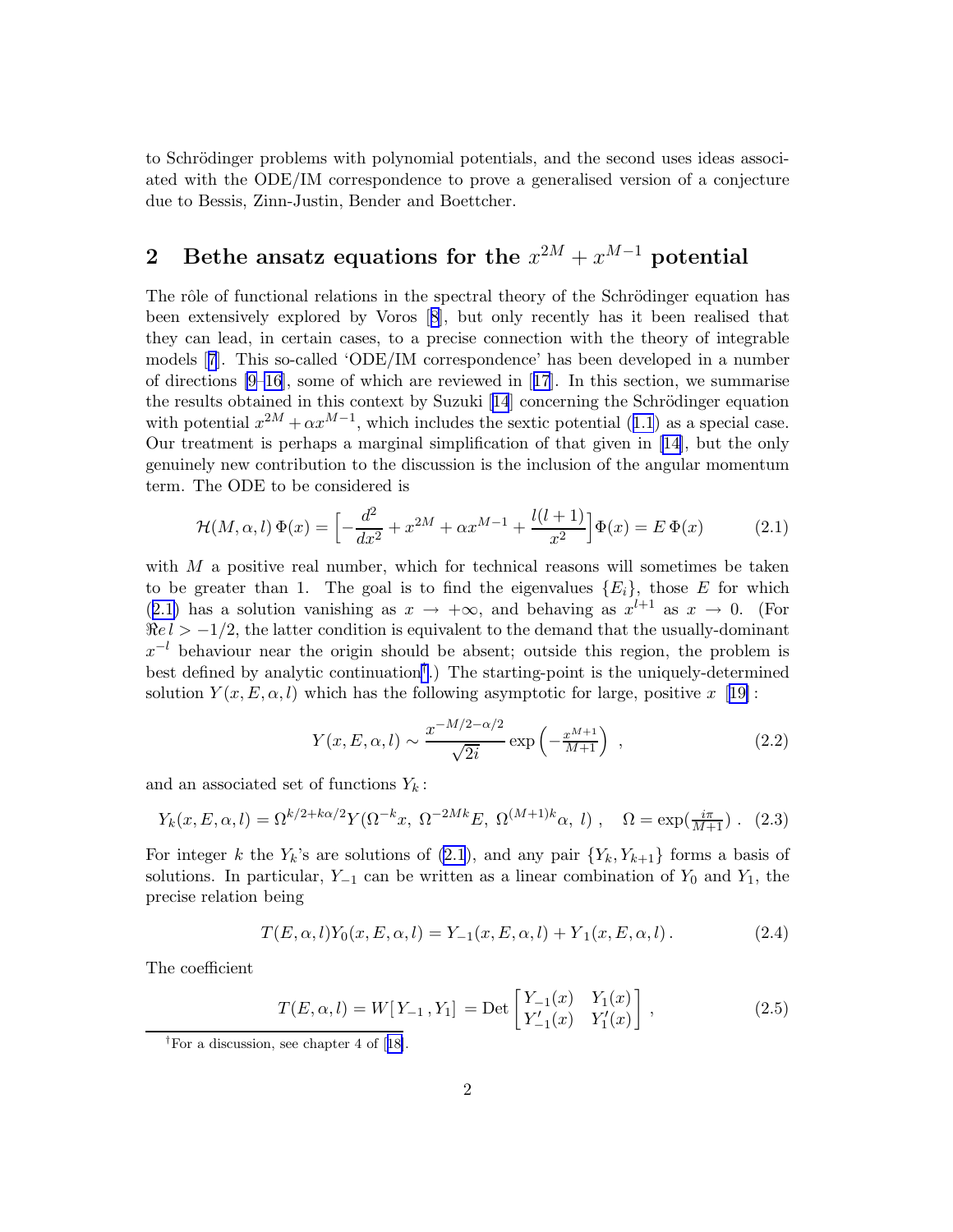<span id="page-4-0"></span>given here as a Wronskian, is called a Stokes multiplier. In terms of the original function  $Y(x, E, \alpha, l)$  $Y(x, E, \alpha, l)$  $Y(x, E, \alpha, l)$ , ([2.4](#page-2-0)) taken at  $\alpha$  and at  $-\alpha$  leads to the following pair of equations:

$$
T^{(+)}(E)Y^{(+)}(x,E) = \Omega^{-(1+\alpha)/2}Y^{(-)}(\Omega x, \Omega^{2M}E) + \Omega^{(1+\alpha)/2}Y^{(-)}(\Omega^{-1}x, \Omega^{-2M}E) \tag{2.6}
$$

$$
T^{(-)}(E)Y^{(-)}(x,E) = \Omega^{-(1-\alpha)/2}Y^{(+)}(\Omega x, \Omega^{2M}E) + \Omega^{(1-\alpha)/2}Y^{(+)}(\Omega^{-1}x, \Omega^{-2M}E) \tag{2.7}
$$

where

$$
T^{(\pm)}(E) = T(E, \pm \alpha, l), \quad Y^{(\pm)}(x, E) = Y(x, E, \pm \alpha, l). \tag{2.8}
$$

Keeping  $\Re e l > -1/2$ , the leading behaviour of Y near the origin at generic E is

$$
Y(x, E, \alpha, l) \sim D(E, \alpha, l)x^{-l} + \dots
$$
 (2.9)

At the zeroes of  $D(E)$ , the leading term is instead proportional to  $x^{l+1}$ , and  $Y(x, E, \alpha, l)$ is an eigenfunction of  $(2.1)$ . This implies that  $D(E)$  is proportional to the spectral determinant for the problem. (For  $M > 1$  the order of  $D(E)$  can be shown to be less than one, so  $D(E)$  is fixed up to a constant by the positions of its zeroes.) Setting  $D^{(\pm)}(E) = D(E, \pm \alpha, l)$ , from [\(2.6\)](#page-3-0) and [\(2.7](#page-3-0)) we have

$$
T^{(+)}(E)D^{(+)}(E) = \Omega^{-(2l+1+\alpha)/2}D^{(-)}(\Omega^{2M}E) + \Omega^{(2l+1+\alpha)/2}D^{(-)}(\Omega^{-2M}E), \quad (2.10)
$$

$$
T^{(-)}(E)D^{(-)}(E) = \Omega^{-(2l+1-\alpha)/2}D^{(+)}(\Omega^{2M}E) + \Omega^{(2l+1-\alpha)/2}D^{(+)}(\Omega^{-2M}E). \quad (2.11)
$$

Now let the zeroes of  $D^{(\pm)}(E)$  be at  ${E_k^{(\pm)}}$  ${k(\pm)}$ , and set  $E = E_{k}^{(\pm)}$  $\binom{n}{k}$  in either [\(2.10](#page-3-0))or ([2.11\)](#page-3-0). Both  $T^{(\pm)}(E)$  and  $D^{(\pm)}(E)$  are entire in E, so the LHS of the relevant equation vanishes. Factorising the functions  $D^{(\pm)}(E)$  as products over their zeroes, for  $M > 1$  the following system of 'Bethe ansatz' type equations for the energy spectrum is obtained:

$$
\prod_{n=0}^{\infty} \left( \frac{E_n^{(-)} - \Omega^{-2M} E_k^{(+)}}{E_n^{(-)} - \Omega^{2M} E_k^{(+)}} \right) = -\Omega^{-2l-1-\alpha};
$$
\n(2.12)

$$
\prod_{n=0}^{\infty} \left( \frac{E_n^{(+)} - \Omega^{-2M} E_k^{(-)}}{E_n^{(+)} - \Omega^{2M} E_k^{(-)}} \right) = -\Omega^{-2l-1+\alpha}.
$$
\n(2.13)

Note that the spectra of the Hamiltonians  $\mathcal{H}(M,\alpha,l)$  and  $\mathcal{H}(M,-\alpha,l)$  are completely tangled up by the Bethe ansatz constraints.

One of the products of the ODE/IM correspondence was the realisation that energy levelsfor Schrödinger problems can be calculated using nonlinear integral equations [[7](#page-29-0)]. For the ODE [\(2.1\)](#page-2-0) with  $l=0$  and  $\alpha$  small, these were derived in [\[14\]](#page-29-0), and it is straightforward to include the effect of the angular momentum term. Suppose that

(a) all the zeroes of  $D^{(\pm)}(E)$  lie on the positive real axis of the complex E plane, and (b) all the zeroes of  $T^{(\pm)}(E)$  lie away from it.

(As shown in appendix B, (a) holds if  $l > -1/2$ , and (b) if  $|\alpha| < M + 1 - |2l+1|$ . Setting

$$
a^{\pm}(\theta) = \Omega^{2l+1 \pm \alpha} \frac{D^{(\mp)}(\Omega^{-2M} E)}{D^{(\mp)}(\Omega^{2M} E)} \quad \text{with} \quad E = \exp\left(\frac{2M}{M+1}\theta\right), \tag{2.14}
$$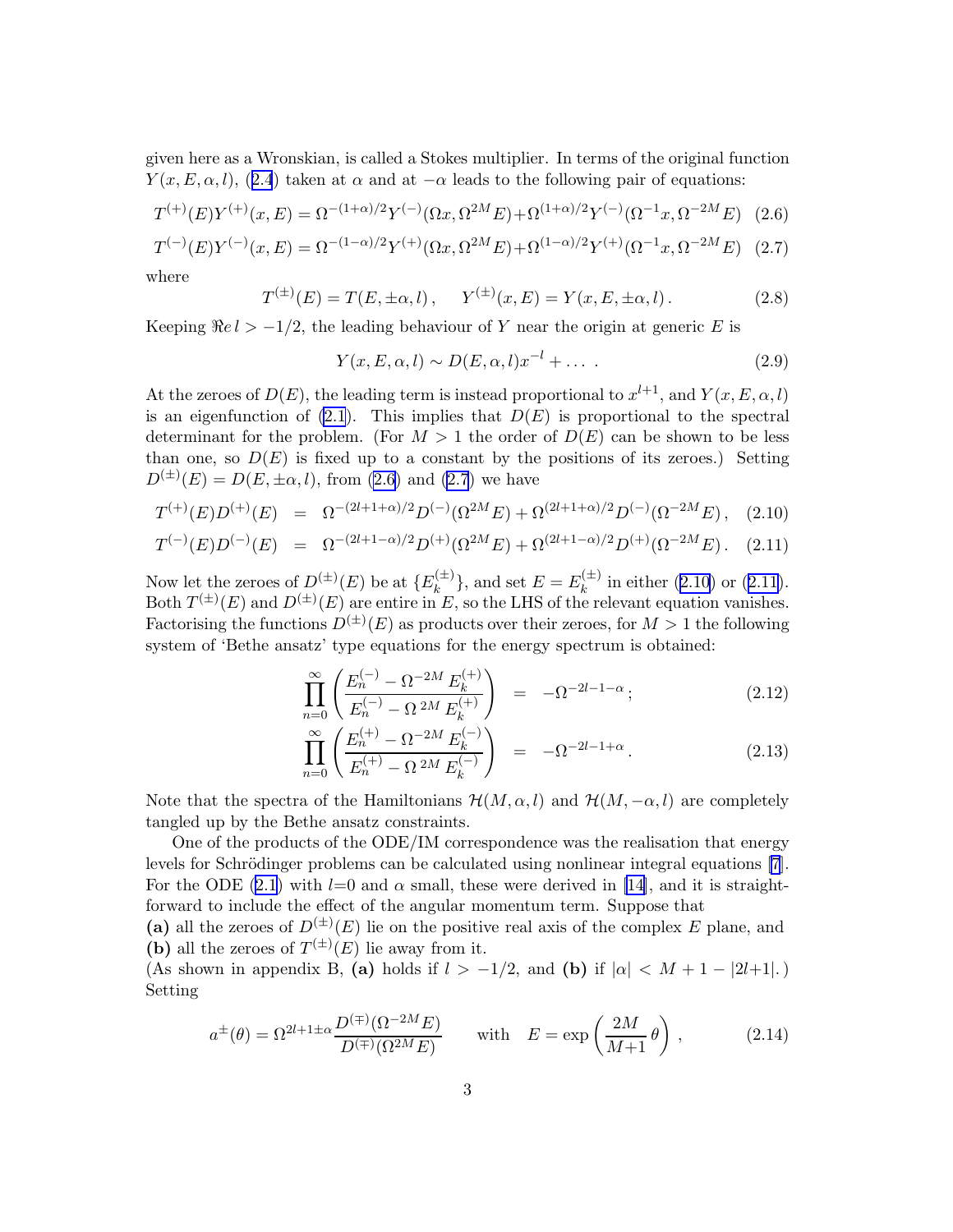<span id="page-5-0"></span>the equations are then

$$
\ln a^{\pm}(\theta) = i\frac{\pi}{2}(2l + 1 \pm \frac{\alpha}{M}) - ib_0 e^{\theta}
$$
  
+  $\int_{C_1} d\theta' K_1(\theta - \theta') \ln(1 + a^{\pm}(\theta')) - \int_{C_2} d\theta' K_1(\theta - \theta') \ln(1 + \frac{1}{a^{\pm}(\theta')})$   
+  $\int_{C_1} d\theta' K_2(\theta - \theta') \ln(1 + a^{\mp}(\theta')) - \int_{C_2} d\theta' K_2(\theta - \theta') \ln(1 + \frac{1}{a^{\mp}(\theta')})$  (2.15)

The integration contours  $C_1$  and  $C_2$  run just below and just above the real axis respectively, and the constant  $b_0 = \pi^{1/2}\Gamma(\frac{1}{2M})/(2M\Gamma(\frac{3}{2}+\frac{1}{2M}))$  is fixed via a consideration of the WKB asymptotics of  $D^{(\pm)}(E)$  for  $|E| \to \infty$ ,  $\arg(E) \neq 0$ . An integral expression for the kernels  $K_1$  and  $K_2$  at general values of M was found in [\[14](#page-29-0)]. In this paper we are particularly interested in the sextic potential, and here we note that the special nature of this case is reflected in the fact that at  $M = 3$  the kernel functions can be explicitly integrated, and have the simple forms

$$
K_1(\theta) = -\frac{\sqrt{3}}{2\pi(2\cosh\theta + 1)}, \qquad K_2(\theta) = -\frac{\sqrt{3}}{2\pi(2\cosh\theta - 1)}.
$$
 (2.16)

A search along the real  $\theta$  axis for the zeroes of the functions  $1 + a^{\pm}(\theta)$  provides the energy levels of the Hamiltonians  $\mathcal{H}(M, \pm \alpha, l)$ . While we do not have a rigorous proof. we expect that the solution to([2.15](#page-4-0)), which can readily be obtained numerically by iteration, is *unique* for  $\alpha$  and l in the stated range. This is one way to justify the claim that, for  $l > -1/2$  and  $|\alpha| < M + 1 - |2l-1|$ , the Bethe Ansatz equations [\(2.12](#page-3-0)) and ([2.13](#page-3-0)), together with the 'analytic properties' (a) and (b) and the WKB asymptotic which determined  $b_0$ , characterise the set of numbers  $\{E_k^{(\pm)}\}$  $\binom{n+1}{k}$  uniquely. (An alternative approach to this question might be to generalise the analysis of [\[7, 9\]](#page-29-0) and appendix A of [\[20\]](#page-30-0), based on the so-called quantum Wronskian relations.)

To treat more general values of  $\alpha$  and l, we will find it most convenient to work directly with the Bethe ansatz equations. In contrast to the integral equation, these do not have a unique solution. As is standard in studies of the Bethe ansatz, it is useful to take logarithms. For  $l > -1/2$  and  $|\alpha| < M + 2l + 2$  (see appendix [B\)](#page-25-0), all energies  $E_k^{(\pm)} = E_0^{(\pm)}$  $\mathcal{L}_0^{(\pm)}, E_1^{(\pm)}, E_2^{(\pm)} \dots$  are positive. For this situation we assume that there is a one-to-one correspondence between these energies and the integers  $k = 0, 1, 2, \ldots$ :

$$
\sum_{n=0}^{\infty} \ln \left( \frac{E_n^{(-)} - \Omega^{-2M} E_k^{(+)}}{E_n^{(-)} - \Omega^{2M} E_k^{(+)}} \right) = -i\pi \left[ \frac{2l+1+\alpha}{M+1} + 2k+1 \right];
$$
 (2.17)

$$
\sum_{n=0}^{\infty} \ln \left( \frac{E_n^{(+)} - \Omega^{-2M} E_k^{(-)}}{E_n^{(+)} - \Omega^{2M} E_k^{(-)}} \right) = -i\pi \left[ \frac{2l+1-\alpha}{M+1} + 2k+1 \right],
$$
 (2.18)

where the logarithms are all on the principal branch:  $-\pi \leq -i \ln \lt \pi$ . At larger values of  $|\alpha|$  and  $|l|$  some of the low-lying energies might become negative, and in such cases care must be taken to keep track of the nontrivial monodromy of the log function.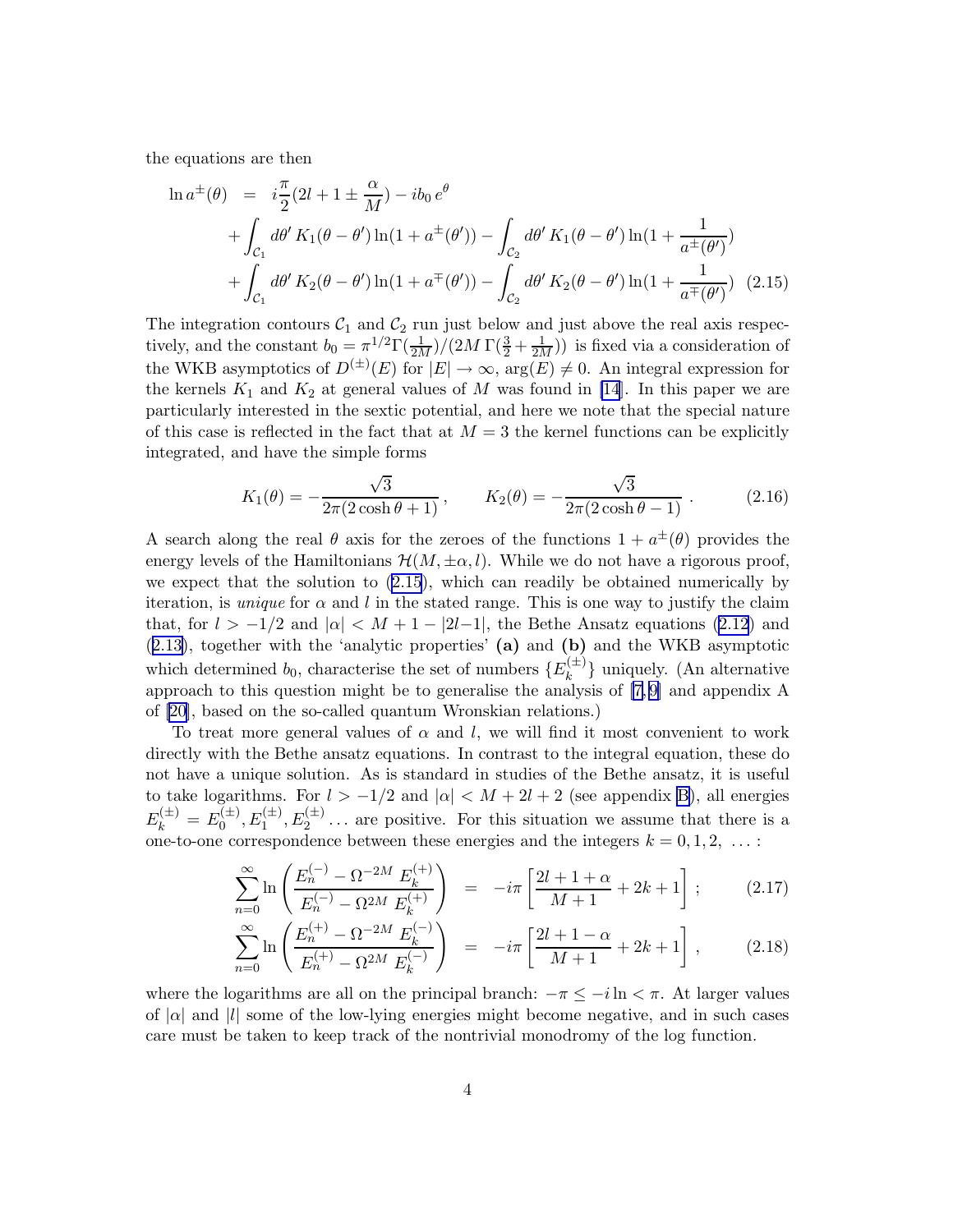#### <span id="page-6-0"></span>3 The Bethe ansatz approach to a third-order equation

This section summarises the derivation of equations of Bethe ansatz type for a thirdorder ODE with 'potential'  $x^{3N}$ , following [\[12](#page-29-0), [15](#page-29-0)]. We start with the equation

$$
\left[\frac{d^3}{dx^3} + x^{3N} + \frac{L}{x^3} - G\left(\frac{1}{x^2}\frac{d}{dx} - \frac{1}{x^3}\right)\right]\phi(x) = E\ \phi(x)\,,\tag{3.1}
$$

and, as in[[15\]](#page-29-0), rewrite it as

$$
\left[D(g) + x^{3N}\right]\phi(x) = E \phi(x) \tag{3.2}
$$

where  $\mathbf{g} = \{g_0, g_1, g_2\}$  with  $g_0 + g_1 + g_2 = 3$ , and

$$
D(g) = D(g_2 - 2)D(g_1 - 1)D(g_0), \quad D(g) = \left(\frac{d}{dx} - \frac{g}{x}\right).
$$
 (3.3)

The relationship between **g** and  $\{G, L\}$  is

$$
G = g_0 g_1 + g_0 g_2 + g_1 g_2 - 2 \quad , \quad L = 2 - g_0 g_1 g_2 - (g_0 g_1 + g_0 g_2 + g_1 g_2). \tag{3.4}
$$

Again we introduce a uniquely-defined function  $y(x, E, \mathbf{g})$ , which solves [\(3.1](#page-5-0)) and tends to zero as  $x \to \infty$  along the positive real axis as

$$
y(x, E, \mathbf{g}) \sim \frac{x^{-N}}{i\sqrt{3}} \exp\left(-\frac{x^{N+1}}{N+1}\right). \tag{3.5}
$$

Given  $y(x)$ , bases of solutions are constructed just as in the second-order case. Set

$$
y_k(x, E, \mathbf{g}) = \omega^k y(\omega^{-k} x, \omega^{-3Nk} E, \mathbf{g}), \qquad \omega = \exp\left(\frac{2\pi i}{3N+3}\right). \tag{3.6}
$$

Forinteger k,  $y_k$  solves ([3.1\)](#page-5-0), and  $\{y_k, y_{k+1}, y_{k+2}\}$  form a basis. We can therefore expand  $y_0$  as

$$
y_0 - C^{(1)}y_1 + C^{(2)}y_2 - y_3 = 0 \tag{3.7}
$$

with coefficients  $C^{(1)}$  and  $C^{(2)}$  – Stokes multipliers – which are independent of x. Eliminating  $C^{(2)}$ , we have

$$
W_{02} - C^{(1)}W_{12} + W_{23} = 0, \t\t(3.8)
$$

where the Wronskians of pairs of solutions,

$$
W_{k_1 k_2} = W[y_{k_1} y_{k_2}] = \text{Det}\begin{bmatrix} y_{k_1}(x) & y_{k_2}(x) \\ y'_{k_1}(x) & y'_{k_2}(x) \end{bmatrix},
$$
\n(3.9)

were used. (Note, since  $y_{k_1}$  and  $y_{k_2}$  solve a *third*-order equation, these are nontrivial functions of x.) Now multiply by  $y_1$  and use the relation  $y_1W_{02} = y_0W_{12} + y_2W_{01}$  to find

$$
C^{(1)}y_1W_{12} = y_0W_{12} + y_2W_{01} + y_1W_{23}.
$$
\n(3.10)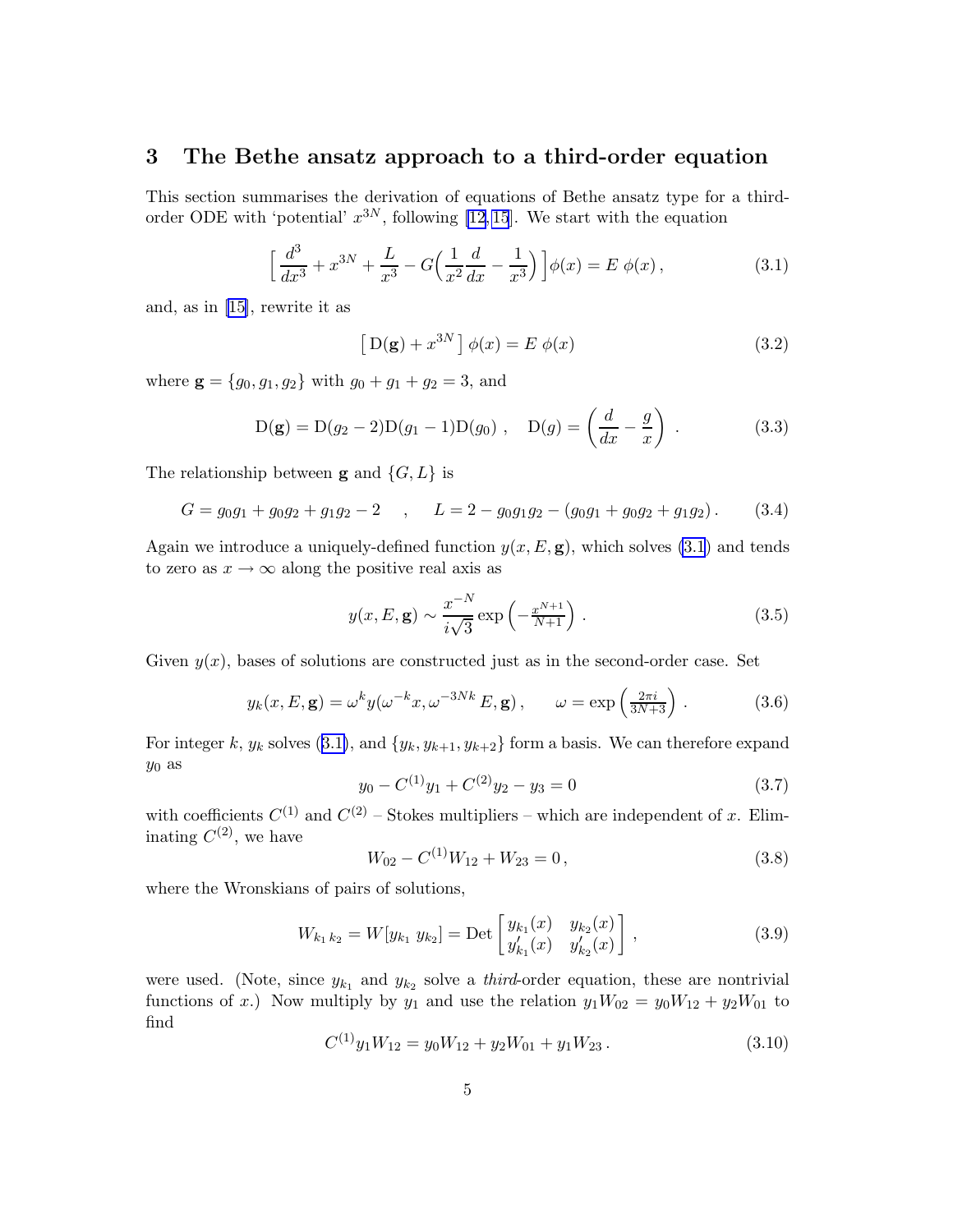<span id="page-7-0"></span>In this form the relation can be rewritten in terms of just two functions,  $y(x, E, g)$  and  $W(x, E, g) = W_{01}(x, E, g)$ :

$$
C^{(1)}(E)y(\omega^{-1}x, \omega^{-3N}E)W(\omega^{-1}x, \omega^{-3N}E) = \omega^{-1}y(x, E)W(\omega^{-1}x, \omega^{-3N}E) + y(\omega^{-2}x, \omega^{-6N}E)W(x, E) + \omega y(\omega^{-1}x, \omega^{-3N}E)W(\omega^{-2}x, \omega^{-6N}E).
$$
 (3.11)

We initially suppose that  $\Re e(g_0) < \Re e(g_1) < \Re e(g_2)$ . Then as  $x \to 0$  the leading behaviours of  $y$  and  $W$  are

$$
y(x) \sim D^{(1)}(E, \mathbf{g}) x^{g_0}, \qquad W(x) \sim D^{(2)}(E, \mathbf{g}) x^{g_0 + g_1 - 1}.
$$
 (3.12)

Using equations [\(3.12](#page-6-0)) the relation([3.11\)](#page-6-0) becomes

$$
C^{(1)}(E)D^{(1)}(\omega^{-3N}E)D^{(2)}(\omega^{-3N}E) = \omega^{g_0 - 1}D^{(1)}(E)D^{(2)}(\omega^{-3N}E) + \omega^{g_1 - 1}D^{(1)}(\omega^{-6N}E)D^{(2)}(E) + \omega^{2 - g_0 - g_1}D^{(1)}(\omega^{-3N}E)D^{(2)}(\omega^{-6N}E).
$$
 (3.13)

Again we shall consider this expression at the zeroes of  $D^{(1)}$  and  $D^{(2)}$ . It is convenient to write these as  $E_k^{(1)}$  $k^{(1)}$  and  $\omega^{3N/2} E_k^{(2)}$  $\int_k^{(2)}$ , so that

$$
D^{(1)}(E_k^{(1)}, \mathbf{g}) = 0, \qquad D^{(2)}(\omega^{3N/2} E_k^{(2)}, \mathbf{g}) = 0.
$$
 (3.14)

As in the second-order case, these functions have a spectral interpretation. In particular, the vanishing of  $D^{(1)}(E)$  signals the existence of a solution, at that value of E, to [\(3.2\)](#page-5-0), decaying as  $x \to \infty$ , and having a faster-than-usual decay at the origin:

$$
y(x) \sim x^{\min(g_1, g_2)}, \qquad x \to 0.
$$
 (3.15)

(Since  $g_1$  and  $g_2$  can be complex, by  $\min(g_1,g_2)$  we mean whichever of  $g_1$  and  $g_2$  has the smallestreal part.) Evaluating ([3.13\)](#page-6-0) at  $E \in \{E_k^{(1)}\}$  ${k \choose k}$  and  $E \in {\{\omega^{3N/2}E_k^{(2)}\}}$  $\binom{2}{k}$  and imposing the entirety of  $C^{(1)}(E)$  leads to the following set of  $SU(3)$ -related BA equations, with  $k = 0, 1, 2, \ldots$ :

$$
\prod_{j=0}^{\infty} \left( \frac{E_j^{(1)} - \omega^{-3N} E_k^{(1)}}{E_j^{(1)} - \omega^{3N} E_k^{(1)}} \right) \left( \frac{E_j^{(2)} - \omega^{\frac{3N}{2}} E_k^{(1)}}{E_j^{(2)} - \omega^{-\frac{3N}{2}} E_k^{(1)}} \right) = -\omega^{g_0 - g_1};
$$
\n(3.16)

$$
\prod_{j=0}^{\infty} \left( \frac{E_j^{(2)} - \omega^{-3N} E_k^{(2)}}{E_j^{(2)} - \omega^{3N} E_k^{(2)}} \right) \left( \frac{E_j^{(1)} - \omega^{\frac{3N}{2}} E_k^{(2)}}{E_j^{(1)} - \omega^{-\frac{3N}{2}} E_k^{(2)}} \right) = -\omega^{2g_1 + g_0 - 3}.
$$
 (3.17)

Since $g_0+g_1+g_2=3$ , the right-hand sides of equations [\(3.16](#page-6-0)) and ([3.17](#page-6-0)) can be given a more symmetrical appearance by rewriting them as  $-\omega^{2g_0+g_2-3}$  and  $-\omega^{-2g_2-g_0+3}$ respectively. These equations, together with WKB-like asymptotics for  $D^{(1)}(E)$  and  $D^{(2)}(E)$ , fix the numbers  $E_k^{(1)}$  $k^{(1)}$  and  $E_k^{(2)}$  $\kappa^{(2)}$  up to discrete ambiguities, which for the problems in hand can be eliminated given some facts about the approximate positions of the zeroes of the functions  $D^{(1,2)}(E)$  and some associated functions  $a^{(1,2)}(E)$ . These are analogous to the analyticity conditions  $(a)$  and  $(b)$  of the previous section, and are described in more detail in[[12,15](#page-29-0)]. It is also possible to solve the system via a nonlinear integral equation, but this will not be needed here.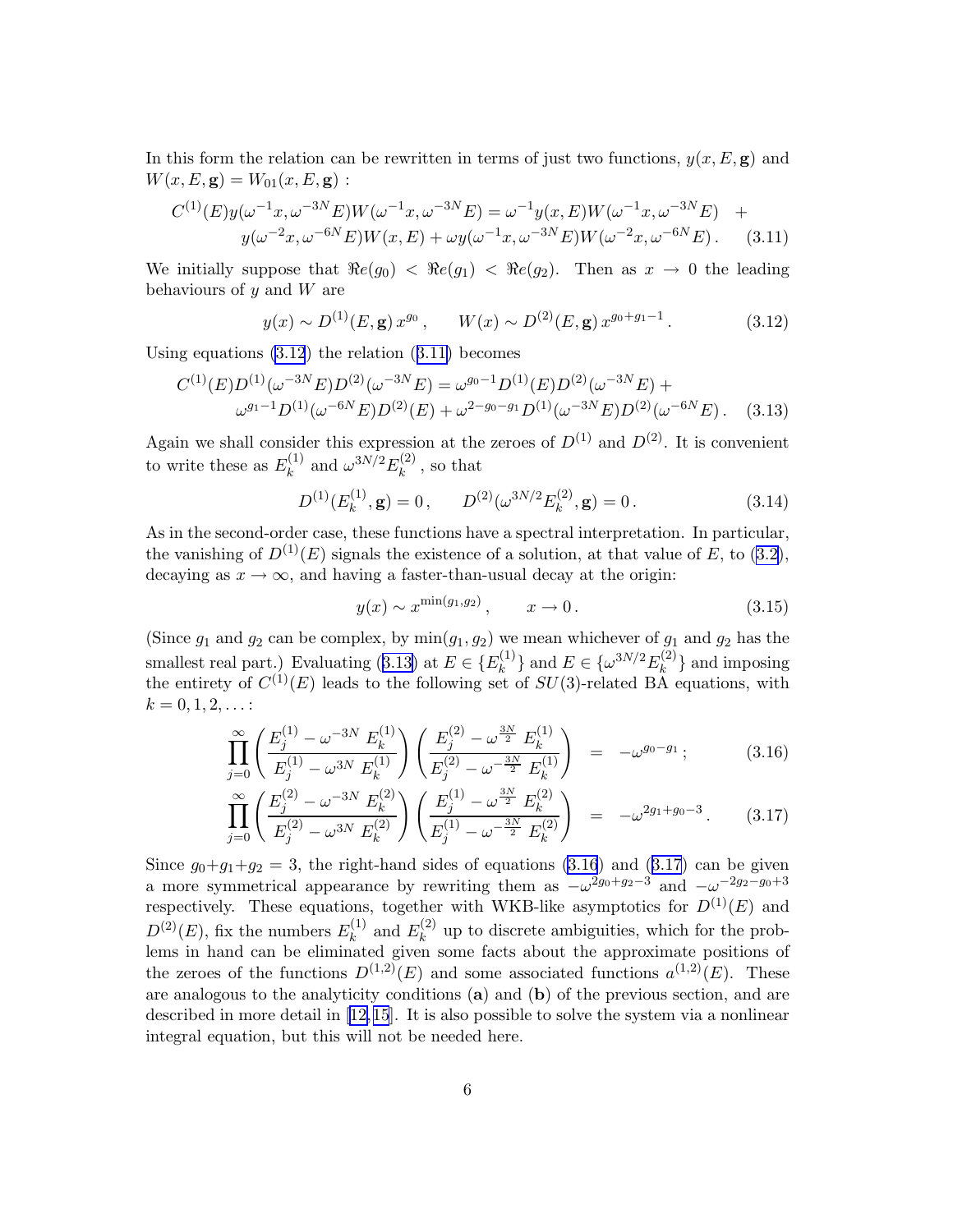#### <span id="page-8-0"></span>4 The first spectral equivalence

The first spectral equivalence follows from observing that at  $N = 1$ ,  $\omega^{3N} = -1$  and  $\omega^{\frac{3N}{2}} = i$ . The  $SU(3)$  BA equations therefore simplify to

$$
\prod_{j=0}^{\infty} \left( \frac{E_j^{(2)} - i E_k^{(1)}}{E_j^{(2)} + i E_k^{(1)}} \right) = -\omega^{2g_0 + g_2 - 3};\tag{4.1}
$$

$$
\prod_{j=0}^{\infty} \left( \frac{E_j^{(1)} - i E_k^{(2)}}{E_j^{(1)} + i E_k^{(2)}} \right) = -\omega^{-2g_2 - g_0 + 3}.
$$
\n(4.2)

Theseequations coincide with the system  $(2.12)$  $(2.12)$ ,  $(2.13)$  $(2.13)$  at  $M = 3$  provided the righthand sides of the two BA sets are equated:

$$
(2g_0 + g_2 - 3)/3 = (-2l - 1 - \alpha)/4, \quad -(2g_2 + g_0 - 3)/3 = (-2l - 1 + \alpha)/4. \tag{4.3}
$$

Combined with a matching of the analytic properties (a) and (b), this suggests the following relationship between quantities in the two problems:

$$
D^{(1)}(\kappa^{-1}E, \mathbf{g}) = f(\alpha, l) D^{(+)}(E, \alpha, l), \qquad (4.4)
$$

$$
D^{(2)}(i\kappa^{-1}E, \mathbf{g}) = f(\alpha, l) D^{(-)}(E, \alpha, l).
$$
 (4.5)

The proportionality factors  $f(\alpha, l)$  and  $\kappa$  cannot be determined by a comparison of the Betheansatz equations alone. However, as in [[12\]](#page-29-0),  $\kappa$  can be calculated by comparing the large negative E asymptotics of  $D^{(1)}$  and  $D^{(2)}$ . The result, independent of  $\alpha$  and l, is  $\kappa = 4/(3\sqrt{3})$ . Solving [\(4.3](#page-7-0)), the parameters  $(\alpha, l)$  and **g** are related as

$$
\alpha \equiv \alpha(g_0, g_2) = 2(2 - g_0 - g_2), \quad l \equiv l(g_0, g_2) = (2g_2 - 3 - 2g_0)/6, \quad (4.6)
$$

and

$$
g_0 = (1 - \alpha - 6l)/4, \quad g_1 = (1 + \alpha/2), \quad g_2 = (7 - \alpha + 6l)/4. \tag{4.7}
$$

Thus we have a spectral equivalence between the following eigenvalue problems

$$
\left[ -\frac{d^2}{dx^2} + x^6 + \alpha x^2 + \frac{l(l+1)}{x^2} \right] \Phi(x) = E \Phi(x), \quad \Phi|_{x \to 0} \sim x^{l+1}; \tag{4.8}
$$

$$
\kappa \left[ \frac{d^3}{dx^3} + x^3 + \frac{L}{x^3} - G \left( \frac{1}{x^2} \frac{d}{dx} - \frac{1}{x^3} \right) \right] \phi(x) = E \phi(x), \quad \phi|_{x \to 0} \sim x^{\min(g_1, g_2)}, \quad (4.9)
$$

where

$$
G = g_0 g_1 + g_0 g_2 + g_1 g_2 - 2, L = 2 - g_0 g_1 g_2 - (g_0 g_1 + g_0 g_2 + g_1 g_2),
$$
 (4.10)

and the parameters in the two models are related as in [\(4.6\)](#page-7-0) and([4.7\)](#page-7-0). Note that the general  $SU(3)$ -related equation at  $N = 1$  is mapped onto the general sextic-potential problem. The number of parameters matches up, because the third-order equation allows for two linearly-independent angular momentum type terms. The different rôles that these parameters play in the second-order problem will be important for the next spectral equivalence that we discuss.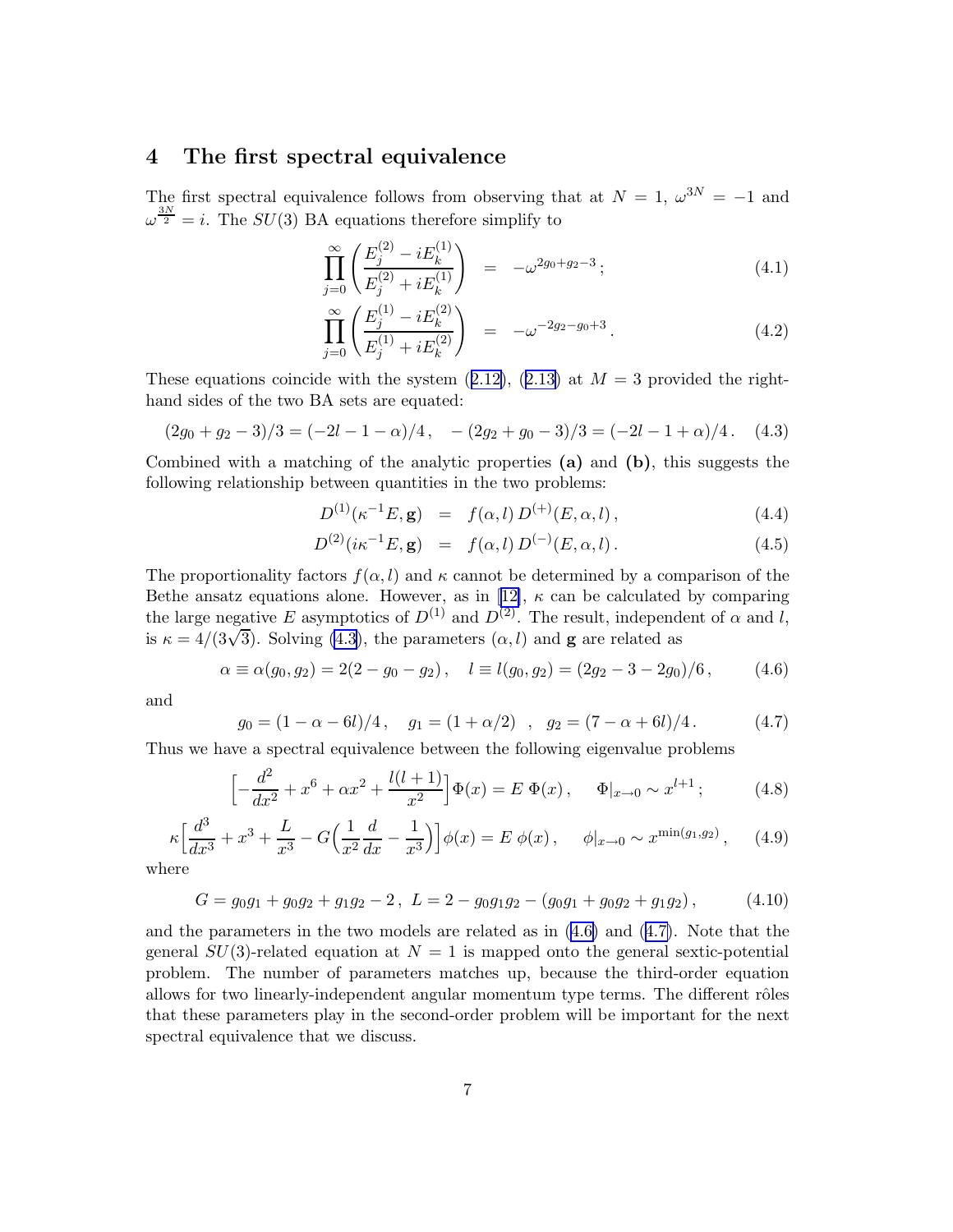#### <span id="page-9-0"></span>5 The second spectral equivalence

Our second spectral equivalence is related to the enhanced symmetries of the third-order equation. To be more precise, the differential equation([3.2\)](#page-5-0) is unchanged under permutations of  $\{g_0, g_1, g_2\}$ , while the values of  $\alpha$  and l which appear in the corresponding second-orderequation, given by ([4.6\)](#page-7-0), are not. If we make a continuation in  $\{g_0, g_1, g_2\}$ which swaps  $g_1$  and  $g_2$  while leaving  $g_0$  unchanged, then both the third-order equation itself, and the specification  $(3.12)$  of  $D^{(1)}$ , are unchanged, and so

$$
D^{(1)}(\kappa^{-1}E, \mathbf{g}) \to D^{(1)}(\kappa^{-1}E, \mathbf{g}). \tag{5.1}
$$

Using [\(4.4](#page-7-0)), this means that

$$
D^{(+)}(E,\widetilde{\alpha},\widetilde{l}) = \frac{f(\alpha,l)}{f(\widetilde{\alpha},\widetilde{l})} D^{(+)}(E,\alpha,l), \qquad (5.2)
$$

with

$$
\widetilde{\alpha} \equiv \alpha(g_0, g_1) = (3 - \alpha + 6l)/2 \; , \quad \widetilde{l} \equiv l(g_0, g_1) = (\alpha + 2l - 1)/4 \; .
$$
\n(5.3)

It will sometimes be convenient to put this in matrix form. If  $\alpha = (\alpha, l, 1)^T$ , then

$$
\tilde{\alpha} = \mathbb{T}\,\alpha
$$
, with  $\mathbb{T} = \begin{pmatrix} -1/2 & 3 & 3/2 \\ 1/4 & 1/2 & -1/4 \\ 0 & 0 & 1 \end{pmatrix}$ . (5.4)

At this stage we do not know how to calculate  $f(\alpha, l)$  and  $f(\tilde{\alpha}, l)$  exactly, but [\(5.2](#page-8-0)) can be combined with [\(B.15\)](#page-27-0) from appendix B to give their ratio:

$$
\frac{f(\alpha, l)}{f(\widetilde{\alpha}, \widetilde{l})} = \frac{\Gamma(\widetilde{l} + \frac{1}{2})}{\Gamma(l + \frac{1}{2})} \,. \tag{5.5}
$$

Note that this is singular or zero at negative-half-integer values of  $\tilde{l}$  or l, at which a 'resonance' is expected in one or other of the spectral problems [\[18](#page-29-0)]. Away from these points, we have a spectral equivalence between

$$
\left[ -\frac{d^2}{dx^2} + x^6 + \alpha x^2 + \frac{l(l+1)}{x^2} \right] \Phi(x) = E \Phi(x) \quad , \quad \Phi|_{x \to 0} \sim x^{l+1} \,, \tag{5.6}
$$

and

$$
\left[ -\frac{d^2}{dx^2} + x^6 + \frac{(3-\alpha+6l)}{2}x^2 + \frac{(\alpha+2l-1)(\alpha+2l+3)}{16x^2} \right] \Phi(x) = E \Phi(x), \quad (5.7)
$$

with  $\Phi|_{x\to 0} \sim x^{(\alpha+2l-1)/4+1}$ . An alternative viewpoint on this equivalence in terms of intertwining operators will be given in §8 below, while some direct numerical checks are reported in appendix A.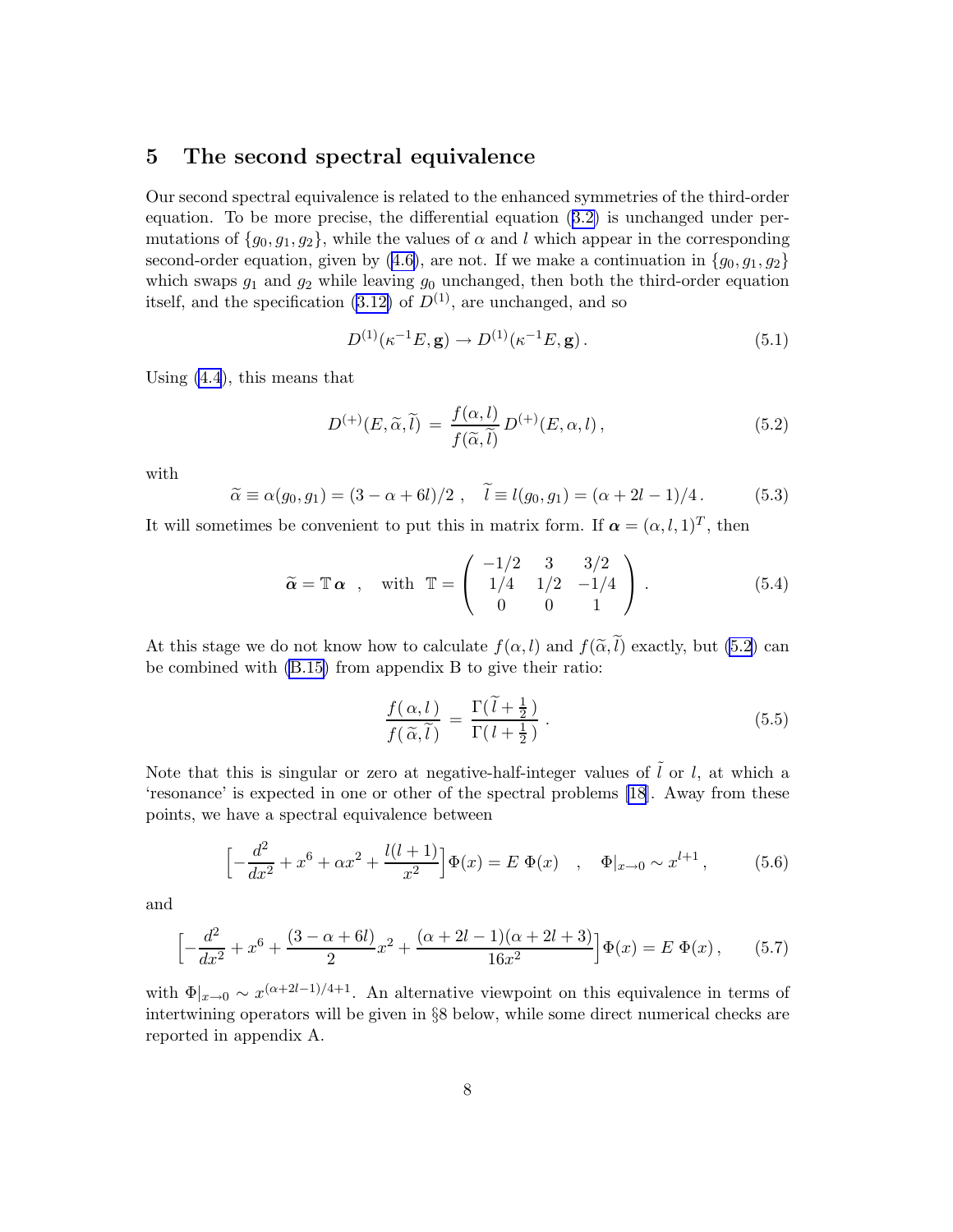#### <span id="page-10-0"></span>6 The third spectral equivalence

As was mentioned in the introduction, at the special values  $\alpha = \alpha_I(l) = -(4J + 2l + 1),$ with  $J$  a positive integer, the model  $(1.1)$  is 'quasi-exactly solvable' (QES), and the first J energy levels can be computed exactly. For  $J = 1$ , the single exactly-solvable energy is the ground state and the model is an example of supersymmetric quantum mechanics. This is signalled by the fact that the Hamiltonian at  $\alpha = \alpha_1(l) = -(2l+5)$ can factorised in terms of first-order operators as

$$
\mathcal{H}(\alpha_1, l) \equiv \left[ -\frac{d^2}{dx^2} + x^6 - (2l + 5)x^2 + \frac{l(l+1)}{x^2} \right] = \mathcal{Q}^- \mathcal{Q}^+, \tag{6.1}
$$

where

$$
\mathcal{Q}^- = \left[ -\frac{d}{dx} + x^3 - \frac{l+1}{x} \right], \qquad \mathcal{Q}^+ = \left[ \frac{d}{dx} + x^3 - \frac{l+1}{x} \right]. \tag{6.2}
$$

The SUSY 'partner' Hamiltonian  $\hat{\mathcal{H}} = \mathcal{H}(\hat{\alpha}_1,\hat{l}_1)$  is obtained through the intertwining relation  $\mathcal{H}(\hat{\alpha}_1,\hat{l}_1)$   $\mathcal{Q}^+ = \mathcal{Q}^+ \mathcal{H}(\alpha_1,l)$  with  $\hat{\alpha}_1(l) = 1-2l$  and  $\hat{l}_1(l) = l+1$ :

$$
\widehat{\mathcal{H}} = \mathcal{Q}^+ \mathcal{Q}^- = \left[ -\frac{d^2}{dx^2} + x^6 + (1 - 2l)x^2 + \frac{(l+1)(l+2)}{x^2} \right].
$$
\n(6.3)

The wavefunctions of the two models are simply related by

$$
\widehat{\psi}_i(x) = \mathcal{Q}^+ \psi_i(x). \tag{6.4}
$$

However, the ground-state wavefunction of  $\mathcal{H}(\alpha, l)$  is  $\psi_0 = x^{l+1} \exp(-\frac{x^4}{4})$  $\frac{c^4}{4}$ , and this is annihilated by  $\mathcal{Q}^+$ . As a result, H and  $\hat{\mathcal{H}}$  are spectrally equivalent save for the extra level at  $E = 0$  only present in Spec  $(\mathcal{H})$ . This (very standard) result makes it natural to ask whether similar 'partner potentials' might exist at higher values of J, sharing the same spectra as the QES Hamiltonians  $\mathcal{H}(\alpha_j(l),l)$  apart from the first J levels. We shall find that this question has a surprisingly simple answer by using the Bethe ansatz approach to the spectral problem.

Setting  $\alpha = \alpha_J(l) = -(4J+2l+1)$ , the J exactly-solvable levels  $E_0^{(+)}$  $E_0^{(+)}, E_1^{(+)}$  $L_1^{(+)}, \ldots E_{J-1}^{(+)}$  $J-1$ liein the sector '(+)'. The BAE ([2.17\)](#page-4-0), [\(2.18](#page-4-0)) for  $M=3$  are then

$$
\sum_{n=0}^{\infty} \ln \left( \frac{E_n^{(-)} - i E_k^{(+)}}{E_n^{(-)} + i E_k^{(+)}} \right) = -i\pi [-J + 2k + 1];
$$
 (6.5)

$$
\sum_{n=0}^{J-1} \ln \left( \frac{E_n^{(+)} - i E_k^{(-)}}{E_n^{(+)} + i E_k^{(-)}} \right) + \sum_{n=J}^{\infty} \ln \left( \frac{E_n^{(+)} - i E_k^{(-)}}{E_n^{(+)} + i E_k^{(-)}} \right) = -i\pi [l + 3/2 + J + 2k], \quad (6.6)
$$

where the integer k runs from 0 to  $\infty$ . Next, we will use the fact that the exactlysolvable energy levels appear symmetrically, as  $E_i^{(+)} = -E_{J-i}^{(+)}$  $J_{-i-1}^{(\dagger)}$ , to simplify the first sum on the LHS of [\(6.6\)](#page-9-0). Recalling that, since  $\alpha$  is negative, the  $E^{(-)}$  are positive for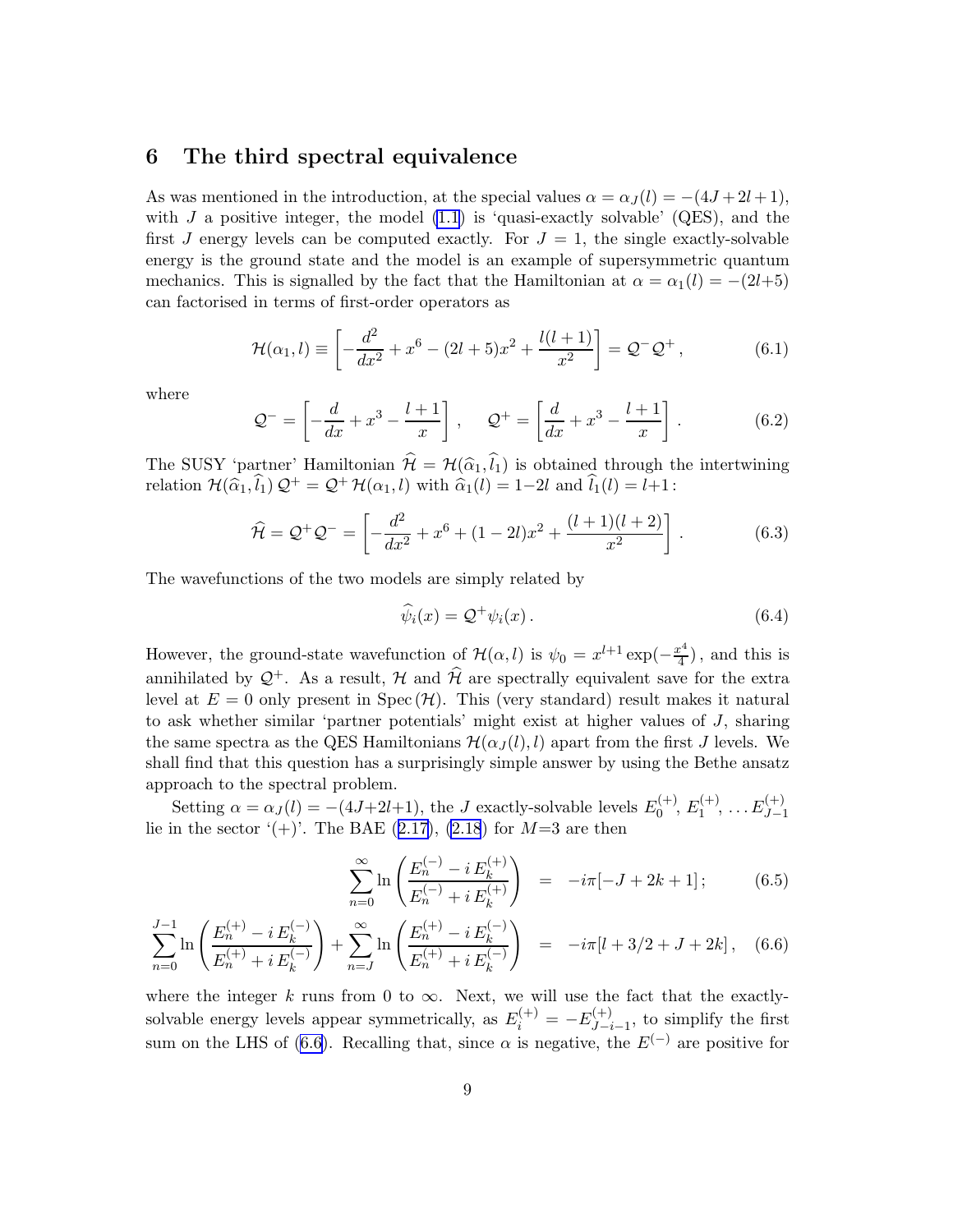<span id="page-11-0"></span> $l > -1/2$ , and keeping track of the monodromy of the logarithms by using the reflection formula

$$
\ln\left(\frac{-x-i}{-x+i}\right) = -2\pi i - \ln\left(\frac{x-i}{x+i}\right), \qquad (x \ge 0), \tag{6.7}
$$

we obtain

$$
\sum_{n=0}^{J-1} \ln \left( \frac{E_n^{(+)} - i E_k^{(-)}}{E_n^{(+)} + i E_k^{(-)}} \right) = -i\pi J.
$$
 (6.8)

Finally,ignoring the first  $k = 0, 1, \ldots J-1$  instances of ([6.5](#page-9-0)) and relabelling  $E_{k+J}^{(+)} \rightarrow$  $E_k^{(+)}$  we end up with

$$
\sum_{n=0}^{\infty} \ln \left( \frac{E_n^{(-)} - i E_k^{(+)}}{E_n^{(-)} + i E_k^{(+)}} \right) = -i\pi [J + 2k + 1];
$$
\n(6.9)

$$
\sum_{n=0}^{\infty} \ln \left( \frac{E_n^{(+)} - i E_k^{(-)}}{E_n^{(+)} + i E_k^{(-)}} \right) = -i\pi [l + 2k + 3/2], \tag{6.10}
$$

wherek again runs from 0 to  $\infty$ . Comparing with [\(2.17](#page-4-0)), ([2.18\)](#page-4-0) we now reinterpret the left-hand sides of equations([6.9\)](#page-10-0) and([6.10\)](#page-10-0) as the quantisation conditions for the energy levels of a new potential, with parameters  $\widehat{\alpha}_J$  and  $\widehat{l}_J$ :

$$
-i\pi[J+2k+1] = -i\pi \left[\frac{2\hat{l}_J+1+\hat{\alpha}_J}{4} + 2k+1\right],
$$
\n(6.11)

$$
-i\pi[l+2k+3/2] = -i\pi \left[\frac{2\hat{l}_J+1-\hat{\alpha}_J}{4} + 2k+1\right].
$$
 (6.12)

Solving,

$$
\widehat{\alpha}_J = 2J - 2l - 1 = -(3 + \alpha + 6l)/2 , \quad \widehat{l}_J = J + l = (-\alpha + 2l - 1)/4 , \quad (6.13)
$$

and this can again be put in matrix form, for  $\alpha = (\alpha, l, 1)^T$ , as

$$
\hat{\alpha} = \mathbb{H} \alpha \ , \quad \text{with} \ \mathbb{H} = \begin{pmatrix} -1/2 & -3 & -3/2 \\ -1/4 & 1/2 & -1/4 \\ 0 & 0 & 1 \end{pmatrix} . \tag{6.14}
$$

Then, for  $J \in \mathbb{N}$ ,

$$
E_{k+J}^{(+)}(\alpha_j, l) = E_k^{(+)}(\widehat{\alpha}_j, \widehat{l}_j), \quad (k = 0, 1, 2, ...)
$$
 (6.15)

and, modulo the exactly-solvable levels, there is a spectral equivalence between

$$
\left[ -\frac{d^2}{dx^2} + x^6 - (4J + 2l + 1)x^2 + \frac{l(l+1)}{x^2} \right] \Phi(x) = E \Phi(x), \qquad \Phi|_{x \to 0} \sim x^{l+1}
$$
\n(6.16)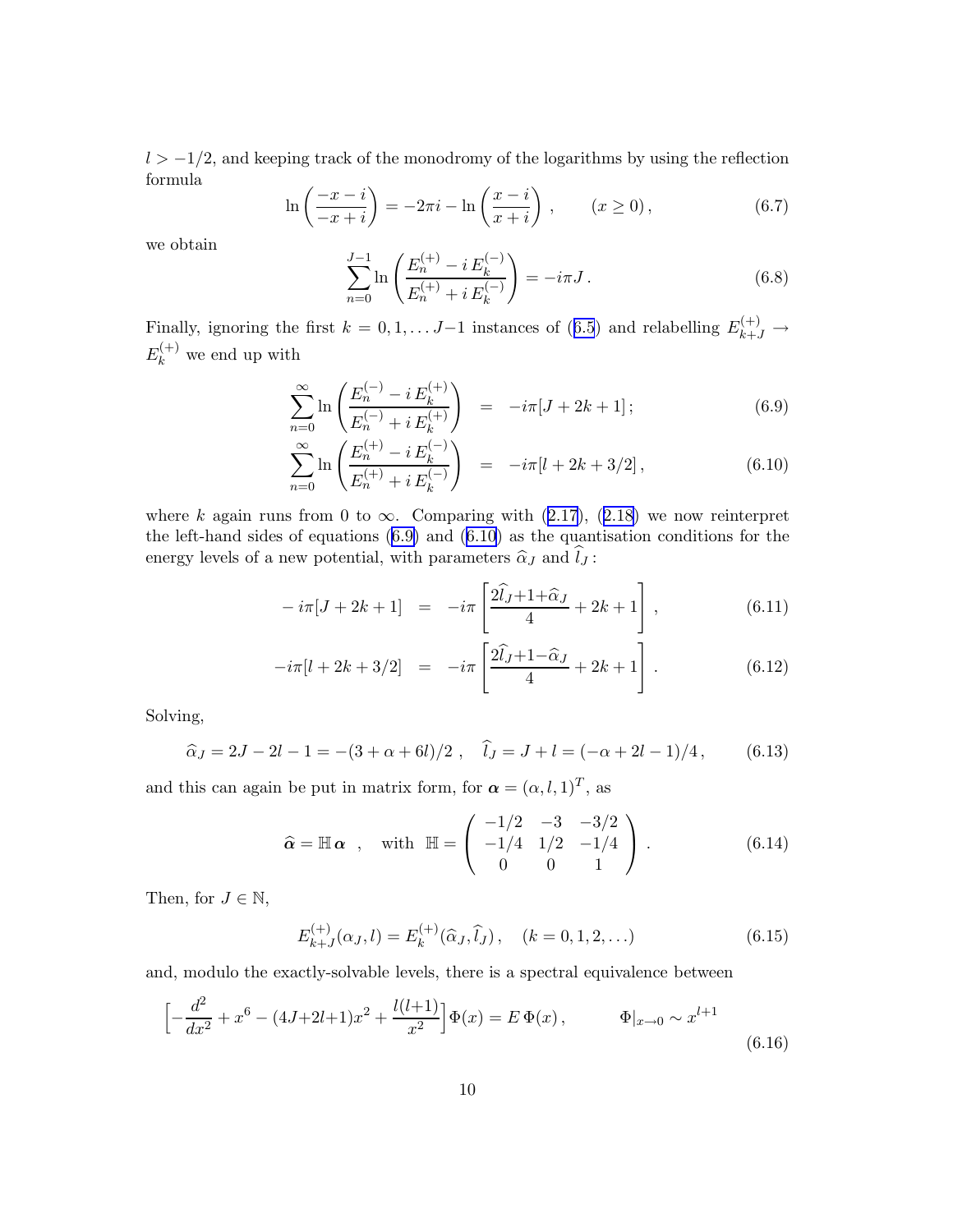$$
\left[ -\frac{d^2}{dx^2} + x^6 + (2J - 2l - 1)x^2 + \frac{(J + l)(J + l + 1)}{x^2} \right] \Phi(x) = E \Phi(x), \quad \Phi|_{x \to 0} \sim x^{J + l + 1}.
$$
\n(6.17)

If  $J$  is a negative integer, the mapping still makes sense, but it acts in the opposite sense: shifting $l \rightarrow l-J$ , ([6.17\)](#page-11-0) becomes the QES problem for  $\alpha_{|J|}$ , and [\(6.16\)](#page-10-0) its partner with the QES levels removed.

Finally, we still have the freedom to apply the 'tilde-duality' <sup>T</sup> discussed in §5, so ([6.17](#page-11-0)) is in turn isospectral to

$$
\left[ -\frac{d^2}{dx^2} + x^6 + (2J + 4l + 2)x^2 + \frac{(J - \frac{1}{2})(J + \frac{1}{2})}{x^2} \right] \Phi(x) = E \Phi(x), \quad \Phi|_{x \to 0} \sim x^{J - 1/2 + 1}.
$$
\n(6.18)

This chain of equivalences will be discussed further in the conclusions.

Since the quasi-exactly solvable energies and the associated wavefunctions are in principle exactly known, one could eliminate them one by one using the Darboux transformation, though this would be a lengthy business for large values of J. What seems surprising about the results([6.17\)](#page-11-0) and [\(6.18](#page-11-0)) is that the potential can have such a simple form once *all* of these levels have been subtracted.

#### 7 The fourth and fifth spectral equivalences

The equivalence of the second-order equation with an  $SU(3)$ -related third-order equa-tion suggests two further spectral equivalences. As explained in [\[12,15\]](#page-29-0), the  $\mathbb{Z}_2$  symmetry of the  $SU(3)$  Dynkin diagram is reflected in a relation between the functions y and W that were introduced in §3. Explicitly,

$$
y(x, E, \mathbf{g}^{\dagger}) = W[y_{-1/2}, y_{1/2}](x, E, \mathbf{g}), \qquad (7.1)
$$

where  $\mathbf{g}^{\dagger} = \{g^{\dagger}_0$  $\,{}_0^{\dagger},g_1^{\dagger}$  $_1^{\dagger}, g_2^{\dagger}$  $g_i^{\dagger} = 2 - g_{2-i}$ . On the second-order side of the story, a similar Wronskian appears, but this time in the formula [\(2.5](#page-2-0)) for  $T(E, \alpha, l)$ :

$$
T(E, \alpha, l) = W[Y_{-1}, Y_1](E, \alpha, l).
$$
\n(7.2)

Before the two equations can be compared, the x-dependence must be eliminated from ([7.1\)](#page-11-0), and as usual this is done by considering the behaviour as  $x \to 0$ . Extending the definition [\(3.12](#page-6-0)), we define three functions  $D_{[i]}^{(1)}$  $\binom{1}{[i]}$ , with  $D^{(1)} \equiv D^{(1)}_{[0]}$ , by

$$
y(x, E, \mathbf{g}) = \sum_{i=0}^{2} D_{[i]}^{(1)}(E, \mathbf{g}) \chi_i(x, E, \mathbf{g}), \qquad (7.3)
$$

where the solutions  $\chi_i(x, E, \mathbf{g})$  to [\(3.2](#page-5-0)) are defined by  $\chi_i \sim x^{g_i} + O(x^{g_i+3})$  as  $x \to 0$ . To match([7.2\)](#page-11-0), we expand out the RHS of([7.1](#page-11-0)) and then project onto the component

<span id="page-12-0"></span>and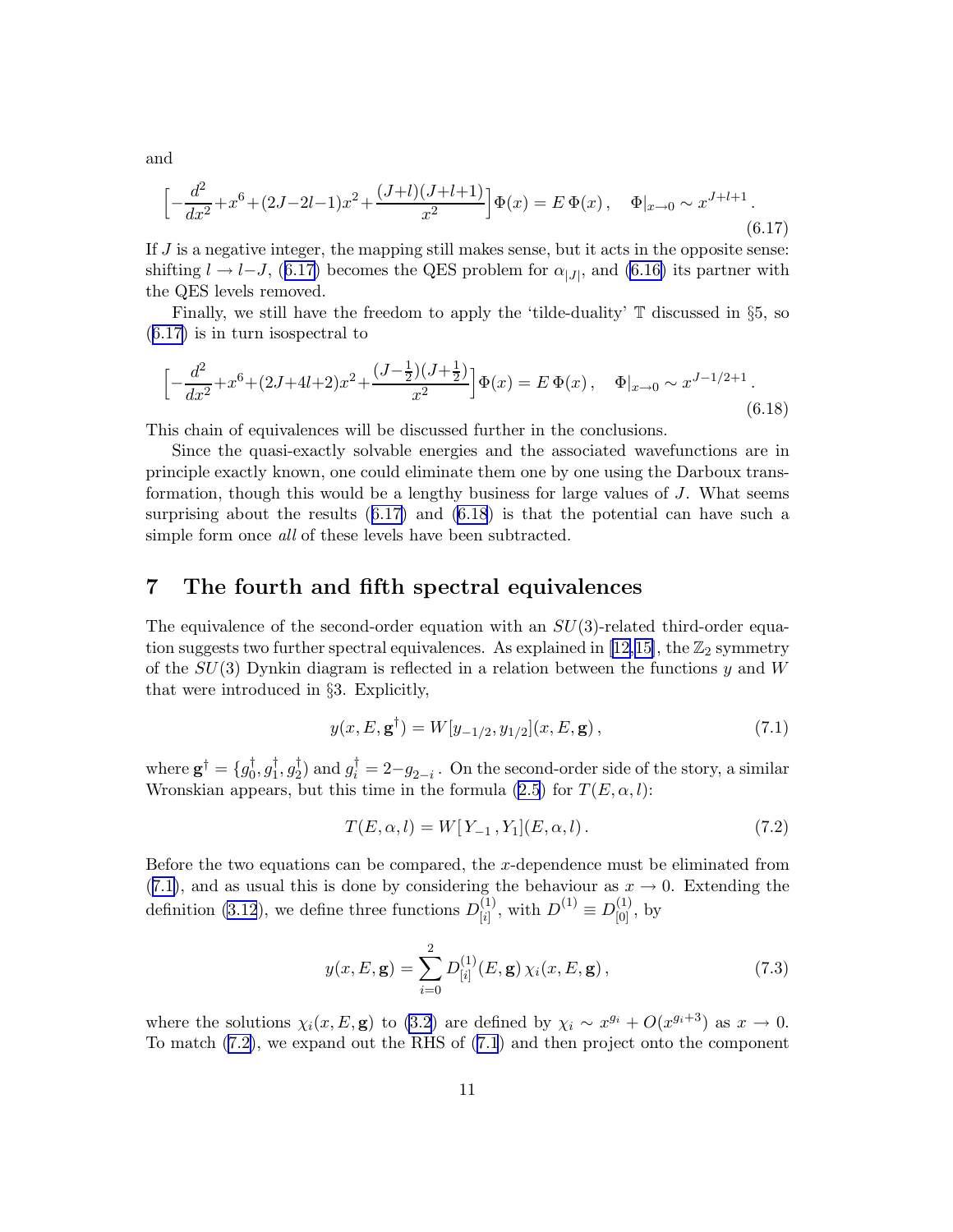<span id="page-13-0"></span>behaving as  $x^{g_0+g_2-1} = x^{g_1^{\dagger}}$  to find

$$
D_{[1]}^{(1)}(E, \mathbf{g}^{\dagger}) = (g_2 - g_0) \left[ \omega^{(g_0 - g_2)/2} D_{[0]}^{(1)}(\omega^{3N/2} E, \mathbf{g}) D_{[2]}^{(1)}(\omega^{-3N/2} E, \mathbf{g}) - \omega^{(g_2 - g_0)/2} D_{[0]}^{(1)}(\omega^{-3N/2} E, \mathbf{g}) D_{[2]}^{(1)}(\omega^{3N/2} E, \mathbf{g}) \right].
$$
 (7.4)

On the other hand, the function  $Y(x, E, \alpha, l)$  can be expanded as

$$
Y(x, E, \alpha, l) = D(E, \alpha, l)X(x, E, \alpha, l) + D(E, \alpha, -1-l)X(x, E, \alpha, -1-l)
$$
(7.5)

with  $X(x, E, \alpha, l) \sim x^{-l}$  as  $x \to 0$ . (Cf. eq. (5.2) of [\[11](#page-29-0)], but note that the definition of  $D(E, l)$  $D(E, l)$  $D(E, l)$  used in [[11](#page-29-0)] differs from that used here by a factor of  $(2l+1)^{-1}$ .) Now substitute into([7.2\)](#page-11-0) taken at  $(-E, -\alpha, l)$ :

$$
T(-E, -\alpha, l) = (2l+1) \left[ \Omega^{-2l-1} D(-\Omega^{2M} E, \alpha, l) D(-\Omega^{-2M} E, \alpha, -1-l) - \Omega^{2l+1} D(-\Omega^{-2M} E, \alpha, l) D(-\Omega^{2M} E, \alpha, -1-l) \right].
$$
 (7.6)

If  $M = 3$  and  $N = 1$ , then  $-\Omega^{2M} = \omega^{3N/2} = e^{\pi i/2}$ , and, if **g** and l are related by [\(4.6\)](#page-7-0),  $\omega^{(g_0 - g_2)/2} = \Omega^{-2l-1} = e^{-\pi i (2l+1)/4}$ . Furthermore, from [\(4.4\)](#page-7-0),

$$
D_{[0]}^{(1)}(E, \mathbf{g}) = f(\alpha, l) D(\kappa E, \alpha, l) \quad , \quad D_{[2]}^{(1)}(E, \mathbf{g}) = f(\alpha, -1 - l) D(\kappa E, \alpha, -1 - l) \quad . \tag{7.7}
$$

(The second relation is obtained by a continuation which swaps  $g_0$  and  $g_2$ .) Using these identifications and comparing [\(7.4](#page-12-0)) and([7.6](#page-12-0)) gives our fourth spectral equivalence:

$$
D_{[1]}^{(1)}(\kappa^{-1}E, \mathbf{g}^{\dagger}) = \frac{3}{2} f(\alpha, l) f(\alpha, -1-l) T(-E, -\alpha, l) , \qquad (7.8)
$$

where  $g_i^{\dagger} = 2 - g_{2-i}$  and  $\alpha = 2(2 - g_0 - g_2)$ ,  $l = (2g_2 - 3 - 2g_0)/6$ . As with the first equivalence, this relates spectral data for differential equations of different orders. The spectral interpretation of functions such as  $T$  in the ODE/IM correspondence was discussed in[[11\]](#page-29-0), and is reviewed and extended to the current context in appendix B below.

We can obtain a relation between objects in the second-order equation by using the first spectral equivalence to rewrite the LHS of([7.8\)](#page-12-0), and this constitutes our fifth and final spectral equivalence. The only subtlety is that [\(4.4\)](#page-7-0) involves  $D_{[0]}^{(1)}$ , not  $D_{[1]}^{(1)}$ , and this can be overcome by a continuation in the  $g_i$ . Swapping  $g_0$  and  $g_1$  and tracing back,

$$
T(-E, -\alpha, l) = \frac{2f(-\widetilde{\alpha}, l)}{3f(\alpha, l)f(\alpha, -1-l)} D(E, -\widetilde{\alpha}(\alpha, l), \widetilde{l}(\alpha, l)).
$$
\n(7.9)

Theproportionality factor can also be found explicitly, by considering ([7.9\)](#page-12-0) at  $E = 0$ and using formulae [\(B.15\)](#page-27-0) and [\(B.16\)](#page-28-0). The result:

$$
T(-E, -\alpha, l) = \frac{2\sqrt{i\pi}}{\Gamma(\tilde{l}(\alpha, l) + \frac{1}{2})} D(E, -\tilde{\alpha}(\alpha, l), \tilde{l}(\alpha, l)).
$$
\n(7.10)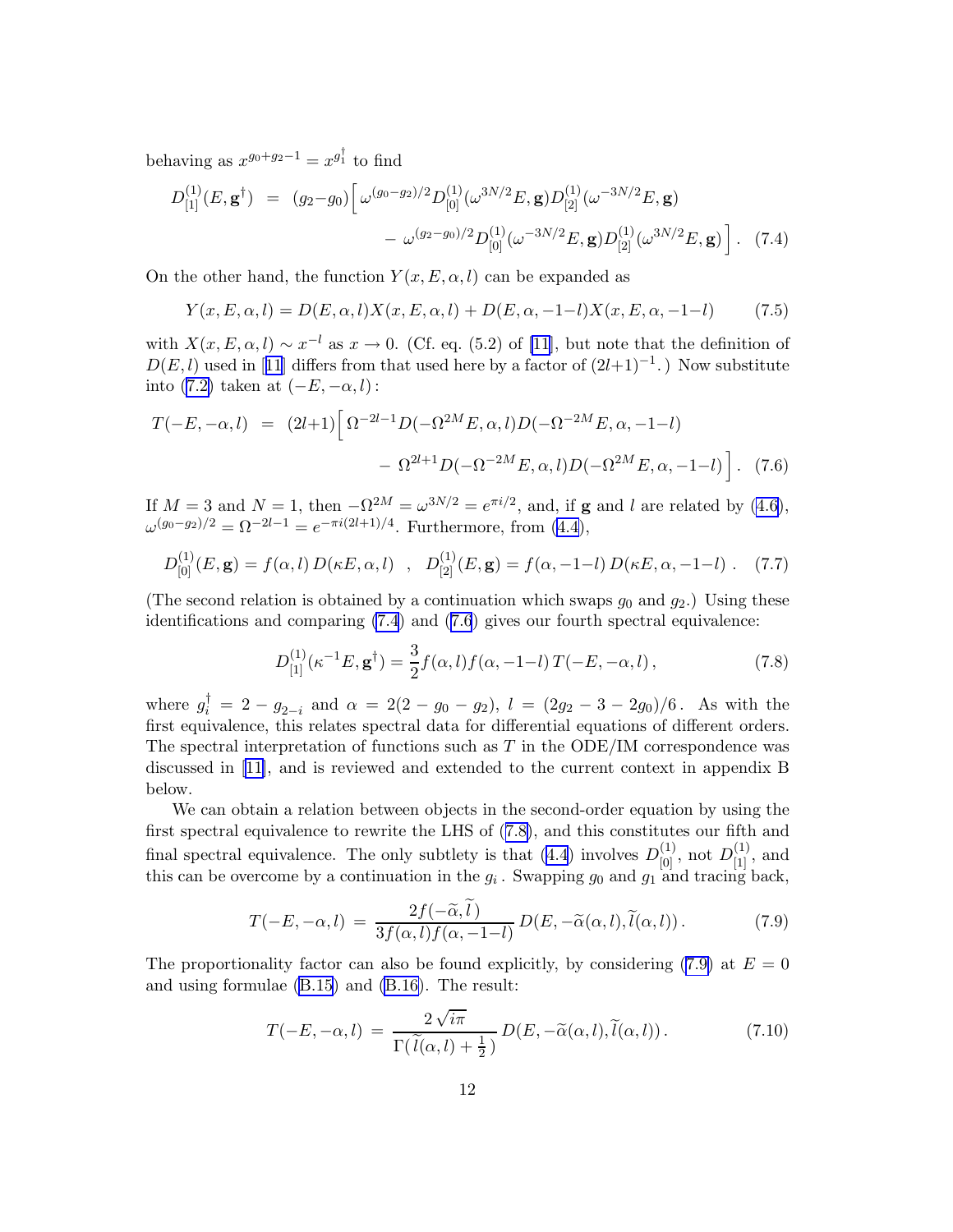<span id="page-14-0"></span>Via the second equivalence, this can be rewritten as

$$
T(-E,\alpha,l) = \frac{2\sqrt{i\pi}}{\Gamma(-\tilde{l}(\alpha,l)-\frac{1}{2})} D(E,\tilde{\alpha}(\alpha,l),-1-\tilde{l}(\alpha,l)).
$$
 (7.11)

As explained in appendix  $B, T$  is the spectral determinant for a 'lateral connection' problem, with the wavefunction lying on a contour in the complex plane joining a pair of Stokes sectors at infinity. In contrast,  $D$  is the spectral determinant for a 'radial connection' problem, with the wavefunction living on a half-line. Similar equivalences, albeit for slightly different potentials, have been found in [\[21\]](#page-30-0), and it would be interesting to see whether similar methods could be applied in this case.

The mappings of parameters involved in these relations can be streamlined by introducing two further matrices, A and L, again acting on the vectors  $\boldsymbol{\alpha} = (\alpha, l, 1)^T$ :

$$
\mathbb{A} = \left( \begin{array}{ccc} -1 & 0 & 0 \\ 0 & 1 & 0 \\ 0 & 0 & 1 \end{array} \right) ; \quad \mathbb{L} = \left( \begin{array}{ccc} 1 & 0 & 0 \\ 0 & -1 & -1 \\ 0 & 0 & 1 \end{array} \right) , \tag{7.12}
$$

and setting

$$
\gamma(\alpha) \equiv \gamma((\alpha, l, 1)^T) = 2\sqrt{i\pi}/\Gamma(l + \frac{1}{2}).
$$
\n(7.13)

The tilde-duality [\(5.2\)](#page-8-0) is then

$$
\gamma(\alpha)D(E,\alpha) = \gamma(\mathbb{T}\alpha)D(E,\mathbb{T}\alpha),\qquad(7.14)
$$

while $(7.10)$  and  $(7.11)$  $(7.11)$  $(7.11)$  are, respectively,

$$
T(-E, A\alpha) = \gamma(A\mathbb{T}\alpha) D(E, A\mathbb{T}\alpha) , \quad T(-E, \alpha) = \gamma(\mathbb{LT}\alpha) D(E, \mathbb{LT}\alpha) . \tag{7.15}
$$

Note also that  $\mathbb{H} = \mathbb{A} \mathbb{T} \mathbb{A}$ , so the first relation of [\(7.15](#page-13-0)) can be rewritten as  $T(-E, \alpha) =$  $\gamma(\mathbb{H}\alpha)D(E,\mathbb{H}\alpha)$ . At the QES points,  $\alpha=\alpha_J=(\alpha_J(l),l,1)^T$ , the spectrum encoded by  $D(E, \mathbb{H}\alpha_J)$  is equal to that of  $D(E, \alpha_J)$ , apart from the QES levels. As will be explained in the next section, these levels are in fact the zeroes of the Bender-Dunne polynomial  $P_J(E)$ , so at the QES points we have

$$
P_J(E)T(-E,\alpha_J) \propto D(E,\alpha_J) , \qquad (7.16)
$$

which is a relation between spectral data for lateral and radial connection problems with the *same* Hamiltonian.

The algebra of the matrices we have introduced is best described by first defining  $M = AL$ . Then a set of defining relations for L, M and T is

$$
\mathbb{L}^2 = \mathbb{M}^2 = \mathbb{T}^2 = (\mathbb{LM})^2 = (\mathbb{MT})^2 = (\mathbb{LT})^3 = \mathbb{I}.
$$
 (7.17)

Thus M commutes with L and T, while  $\langle L, T \rangle$  forms the Weyl group of  $SU(3)$ . However, in general only T yields a spectral equivalence of the  $D(E, \alpha)$ . We will return to this point in the conclusions.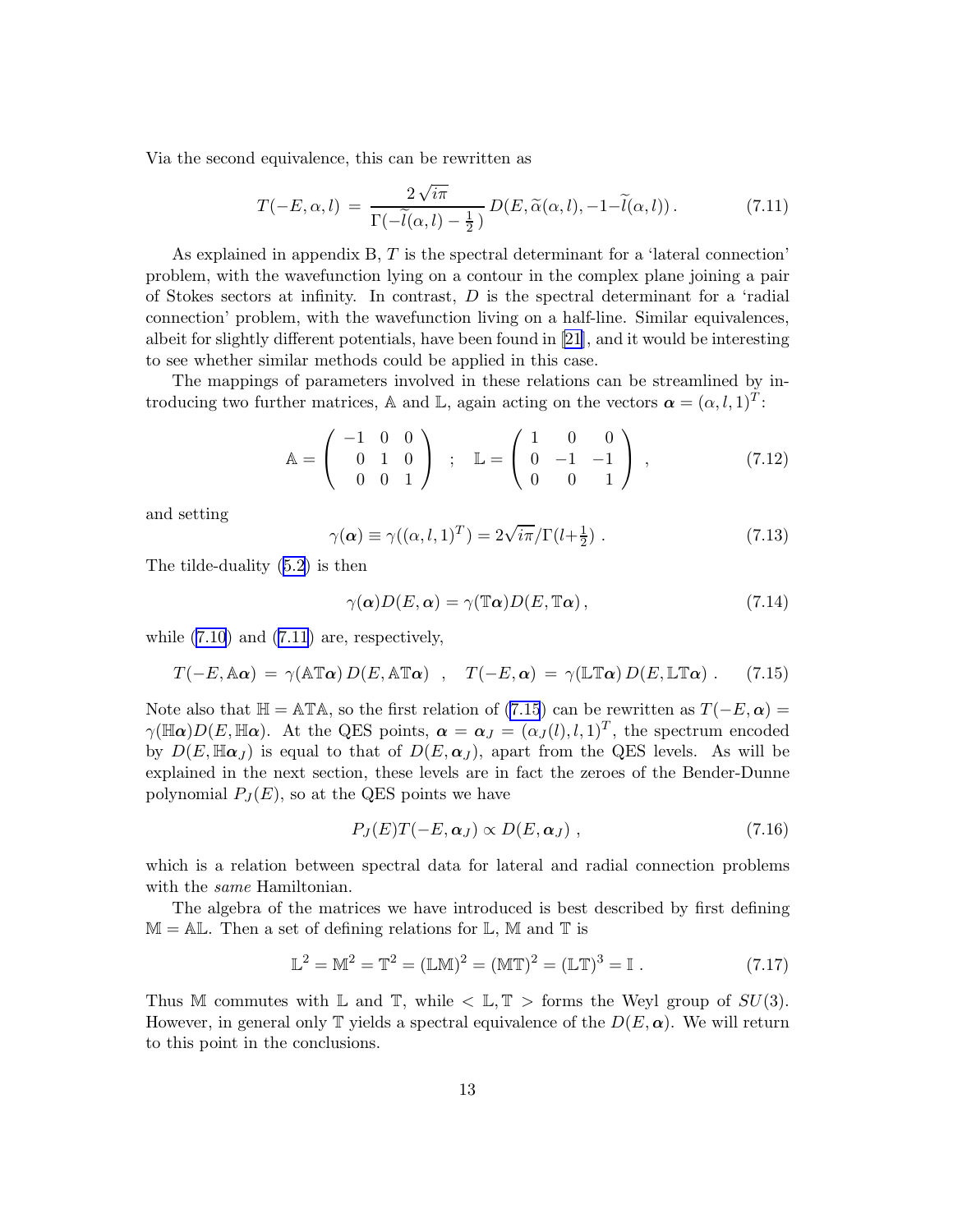<span id="page-15-0"></span>We end this section with two further remarks about the fifth set of equivalences. First, they can also be obtained entirely in the context of the second-order differential equation. For  $M = 3$ , manipulating equation [\(2.11](#page-3-0)) and using the fact that  $\Omega^{2M} = -i$ leads to the following functional relation, special to this particular value of  $M$ :

$$
2\sin(\frac{\pi}{4}(2l+1-\alpha))D^{(+)}(E) =
$$
  
 
$$
\Omega^{(2l+1-\alpha)/2}T^{(-)}(-iE)D^{(-)}(-iE) - \Omega^{-(2l+1-\alpha)/2}T^{(-)}(iE)D^{(-)}(iE).
$$
 (7.18)

Taking [\(7.18](#page-14-0)) at  $E = E_k^{(+)}$  $k_k^{(+)}$ ,combining it with ([2.11](#page-3-0)), also at  $E = E_k^{(+)}$  $\hat{k}^{(+)}$ , and finally expressing the result in a factorised form over the zeroes of  $T^{(-)}(E)$  (which we denote by  $\{-\lambda_k^{(-)}\}$  $\binom{n-1}{k}$  yields the following set of constraints:

$$
\prod_{n=0}^{\infty} \left( \frac{\lambda_n^{(-)} - \Omega^{-2M} E_k^{(+)}}{\lambda_n^{(-)} - \Omega^{2M} E_k^{(+)}} \right) = -\Omega^{-4l - 2} . \tag{7.19}
$$

Acomplementary set arises from ([2.10\)](#page-3-0), taken at  $E = -\lambda_k^{(-)}$  $\binom{(-)}{k}$ :

$$
\prod_{n=0}^{\infty} \left( \frac{E_n^{(+)} - \Omega^{-2M} \lambda_k^{(-)}}{E_n^{(+)} - \Omega^{2M} \lambda_k^{(-)}} \right) = -\Omega^{2l+1-\alpha} . \tag{7.20}
$$

Together, [\(7.19\)](#page-14-0) and [\(7.20\)](#page-14-0) form a set of Bethe ansatz equations of exactly the same form as [\(2.12](#page-3-0)) and [\(2.13](#page-3-0)), save for the replacement of  $\alpha$  and l on the right-hand sides of ([2.12](#page-3-0)) and [\(2.13](#page-3-0)) by  $\tilde{\alpha}(\alpha, l)$  and  $\tilde{l}(\alpha, l)$ , respectively. By comparing the left-hand sides and exploiting the analytic properties derived in appendix B, one obtains by another route the second and fifth equivalences([5.2](#page-8-0)),([7.9\)](#page-12-0):

$$
E_k^{(+)}(\alpha, l) = E_k^{(+)}(\widetilde{\alpha}, \widetilde{l}) \quad \text{and} \quad \lambda_k^{(-)}(\alpha, l) = E_k^{(-)}(\widetilde{\alpha}, \widetilde{l}). \tag{7.21}
$$

The previous approach, which proceeded via the symmetries of the third-order equation, was perhaps more elegant. The advantage of this alternative method is that the only analytic properties used are those of spectral determinants of the second-order equation, and these are known rigorously from the results in appendix B.

The second remark relates to the fact that the lateral connection problem solved by  $T$  is closely related to  $\mathcal{PT}$ -symmetric quantum mechanics. These problems are not, in any obvious sense, self-adjoint, and the reality properties of their spectra have long been of interest [\[22–32](#page-30-0)]. Since the spectral problems on the right-hand sides of([7.10\)](#page-12-0) or [\(7.11](#page-13-0)) are self-adjoint for  $\tilde{l} > -1/2$  (respectively  $-1-\tilde{l} > -1/2$ ), these two identities give us a simple way to understand the reality of the spectra encoded by  $T$  in these particular cases. However, in appendix B below we will give a proof of reality which is both more general and more direct, and so we will not pursue this any further.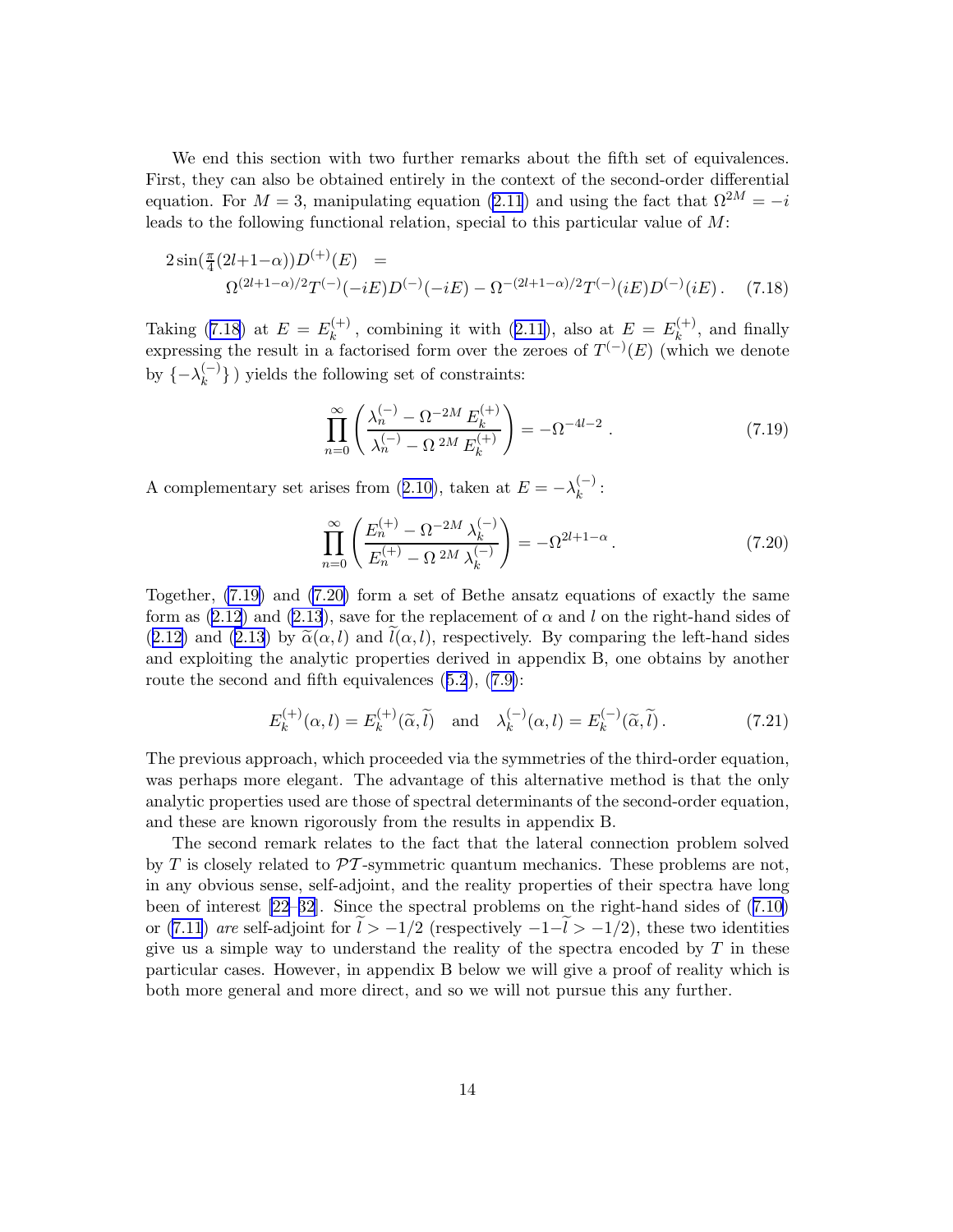#### <span id="page-16-0"></span>8 A relation with Bender-Dunne polynomials

The dualities that we have been discussing have an interesting relationship with the so-called Bender-Dunne polynomials. These were introduced in [\[5\]](#page-28-0) as a way of understanding quasi-exact solvability, but here we will also be interested in their properties at general values of the parameters. Briefly, one searches for a solution to [\(1.1](#page-1-0)) of the form

$$
\psi(x, E, \alpha, l) = e^{-x^4/4} x^{l+1} \sum_{n=0}^{\infty} \left(-\frac{1}{4}\right)^n \frac{P_n(E, \alpha, l)}{n! \Gamma(n+l+3/2)} x^{2n}.
$$
\n(8.1)

Forthis to solve the differential equation ([1.1\)](#page-1-0), the coefficients  $P_n$  must satisfy the following recursion relation:

$$
P_n(E) = E P_{n-1}(E) + 16(n-1)(n-J-1)(n+l-1/2)P_{n-2}(E), \quad (n \ge 1)
$$
 (8.2)

where, as before,  $J = J(\alpha, l) = -(\alpha + 2l + 1)/4$ . The value of  $P_0(E)$ , which determines the normalisation of  $\psi(x)$ , is conventionally taken to be 1; from [\(8.2](#page-15-0)),  $P_1 = E$ , and  $P_n$ is a polynomial of degree  $n$  in  $E$ , known as a Bender-Dunne polynomial. So long as  $l \neq -n-3/2$  $l \neq -n-3/2$  $l \neq -n-3/2$  for any  $n \in \mathbb{Z}^+$ , ([8.1](#page-15-0)) will yield an everywhere-convergent series solution to([1.1\)](#page-1-0). Furthermore, this solution automatically satisfies the boundary condition  $\psi \sim x^{l+1}$  at  $x = 0$ ; but at general values of E, it will grow exponentially as  $x \to \infty$ . We now ask whether there are transformations of the parameters  $\alpha$  and l which leave the Bender-Dunne polynomials invariant. It is easily seen that if  $J$  and  $l$  are replaced by  $J = -l - 1/2$  and  $l = -J - 1/2$ , then the recursion relation is unchanged. Translated back to the parameters  $\alpha$  and l, this implies that

$$
P_n(E, \alpha, l) = P_n(E, \tilde{\alpha}, l)
$$
\n(8.3)

where

$$
\tilde{\alpha} = 2J + 4l + 2 = 3/2 - \alpha/2 + 3l , \quad \tilde{l} = -J - 1/2 = \alpha/4 + l/2 - 1/4 . \tag{8.4}
$$

This matches the 'second spectral equivalence' found earlier.

We will return to this case later, but first we discuss the special points where the model is quasi-exactly solvable, for which a similar game can be played. If  $\alpha$  and l are such that  $J(\alpha, l)$  is a positive integer, the second term on the RHS of [\(8.2\)](#page-15-0) vanishes at  $n = J+1$ , and all the subsequent  $P_n$  therefore factorise:

$$
P_{n+J}(E,\alpha_J,l) = P_J(E,\alpha_J,l)Q_n(E,\alpha_J,l) , \quad (n>0, J = -(\alpha_J+2l+1)/4 \in \mathbb{N}).
$$
 (8.5)

Hence,if  $P_J(E)$  vanishes then so do all  $P_{n>J}(E)$  and the series ([8.1\)](#page-15-0) terminates, au-tomatically yielding a normalisable solution to [\(1.1](#page-1-0)). The J zeroes of  $P_I(E)$  are the J exactly-solvable levels for the model and, as observed by Bender and Dunne, this provides a simple way to understand the quasi-exact solvability of the model. Now we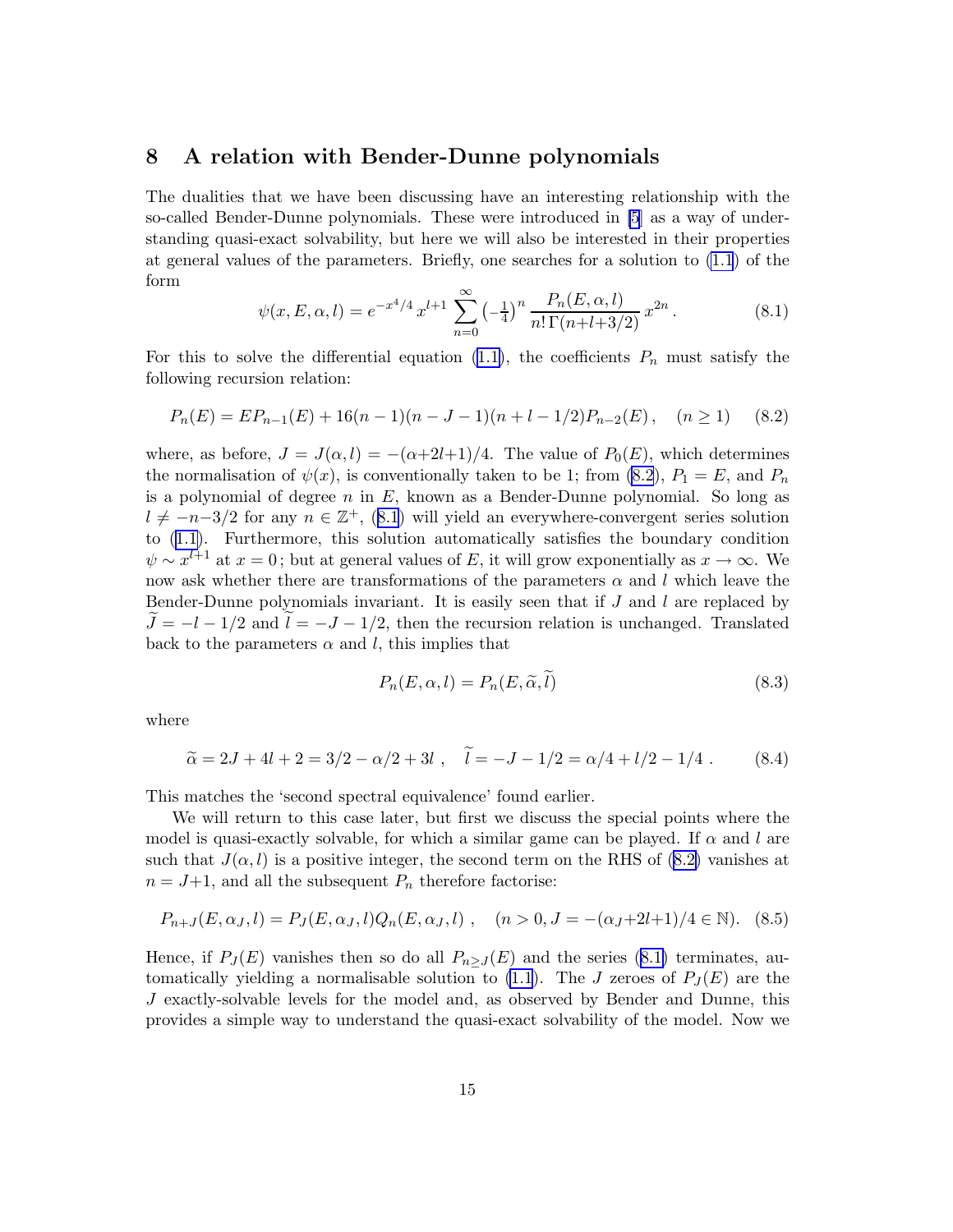<span id="page-17-0"></span>would like to go further and discuss the remaining levels. The polynomials  $Q_n$  satisfy the recursion

$$
Q_n(E) = EQ_{n-1}(E) + 16(n+J-1)(n-1)(n+J+l-1/2)Q_{n-2}(E), \quad (n \ge 1)
$$
 (8.6)

with initial conditions  $Q_0 = 1, Q_1 = E$ . This matches the recursion relation for  $P_n(E)$ , solong as J and l in ([8.2\)](#page-15-0) are replaced by  $\hat{J} = -J$  and  $\hat{l} = J + l$ . Hence, if

$$
\hat{\alpha}_J = 2J - 2l - 1 = -\alpha_J/2 - 3l - 3/2 \ , \quad \hat{l}_J = J + l = -\alpha_J/4 + l/2 - 1/4 \ , \quad (8.7)
$$

then

$$
Q_n(E, \alpha_J, l) = P_n(E, \widehat{\alpha}_J, \widehat{l}_J) . \qquad (8.8)
$$

This corresponds to the 'third spectral equivalence', and it has an interesting consequence for the series expansion [\(8.1](#page-15-0)), which we rewrite as

$$
\psi(x, E, \alpha_J, l) = e^{-x^4/4} x^{l+1} \left[ \dots + \sum_{n=J}^{\infty} \left( -\frac{1}{4} \right)^n \frac{P_n(E, \alpha_J, l)}{n! \Gamma(n+l+3/2)} x^{2n} \right]
$$
  
=  $e^{-x^4/4} x^{l+1} \left[ \dots + \sum_{n=0}^{\infty} \left( -\frac{1}{4} \right)^{n+J} \frac{P_J(E, \alpha_J, l) Q_n(E, \alpha_J, l)}{(n+J)! \Gamma(n+J+l+3/2)} x^{2(n+J)} \right]$ (8.9)

the dots standing for lower-order terms. This can be compared with the expansion of the wavefunction  $\psi(x, E, \hat{\alpha}_J, \hat{l}_J)$ . Using  $\hat{l}_J = J+l$  and the equality [\(8.8](#page-16-0)), this is

$$
\psi(x, E, \widehat{\alpha}_J, \widehat{l}_J) = e^{-x^4/4} x^{l+J+1} \sum_{n=0}^{\infty} \left(-\frac{1}{4}\right)^n \frac{Q_n(E, \alpha_J, l)}{n! \Gamma(n+J+l+3/2)} x^{2n}.
$$
 (8.10)

It is now easy to see that  $\psi(x, E, \alpha_J, l)$  is mapped onto a function proportional to  $\psi(x, E, \hat{\alpha}_J, \hat{l}_J)$  by the differential operator

$$
\mathcal{Q}_J(l) = e^{-x^4/4} x^{l+J+1} \left(\frac{1}{x} \frac{d}{dx}\right)^J e^{x^4/4} x^{-l-1} = x^J \left[\frac{1}{x} \frac{d}{dx} + x^2 - \frac{l+1}{x^2}\right]^J. \tag{8.11}
$$

This is enough to see that the following intertwining relation between differential operators must hold:

$$
\mathcal{Q}_J(l)\,\mathcal{H}(\alpha_J(l),l) = \mathcal{H}(\widehat{\alpha}_J(l),\widehat{l}_J(l))\,\mathcal{Q}_J(l)\,. \tag{8.12}
$$

(Consider<sup>†</sup> the difference between the LHS and RHS. This is a linear  $(J+2)^{\text{th}}$ -order differential operator, independent of  $E$ , and it is easily seen that it annihilates the functions  $\psi(x, E, \alpha_j(l), l)$ . These functions are linearly independent for different values of E, while a  $(J+2)$ <sup>th</sup>-order operator can annihilate at most  $(J+2)$  independent functions, unless it is identically zero. This establishes the equality.) We also used Maple to verify([8.12\)](#page-16-0) directly. Finally,  $\mathcal{Q}_J(l)$  respects the boundary conditions: if  $\psi(x)$  decays

<sup>‡</sup>We would like to thank Peter Bowcock for a discussion of this point.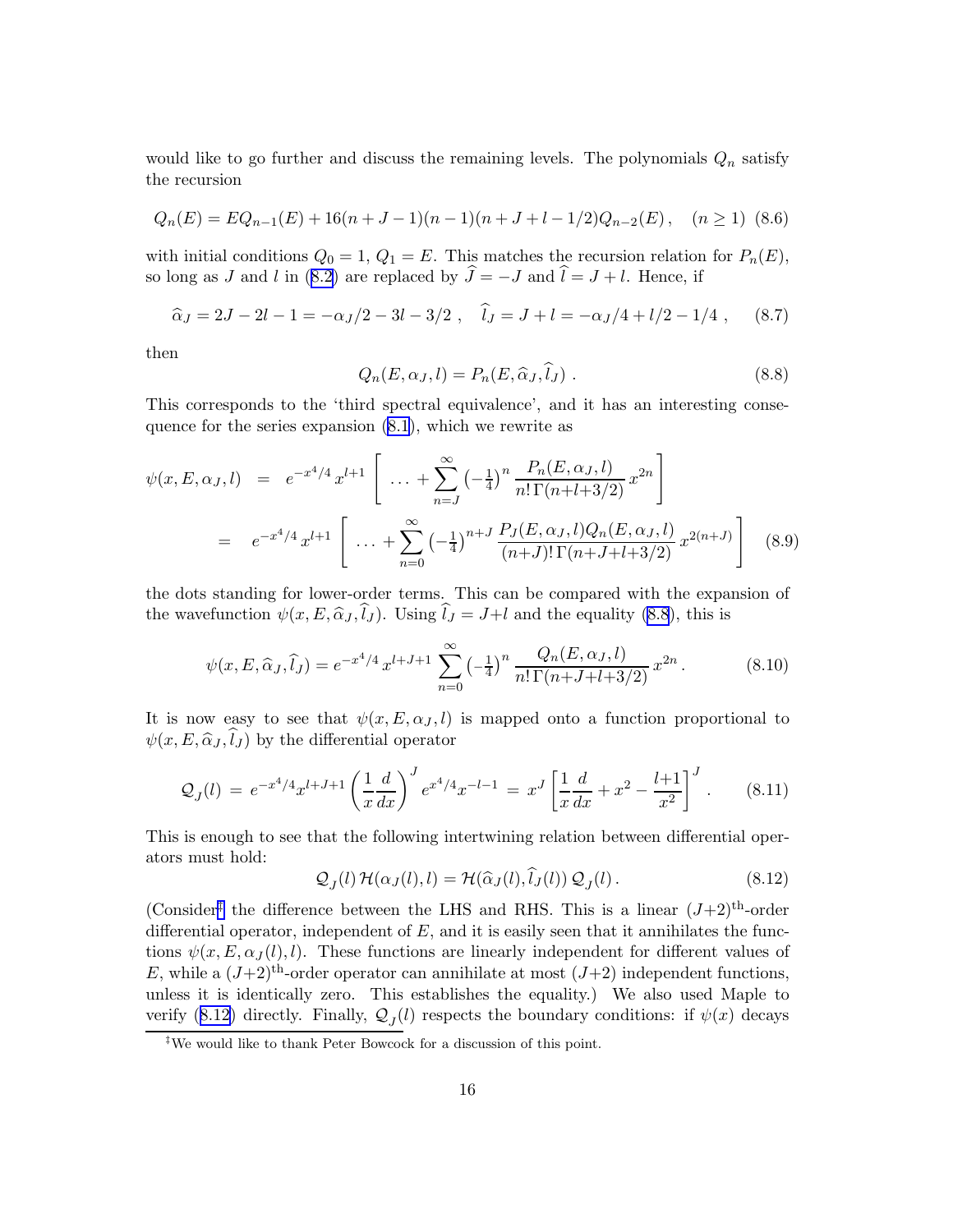<span id="page-18-0"></span>as  $x \to \infty$  then so does  $\mathcal{Q}_J(l)\psi(x)$ , and if  $\psi(x)$ , given as a series by [\(8.1](#page-15-0)), has leading behaviour  $x^{l+1}$  at the origin, then  $\mathcal{Q}_J(l)\psi(x)$  has leading behaviour  $x^{l+J+1}$ . Thus  $\mathcal{Q}_J(l)$  maps eigenfunctions of the problem  $\mathcal{H}(\alpha_J, l)$  to those of  $\mathcal{H}(\widehat{\alpha}_J(l),l_J(l))$ , or to zero. The eigenfunctions mapped to zero are those for which  $P_J(E, \alpha_J, l)$  vanishes (the lower-orderterms '...' in ([8.1\)](#page-15-0) are clearly annihilated by  $\mathcal{Q}_J(l)$ , and these are precisely the exactly-solvable levels. This provides an alternative derivation of the duality found with the aid of the Bethe ansatz equations in §6, and shows that in  $\mathcal{Q}_I$  we have found thegeneralisation of the supersymmetry operator  $\mathcal{Q}^+ \equiv \mathcal{Q}_1$  to the QES problems ([6.16\)](#page-10-0) with  $J > 1$ .

So far we have discussed the action of  $\mathcal{Q}_J(l)$  on solutions to the spectral problem with  $x^{l+1}$  boundary conditions. But given the intertwining relation [\(8.12\)](#page-16-0) it is natural to look for an action on solutions satisfying the other,  $x^{-l}$ , boundary condition at the origin. As a relation between differential operators, the fact that  $\mathcal{H}(a,b) = \mathcal{H}(a,-1-b)$ means, trivially, that

$$
\mathcal{Q}_J(l)\,\mathcal{H}(\alpha_J(l), -1-l) = \mathcal{H}(\widehat{\alpha}_J(l), -1-l_J(l))\,\mathcal{Q}_J(l). \tag{8.13}
$$

It can also be checked that, in general, the relevant boundary conditions are respected, so that [\(8.13](#page-17-0)) holds as an intertwining relation between eigenvalue problems. Substituting −1−l for l throughout, the relation is

$$
Q_J(-1-l) \mathcal{H}(\alpha_J(-1-l),l) = \mathcal{H}(\widehat{\alpha}_J(-1-l),-1-\widehat{l}_J(-1-l)) Q_J(-1-l). \tag{8.14}
$$

Thus  $Q_J(-1-l)$  and its adjoint intertwine between the spectral problems

$$
\mathcal{H}(-4J+2l+1,l)
$$
 and  $\mathcal{H}(2J+2l+1,l-J)$ , (8.15)

and, in general, no eigenfunctions are annihilated. Furthermore, the mapping([8.15\)](#page-17-0) is exactly the 'second spectral equivalence' of §5 above, specialised to cases where the initial pair of parameters  $(\alpha, l)$  satisfies  $\alpha = -4J + 2l + 1$ . This hints at an alternative way to obtain([8.14](#page-17-0)): just as was done at the QES points using([8.8\)](#page-16-0), one can compare the series expansions using [\(8.3\)](#page-15-0). At a formal level, for any value of  $\alpha$  and l the series for  $\psi(x,E,\alpha,l)$  is mapped onto that for  $\psi(x,E,\widetilde{\alpha},l)$  by

$$
\mathcal{P}_{\mu}(l) = e^{-x^4/4} x^{\mu - l} \left(\frac{1}{x} \frac{d}{dx}\right)^{\mu} e^{x^4/4} x^l, \qquad (8.16)
$$

where  $\mu = -\alpha/4 + l/2 + 1/4$ , and the action of a fractional power of the derivative is, again formally, defined by

$$
\left(\frac{1}{x}\frac{d}{dx}\right)^{\mu}x^{2n} = 2^{\mu}\frac{\Gamma(n+1)}{\Gamma(n+1-\mu)}x^{2(n-\mu)}.
$$
\n(8.17)

In cases when  $\mu$  is a positive integer,  $\mathcal{P}_{\mu}(l)$  becomes an ordinary differential operator, equal to  $\mathcal{Q}_{\mu}(-1-l)$ , and [\(8.14](#page-17-0)) is recovered. It is interesting to speculate about the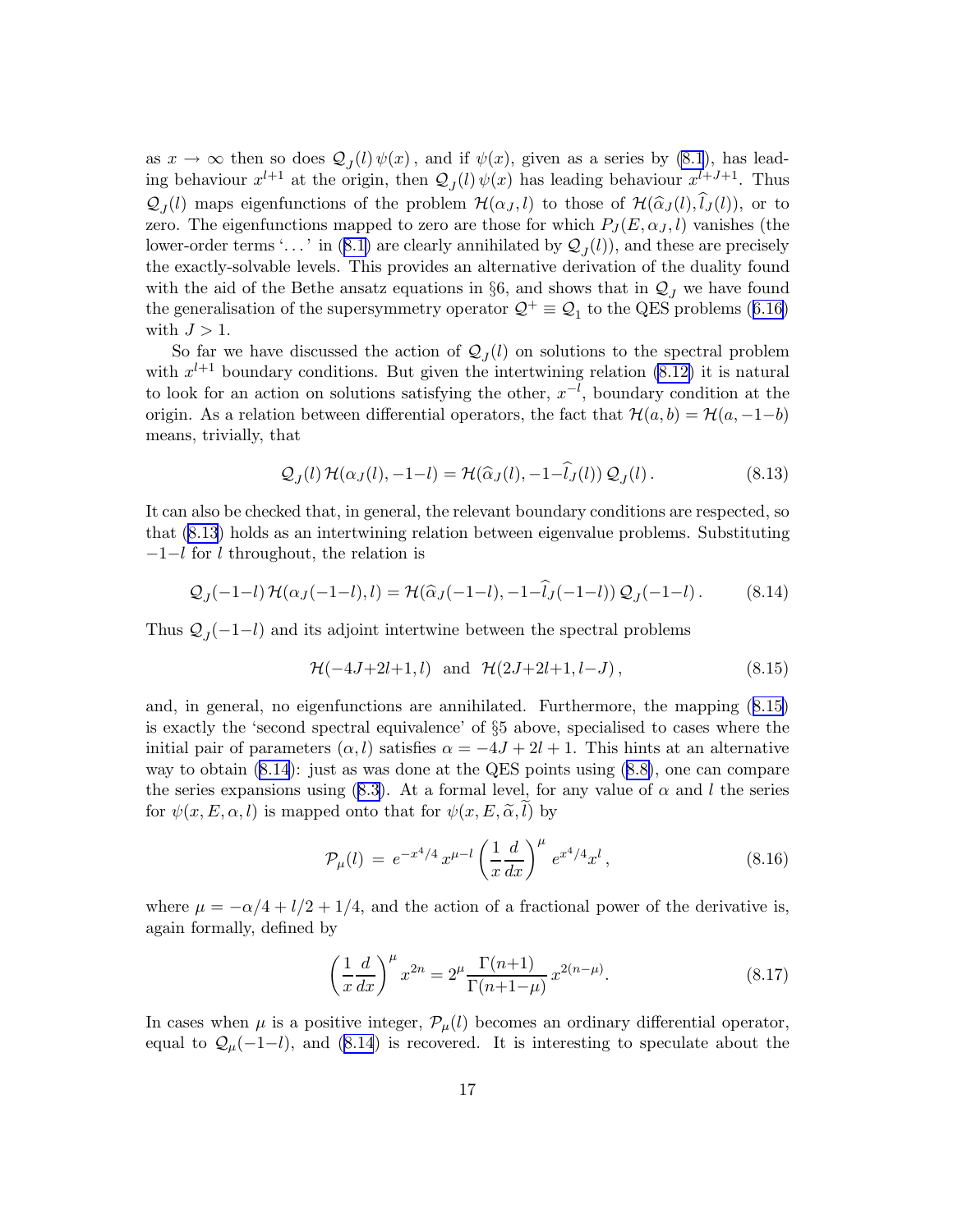existence of some kind of spontaneously-broken 'fractional' generalised supersymmetry lying behind the tilde-duality at arbitrary values of the parameters, but we leave this for future work.

In concluding this section, we would like to mention the recent article [\[33\]](#page-30-0), which we noticed as we were finishing the writing of this paper. By a completely different route, involving a study of a concept called 'N-fold supersymmetry'  $[34, 35]$  $[34, 35]$ <sup>[§](#page-18-0)</sup> the authors of this work have also introduced higher-order analogues of the supersymmetry generators. Although the connection with quasi-exact solvability is not mentioned, one can check that the 'cubic' case of the type A  $\mathcal{N}\text{-fold supersymmetry}$  of [\[33](#page-30-0)] reproduces the result ([8.12](#page-16-0)) above, albeit with a slightly different presentation of the operators. (In fact, using the most general form of their operators, one can also obtain an intertwining relation for the more general QES sextic potentials involving an additional  $x^4$  term.) We should also mention that a connection between certain other forms of non-linear supersymmetry and quasi-exact solvability has recently been pointed out in [\[36\]](#page-31-0). However the forms of the supersymmetry generators explicitly treated in that paper do not cover the case of the sextic potential discussed above.

#### 9 Conclusions

The main purpose of this paper has been to illustrate how spectral properties and symmetries of interesting differential operators can be handled using tools originally developed in the context of integrable models. These lead to some novel spectral equivalences, and, as will be shown in appendix B below, they also allow for an elementary proof of a reality property which has been surprisingly elusive when studied by more conventional methods. Some of the equivalences we have subsequently been able to re-derive by other means, and in this respect, the rôle of higher-order generalisations of the supersymmetry operators is particularly intriguing, especially in the light of their independent appearance in [\[33](#page-30-0)]. It would be very interesting to find out whether the connection between such operators and quasi-exact solvability that we have observed is more general. In this paper, we obtained the operators  $\mathcal{Q}_J$  through a direct examination of power series solutions; how they fit into the more algebraic schemes for understanding quasi-exact solvability, as developed in, for example, [[3](#page-28-0), [4](#page-28-0)], is another question that deserves further study.

In many ways, the first and fourth spectral equivalences, between second- and thirdorder equations, are the most unexpected of our results. They can be traced back to the collapse of the  $SU(3)$  Bethe ansatz equations at  $N=1$ . A similar phenomenon occurs in  $SU(n)$ -related BA systems for  $n > 3$ , which are related to higher-order differential equationsvia the ODE/IM correspondence  $[12, 13, 15]$  $[12, 13, 15]$  $[12, 13, 15]$  $[12, 13, 15]$ . However, in these cases the resulting 'reduced' systems are not so readily identifiable, and so at this stage we lack an interpretation of the phenomenon in terms of the properties of differential equations.

<sup>§</sup> generalised supersymmetries of this sort are also called 'higher-derivative', or 'non-linear' [\[36](#page-31-0)].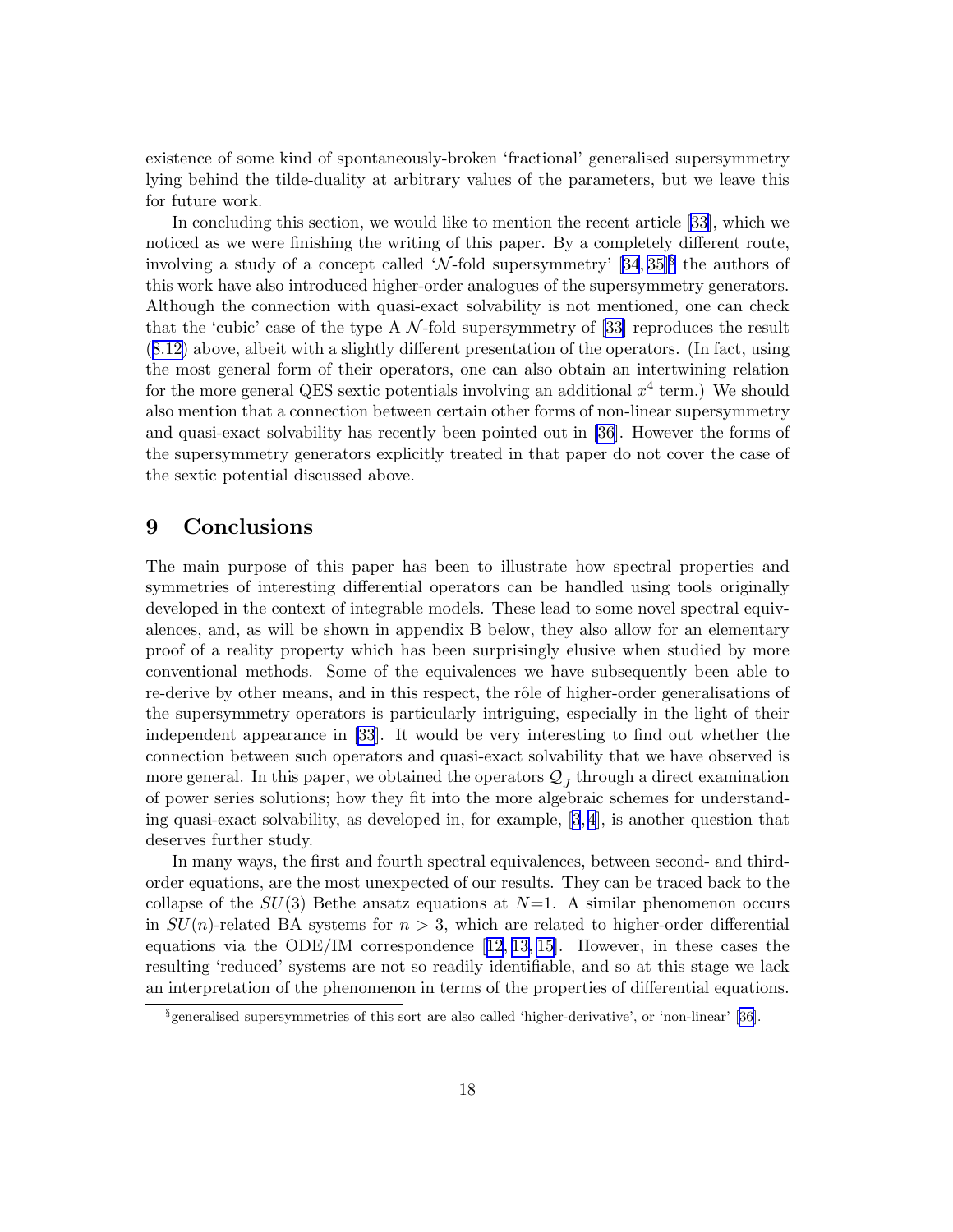On the other hand, via the first equivalence we do at least see that quasi-exact solvability is not restricted to second-order spectral problems.

One can also ask whether quasi-exact solvability might have a rôle on the 'integrable models' side of the ODE/IM correspondence. Bethe roots correspond to zeroes of  $D(E)$ , and at the QES points the locations of a finite subset of these can be found exactly. From the identity [\(7.16](#page-13-0)), the locations of the remaining roots coincide with the zeroes of  $T(-E)$ , while, as follows from the form of the Bender-Dunne wavefunctions, the QES roots themselves correspond to coincidences in the locations of zeroes of  $D^{(\pm)}(E)$  and  $T^{(\mp)}(E)$ . However, we do not know of any special significance of these facts.

Finally, it is interesting to draw the full set of spectral problems that can be reached from a QES starting-point using the dualities that we have been discussing:

$$
\begin{array}{ccc}\n\mathcal{H}(-4J-2l-1,l) & \longrightarrow & \mathcal{H}(2J-2l-1,J+l) \\
\downarrow & & \downarrow \\
\mathcal{H}(2J+4l+2,-J-\frac{1}{2}) & \longrightarrow & \mathcal{H}(2J+4l+2,J-\frac{1}{2})\n\end{array}
$$

Vertical arrows correspond to the second spectral equivalence T, while the upper horizontal arrow is the level-eliminating third equivalence, H. The two problems on the bottom row are related by the transformation  $\mathbb{L}: l \to -1-l$ . They correspond to the *same* Schrödinger equation, and differ only in the boundary condition imposed at the origin. It follows from the diagram that the 'regular' eigenvalue problem for this equation, that with the  $x^{J-1/2}$  boundary condition, has exactly the same spectrum as the irregular problem, with the exception of the first J levels. This can be understood by noticing that, at  $l = J-1/2$ , there is a 'resonance' between the regular and irregular solutionsof the Schrödinger equation (see, for example,  $[18]$  $[18]$ ). The Bender-Dunne series expansions for the first J levels of the irregular problem truncate before the resonance is reached, whilst the wavefunctions for the remaining levels are completely dominated by the effect of the resonance, and hence match those of the regular problem. In fact, such a square of spectral problems can be drawn starting from any values of the parameters  $\alpha$  and l, on account of the identity  $\mathbb{H} = \mathbb{TL} \mathbb{T}$ . But it is only at the QES points that the horizontal directions correspond to (partial) spectral equivalences, since the resonance between regular and irregular solutions just described only occurs when J is an integer. Thus we have some novel points at which the sextic potential can be considered to be quasi-exactly solvable, a 'dual' interpretation of quasi-exact solubility for this model in terms of the resonance of irregular solutions of the Schrödinger equation, and an alternative interpretation of the level-elimination at work in the 'supersymmetric' third spectral equivalence.

Acknowledgements — We would like to thank Sharry Borgan, Peter Bowcock, Francesco Cannata, Davide Fioravanti, Brent Everitt, Giuseppe Mussardo, John Parker, Junji Suzuki, Alexander Turbiner, André Voros and Jean Zinn-Justin for useful conversations and help. RT also thanks Ferdinando Gliozzi and the Department of Theoretical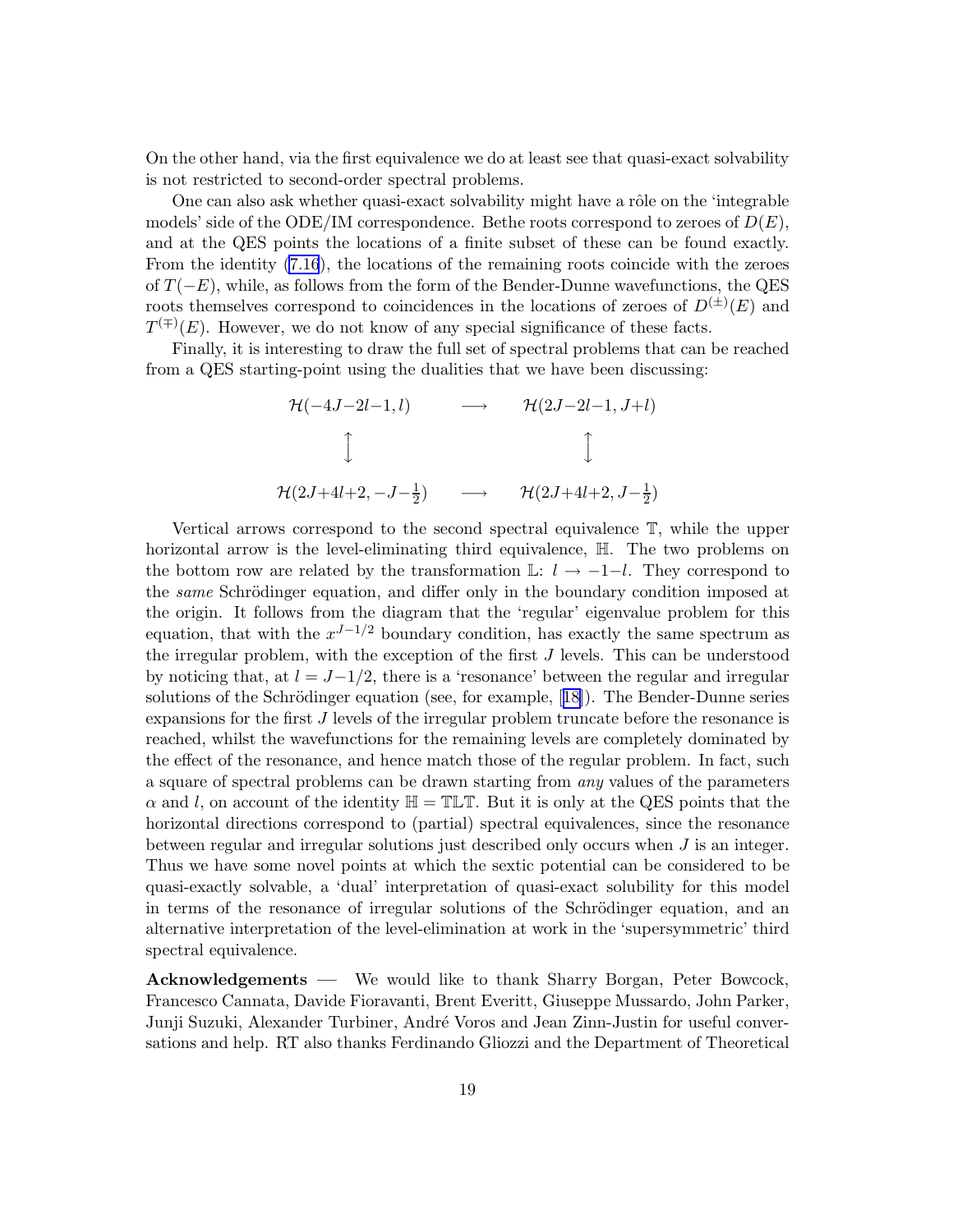<span id="page-21-0"></span>Physics of Torino University for kind hospitality during the final stages of this project, and we all thank Hideaki Aoyama, Carl Bender, Andrei Mezincescu and Miloslav Znojil for helpful correspondence. The work was supported in part by a TMR grant of the European Commission, reference ERBFMRXCT960012. RT was also supported by an EPSRC VF grant, number GR/N27330.

#### A Solving radial Schrödinger equations using Maple

In this appendix we discuss the numerical treatment of the radial Schrödinger equation. The standard method is to integrate the ODE at varying values of energy, imposing boundary conditions either at the origin or infinity, and searching for the values of energy at which the other boundary condition is satisfied (see for example[[37\]](#page-31-0)). This approach runs into problems in the region  $\Re e \ell < -1/2$ , where the eigenvalue problem is better defined via analytic continuation. The series solution alternative that we describe here avoids this difficulty, can be implemented in only a few lines of Maple and seems to be a rather efficient method for finding the lower-lying levels, at least for a polynomial potential. We chose not to use a series of the sort described in §8 above, as the factor of  $\exp(-x^4/4)$  means that any finite truncation of the series always decays at  $x \to \infty$ ; it is only in the infinite sum that the exponential growth of a solution at generic  $E$  is recovered. This makes it hard to detect eigenvalues reliably. Instead, we generated a pure power series directly in Maple, using an algorithm based on the method of Cheng [\[38](#page-31-0)]. The power series y produced by the program depends both on x and on E, and by construction it satisfies the boundary condition at x=0. At an eigenvalue, the solution must decay at large  $x$ , and by choosing a suitably-large value  $x_0$  and searching for values of E at which  $y(x_0,E)=0$ , the eigenvalues can be located with high accuracy. The value of  $x_0$  must be large enough that the asymptotic behaviour of the true solution has set in, but small enough that the approximated power series can be relied on. (The level of the approximation is controlled by the variable iterations in the program below.) This can be checked by examining plots of the candidate wavefunctions. We first give the code that we used, the particular example producing figure [1](#page-22-0) below. The values of  $\alpha$  and l are specified in the second line.

```
> Digits:=20: iterations:=40:
> alpha:=-4: l:=0:
> V:=x^6+alpha*x^2;
> L:=poly->sum(coeff(poly,x,n)*x^(n+2)/(n+2)/(n+2*l+3),n=0..degree(poly,x)):
> P:=1:for i from 1 to iterations do P:= simplify(1+L((V-E)*P)) end do:
> y := x^*(1+1)*P:> spectrum:=fsolve(eval(y,x=3.2)=0);
```
A specific level, determined by the integer plotlevel, is then plotted as follows:

```
> with(plots): plotlevel:=0:Ee:=spectrum[plotlevel+1];
> xmax:=2.5:ymin:=-35:ymax:=100:
> display([
```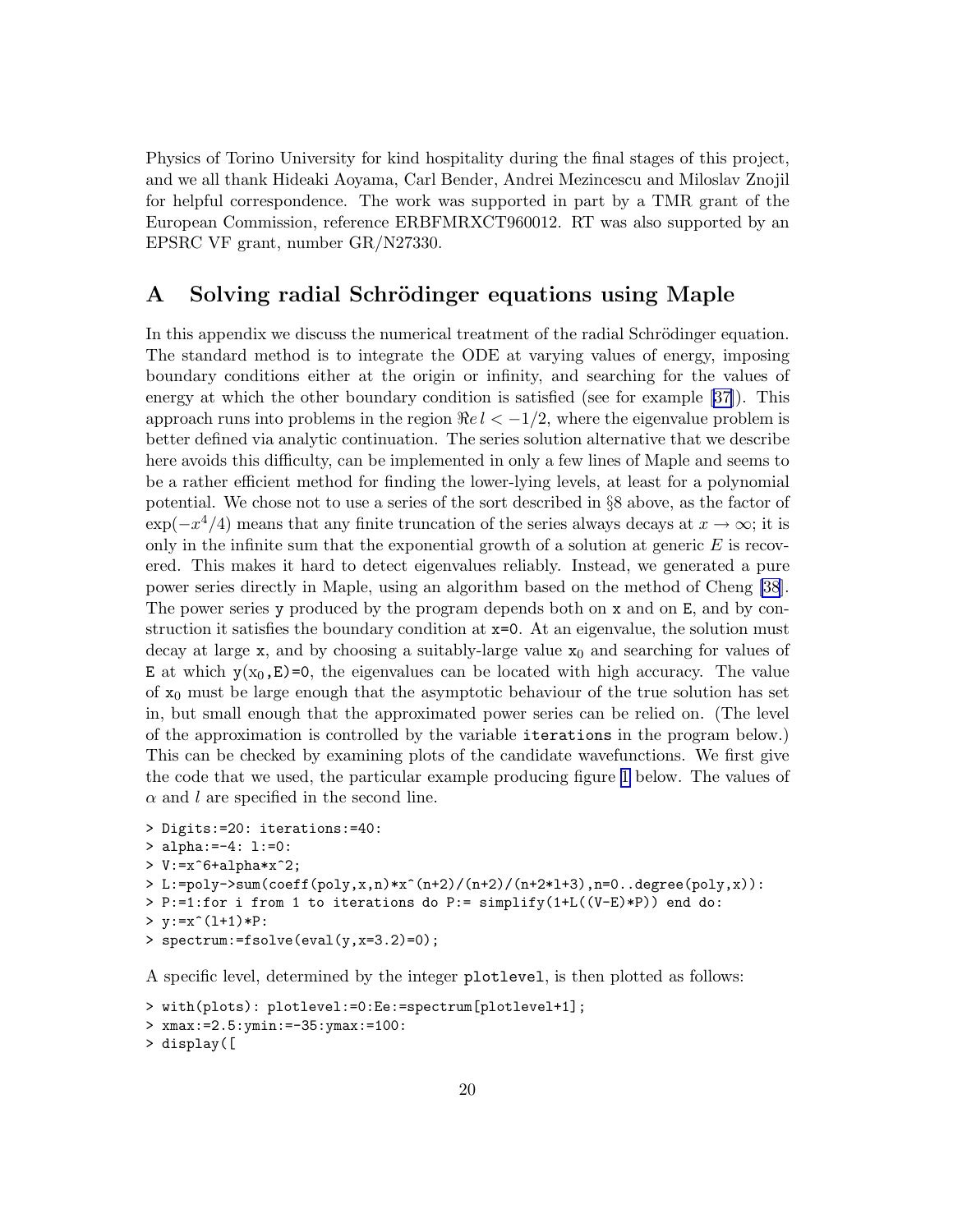```
plot(eval(80*y,E=Ee),x=0..xmax,ymin..ymax,color=blue,linestyle=2,thickness=2),
plot((V+l*(l+1)/x^2),x=0..xmax,ymin..ymax,color=red,thickness=2),
seq(plot([[0.05,spectrum[lev]],[0.12,spectrum[lev]]],
           color=black,linestyle=1,thickness=3), lev=1..7),
plot([[0.01,spectrum[plotlevel+1]],[0.17,spectrum[plotlevel+1]]],
      color=black,linestyle=1,thickness=1)
]);
```
The levels are contained in the list spectrum, and in table [1](#page-21-0) below we compare semiclassical, nonlinear integral equation (NLIE) and Maple results for two sides of the  $SU(3)$ -inspired duality of §5. To compile the table, we increased Digits to 40 and iterations to 50; nevertheless, each column of data still took less than 6 minutes of CPU time on a 650 MHz Pentium III machine, running under Linux.

|              | $(\alpha = 0.6, l = 0.3)$ |                   | $(\alpha = 2.1, l = 0.05)$ |                   |
|--------------|---------------------------|-------------------|----------------------------|-------------------|
| $E_{\rm sc}$ | $E_{\mathrm{NLIE}}$       | $E_{\rm Maple}$   | $E_{\mathrm{NLIE}}$        | $E_{\rm Maple}$   |
| 5.9321       | 5.968835071930586         | 5.968835071930586 | 5.968835071930586          | 5.968835071930586 |
| 17.4454      | 17.45222031394444         | 17.45222031394444 | 17.45222031394444          | 17.45222031394444 |
| 32.4611      | 32.46443928842889         | 32.46443928842889 | 32.46443928842892          | 32.46443928842889 |
| 50.2951      | 50.29711627959066         | 50.29711627959066 | 50.29711627959066          | 50.29711627959066 |
| 70.5566      | 70.55798308714998         | 70.55798308714998 | 70.55798308714998          | 70.55798308714998 |
| 92.9834      | 92.98438725677185         | 92.98438725677185 | 92.98438725677185          | 92.98438725677184 |
| 117.3836     | 117.3842907593505         | 117.3842907593502 | 117.3842907593505          | 117.3842907593506 |
| 143.6087     | 143.6092804003097         | 143.6092804003098 | 143.6092804003097          | 143.6092804003097 |
| 171.5397     | 171.5401630800539         | 171.5401630800552 | 171.5401630800539          | 171.5401630800544 |
| 201.0781     | 201.0784630892047         | 201.0784630892253 | 201.0784630892047          | 201.0784630892116 |
| 232.1408     | 232.1410302822398         | 232.1410302455113 | 232.1410302822398          | 232.1410302776264 |
| 264.6562     | 264.6564313215198         | 264.6565101370171 | 264.6564313215198          | 264.6563953856096 |
| 298.5623     | 298.5624300607573         | 299.0784472732795 | 298.5624300607573          | 298.7522851488036 |
| 333.8040     | 333.8041674124193         | 339.1746343166020 | 333.8041674124193          | 347.4041682854545 |

Table 1: Numerical Results

From the table, it is clear that the NLIE([2.15\)](#page-4-0) is able to find the energy levels with high accuracy, provided  $|\alpha| < M + 1 - |2l + 1|$ , and for such values of the parameters it seems to be the most reliable method to find the full set of energy levels. The power series approach also works extremely well for the low-lying energy levels, but loses accuracy for the higher levels, at least if the value of iterations is kept reasonably small. Nevertheless, combining power series and semiclassical methods allows us to obtain good results, over the full spectrum, for any values of  $\alpha$  and l.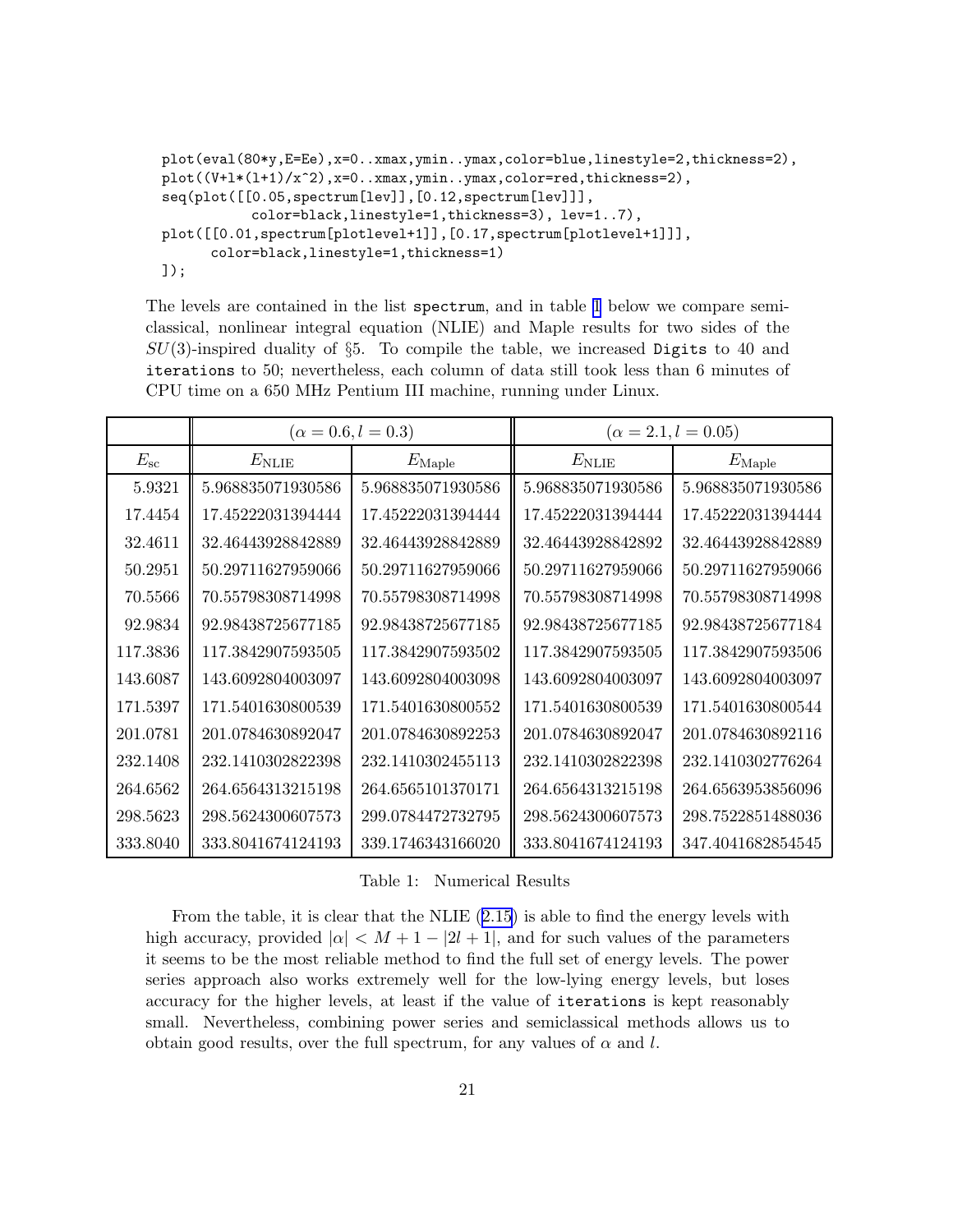<span id="page-23-0"></span>The figures which follow illustrate some typical wavefunctions. In each case the low-lying energy levels are shown as bars near the left-hand side of the plot, with the level under scrutiny having double length. The dashed line is the (un-normalised) wavefunction associated with this energy level, and the solid line the potential itself.

The first set of four figures illustrates the second spectral equivalence, connecting the potentials with  $\alpha$ ,  $l = -4$ , 0 and  $7/2$ ,  $-5/4$  respectively. Note that the dual problem is an example where the eigenfunction is not square-integrable; nevertheless, the numerical solution converges and reproduces exactly the required spectrum. Figures [1](#page-22-0) and [2](#page-22-0) show the ground state, and figures [3](#page-22-0) and [4](#page-22-0) the first excited state.







Figure [1](#page-22-0):  $\alpha = -4$ ,  $l = 0$ ,  $E_0 = 1.0057683$  Figure [2:](#page-22-0)  $\alpha = 7/2$ ,  $l = -5/4$ ,  $E_0 = 1.0057683$ 



Figure [3](#page-22-0):  $\alpha = -4$ ,  $l = 0$ ,  $E_1 = 10.572585$  Figure [4:](#page-22-0)  $\alpha = 7/2$ ,  $l = -5/4$ ,  $E_1 = 10.572585$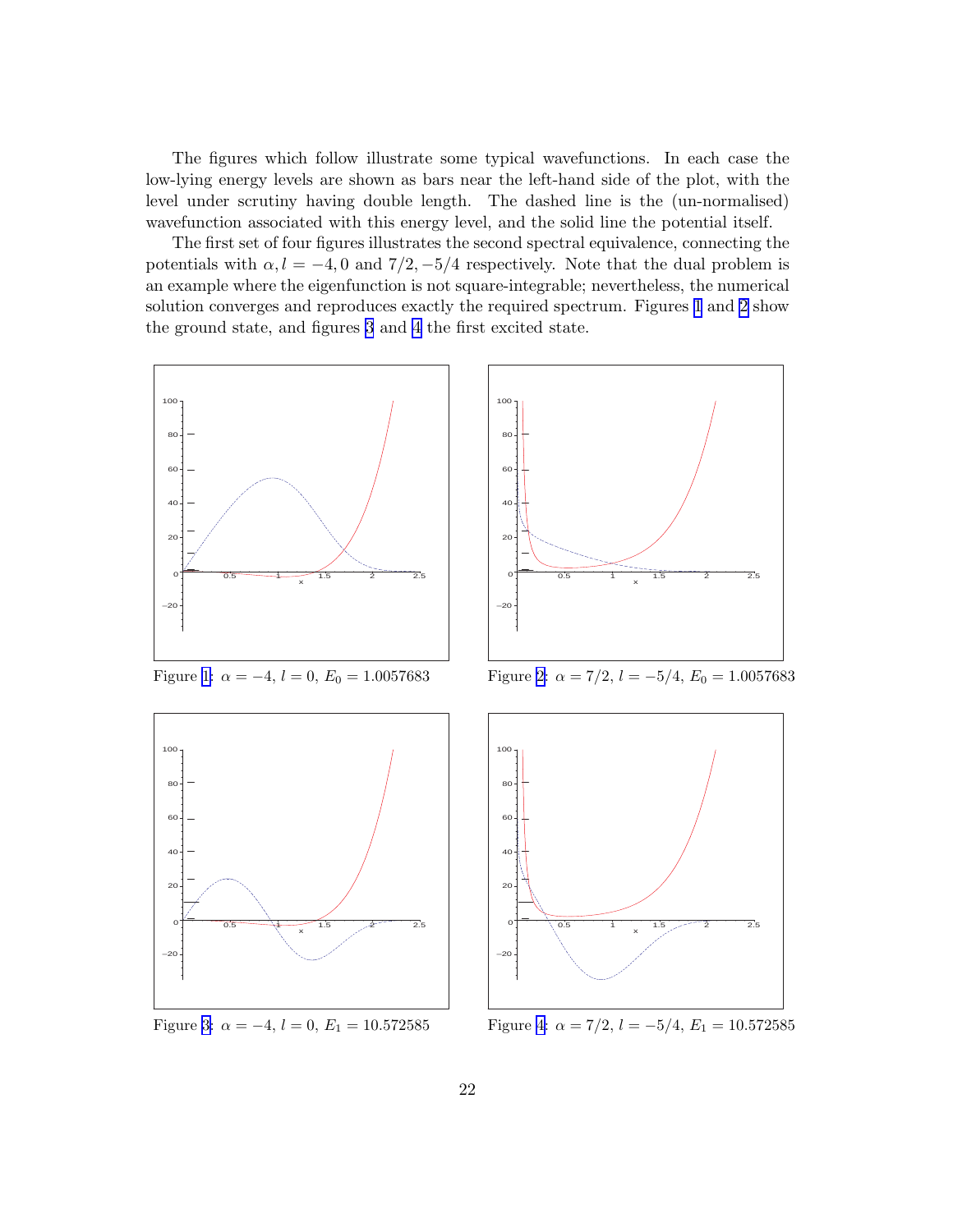<span id="page-24-0"></span>Figure [5](#page-23-0) depicts the quasi-exactly solvable case for the third energy level, at  $J = 2$ and  $l = 0$ . This corresponds to the ground state of the SUSY ( $\mathbb{H}$ ) dual potential, shown in figure [6.](#page-23-0) The fourth level of the QES problem has the same energy as the first excited state of the SUSY dual, and these two are shown in figures [7](#page-23-0) and [8](#page-23-0). Figures 9 and 10 then show the first two states of the potential related to the SUSY dual by the second spectral equivalence, the tilde-duality T.



Figure [5](#page-23-0):  $\alpha = -9$ ,  $l = 0$ ,  $E_2 = 16.919850$  Figure [6:](#page-23-0)  $\alpha = 3$ ,  $l = 2$ ,  $E_0 = 16.919850$ 





Figure [7](#page-23-0):  $\alpha = -9, l = 0, E_3 = 32.240265$  Figure [8:](#page-23-0)  $\alpha = 3, l = 2, E_1 = 32.240265$ 

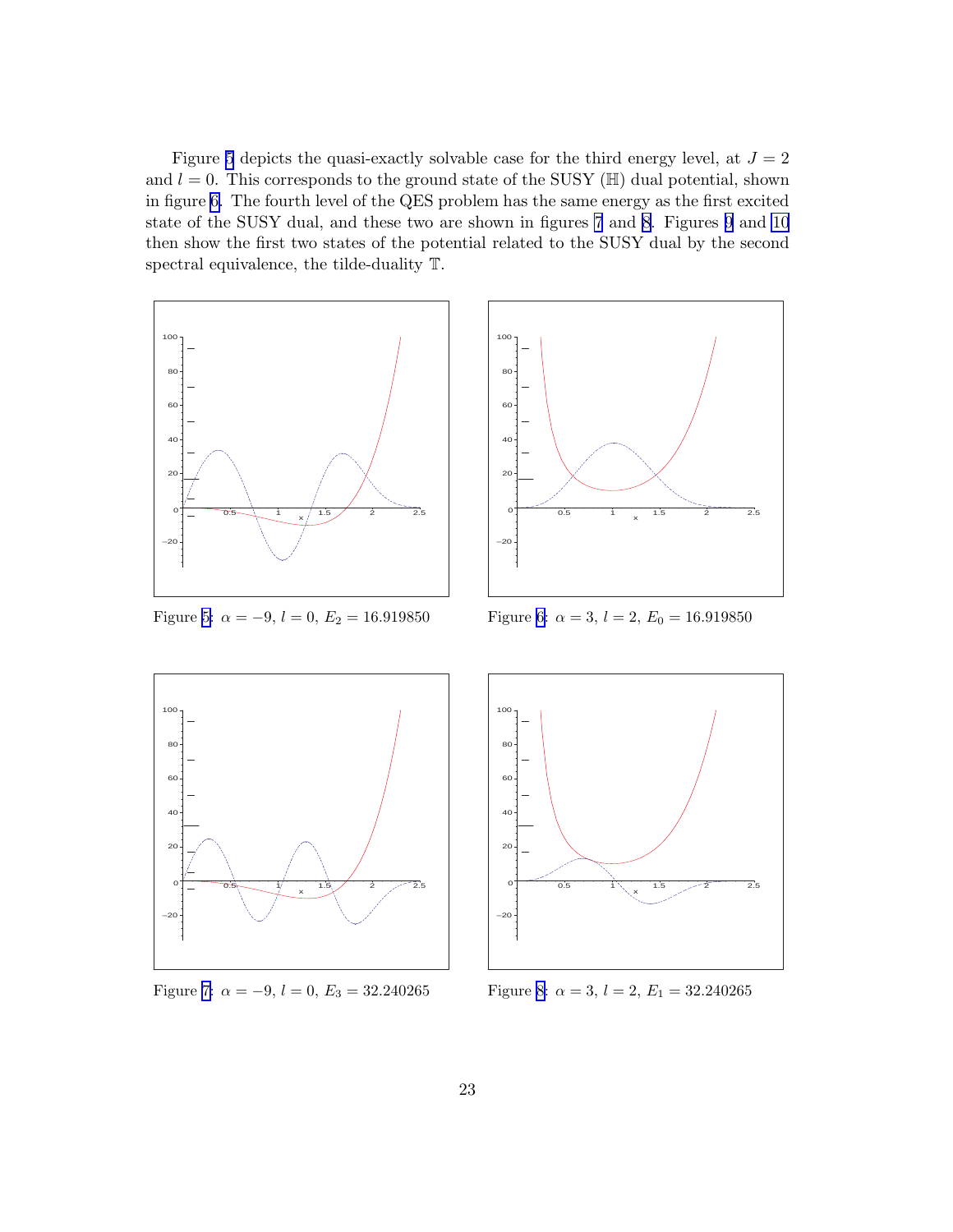<span id="page-25-0"></span>

Figure [9](#page-24-0):  $\alpha = 6$ ,  $l = 3/2$ ,  $E_0 = 16.919850$  Figure [10:](#page-24-0)  $\alpha = 6$ ,  $l = 3/2$ ,  $E_1 = 32.240265$ 

Finally, in figures [11](#page-24-0) and [12](#page-24-0) we illustrate how 'extra' energy levels can appear with the irregular boundary condition in resonance situations, a phenomenon that was mentioned at the end of the conclusions above. Again, we take  $J = 2$ . To avoid numerical difficulties, in figure [12](#page-24-0) we shifted the angular momentum slightly away from the exactly-resonant value.





Figure [11](#page-24-0):  $\alpha = -9$ ,  $l = 0$ ,  $E_0 = -4.898979$  Figure [12:](#page-24-0)  $\alpha = 6$ ,  $l = -5/2+10^{-6}$ ,  $E_0 = -4.898974$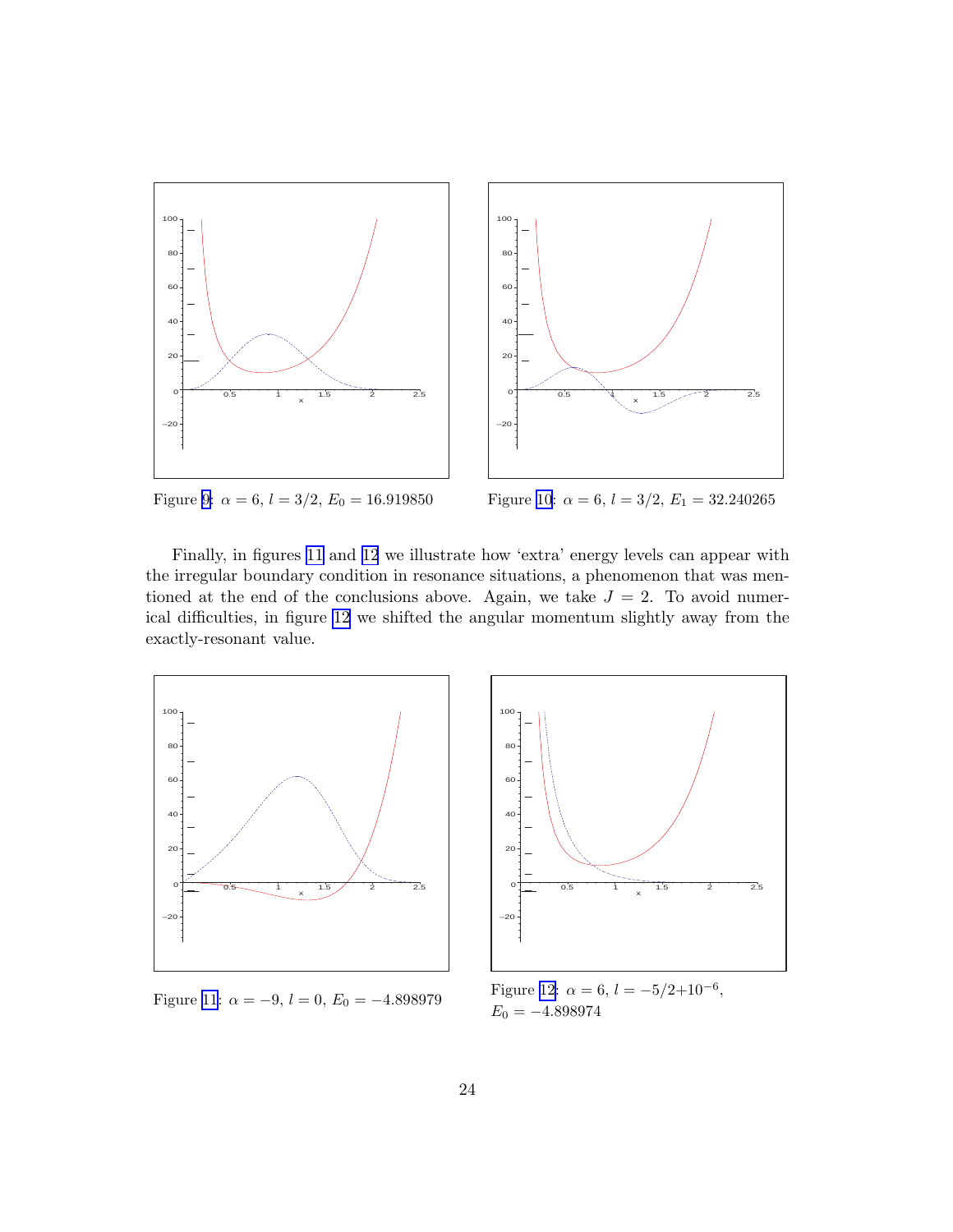#### <span id="page-26-0"></span>B An elementary proof of the Bessis, Zinn-Justin, Bender and Boettcher conjecture

A conjecture of Bessis and Zinn-Justin [\[22\]](#page-30-0), generalised by Bender and Boettcher [\[23](#page-30-0)], states that the eigenvalues  $\lambda_k$  of the PT-symmetric Schrödinger equation

$$
\left[-\frac{d^2}{dx^2} - (ix)^{2M}\right]\psi_k(x) = \lambda_k \psi_k(x), \qquad \psi_k(x) \in L^2(\mathcal{C})
$$
 (B.1)

are real and positive for  $M \geq 1$ . The contour C on which the wavefunction is defined can be taken to be the real axis for  $M < 2$ ; beyond this point, the contour should be deformed down into the complex plane so as to remain in the same pair of Stokes sectors [\[23](#page-30-0)]. (For an informal review in the context of the ODE/IM correspondence, see also[[17](#page-29-0)].) This conjecture has provoked a fair amount of work in recent years, a sample being refs.[[24–32](#page-30-0)]. In this appendix we consider a slightly more general class of  $PT$ -symmetric spectral problems, namely

$$
\left[ -\frac{d^2}{dx^2} - (ix)^{2M} - \alpha(ix)^{M-1} + \frac{l(l+1)}{x^2} \right] \psi_k(x) = \lambda_k \psi_k(x), \quad \psi_k(x) \in L^2(\mathcal{C}) \tag{B.2}
$$

with M,  $\alpha$  and l real. Again, for  $M < 2$  the contour C can be taken to be the real axis, though if  $l(l+1) \neq 0$  it should be distorted so as to pass below the origin. We shall prove reality of the spectrum for  $M > 1$ ,  $\alpha < M+1+|2l+1|$ , and positivity for  $M > 1$ ,  $\alpha \leq M+1-|2l+1|$ . The spectrum might be real for a greater range of  $\alpha$ , but strict positivity certainly fails on the lines  $\alpha = M+1-2l+1$ . Even with the restrictions on  $\alpha$ , our result includes the previously-considered cases: for  $\alpha = l(l+1) = 0$  and  $M = 3/2$ , a version of the original Bessis – Zinn-Justin conjecture is recovered; allowing M to vary then gives the generalisation discussed by Bender and Boettcher, while the conjecturefor  $\alpha = 0$  and l small was proposed in [[11](#page-29-0)]. (Strictly speaking the original BZ-J conjecture concerned the potential  $x^2 + igx^3$  with g real; our discussion applies to the strong-coupling limit of this problem.)

Setting $\Phi(x) = \psi(x/i)$ , ([B.2\)](#page-25-0) becomes

$$
\left[ -\frac{d^2}{dx^2} + x^{2M} + \alpha x^{M-1} + \frac{l(l+1)}{x^2} \right] \Phi_k(x) = -\lambda_k \Phi_k(x), \quad \Phi_k(x) \in L^2(i\mathcal{C}), \quad (B.3)
$$

and has the same form as [\(2.1\)](#page-2-0) with  $E = -\lambda_k$ , though with different boundary conditions: to qualify as an eigenfunction,  $\Phi$  must decay as  $|x| \to \infty$  along the contour  $i\mathcal{C}$ . However,it is an easy generalisation of the discussion in  $\S7$  of [[11\]](#page-29-0) that the function  $T(-\lambda, \alpha, l)$  defined in [\(2.5\)](#page-2-0) is the spectral determinant associated to the spectral problem [\(B.3](#page-25-0)). This identification allows us to study the generalised BZ-JBB conjecture ([B.2\)](#page-25-0) using techniques inspired by the Bethe ansatz.

Westart from equation  $(2.10)$  $(2.10)$  $(2.10)$ :

$$
T^{(+)}(E)D^{(+)}(E) = \Omega^{-(2l+1+\alpha)/2}D^{(-)}(\Omega^{2M}E) + \Omega^{(2l+1+\alpha)/2}D^{(-)}(\Omega^{-2M}E), \qquad (B.4)
$$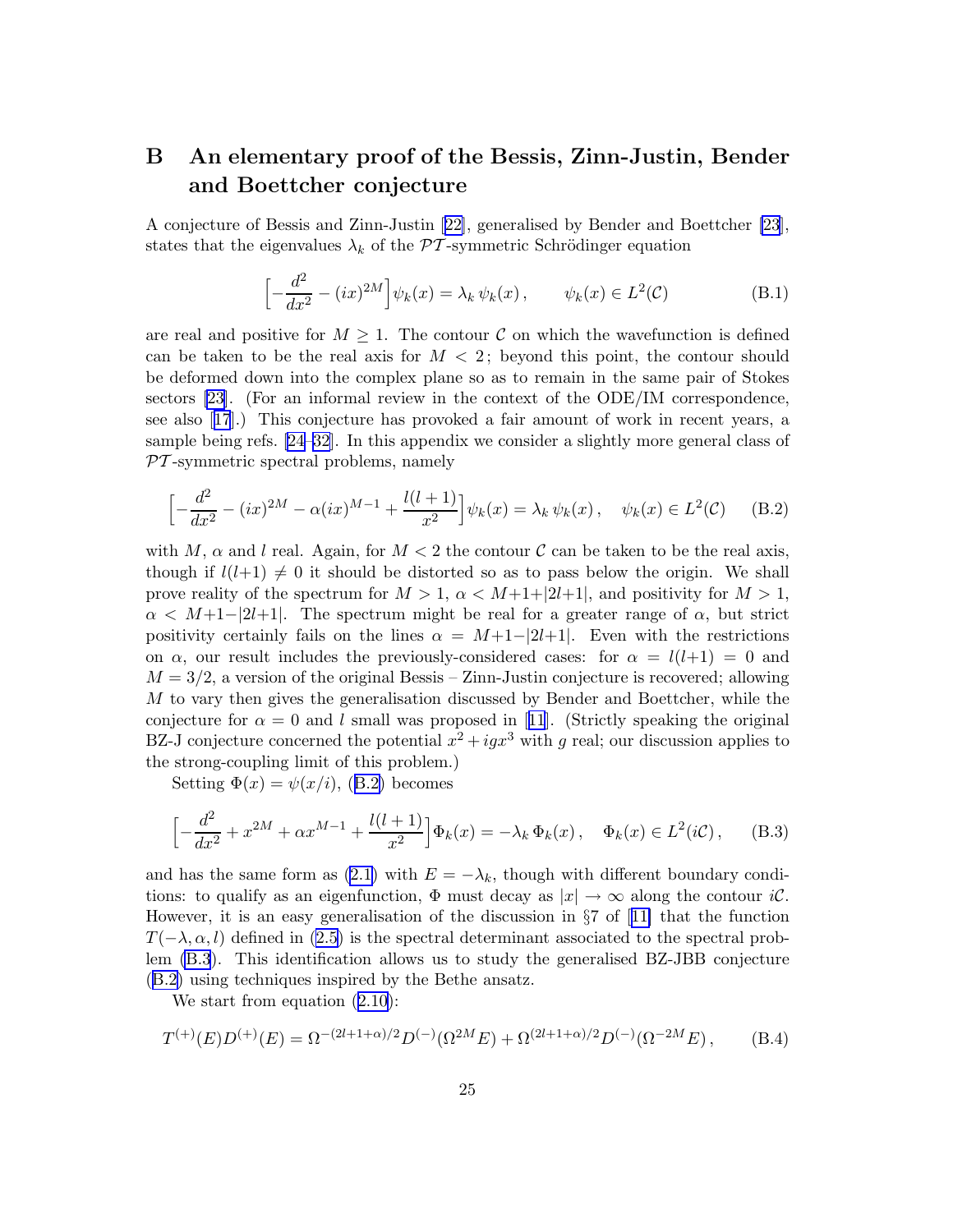<span id="page-27-0"></span>and define the zeroes of  $T^{(+)}(E) = T(E, \alpha, l)$  to be the set  $\{-\lambda_k\}$ . (Note that for  $\alpha = 0$ , ([B.4\)](#page-25-0)reduces to the T-Q system obtained in [[11\]](#page-29-0).) Putting  $E = -\lambda_k$  in [\(B.4\)](#page-25-0) and using, for  $M > 1$ , the factorised form for  $D^{(-)}(E)$  gives the following constraints on the  $\lambda_k$ 's:

$$
\prod_{n=0}^{\infty} \left( \frac{E_n^{(-)} + \Omega^{-2M} \lambda_k}{E_n^{(-)} + \Omega^{2M} \lambda_k} \right) = -\Omega^{-2l-1-\alpha}, \qquad k = 0, 1, \dots
$$
 (B.5)

Since the original eigenproblem [\(B.2](#page-25-0)) is invariant under  $l \rightarrow -1-l$ , we can assume  $l \geq -1/2$  without any loss of generality. Then each  $E_n^{(-)}$  is an eigenvalue of an Hermitian operator  $\mathcal{H}(M, -\alpha, l)$ , and hence is real. Furthermore a Langer transformation [\[39\]](#page-31-0) (see also[9,11]) shows that the  $E_n^{(-)}$  solve a generalised eigenproblem with an everywherepositive 'potential', and so are all positive, for  $\alpha < 1+2l$ . This can be sharpened by considering the value of  $D^{(-)}(E)|_{E=0}$ . From (B.15) below, this first vanishes when  $\alpha = M+2l+2$ . Until this point is reached, no eigenvalue  $E_n^{(-)}$  can have passed the origin, and all must be positive. (It might be worried that negative eigenvalues could appear from  $E = -\infty$ , but this possibility can be ruled out by a consideration of the Langer-transformed version of the equation.)

Takingthe modulus<sup>2</sup> of ([B.5\)](#page-26-0), using the reality of the  $E_k^{(-)}$  $\binom{n-1}{k}$ , and writing the eigen-valuesof ([B.2\)](#page-25-0) as  $\lambda_k = |\lambda_k| \exp(i \delta_k)$ , we have

$$
\prod_{n=0}^{\infty} \left( \frac{(E_n^{(-)})^2 + |\lambda_k|^2 + 2E_n^{(-)}|\lambda_k| \cos(\frac{2\pi}{M+1} + \delta_k)}{(E_n^{(-)})^2 + |\lambda_k|^2 + 2E_n^{(-)}|\lambda_k| \cos(\frac{2\pi}{M+1} - \delta_k)} \right) = 1.
$$
\n(B.6)

For  $\alpha < M + 2l + 2$ , all the  $E_n^{(-)}$  are positive, and each single term in the product on the LHS of [\(B.6](#page-26-0)) is either greater than, smaller than, or equal to one depending only on the relative values of the cosine terms in the numerator and denominator. These are independent of the index  $n$ . Therefore the only possibility to match the RHS is for each term in the product to be individually equal to one, which for  $\lambda_k \neq 0$  requires

$$
\cos(\frac{2\pi}{M+1} + \delta_k) = \cos(\frac{2\pi}{M+1} - \delta_k), \text{ or } \sin(\frac{2\pi}{M+1})\sin(\delta_k) = 0.
$$
 (B.7)

Since  $M > 1$ , this latter condition implies

$$
\delta_k = n\pi \,, \qquad n \in \mathbb{Z} \tag{B.8}
$$

and this establishes the reality of the eigenvalues of [\(B.2](#page-25-0)) for  $M > 1$  and  $\alpha < M + 2l + 2$ or, relaxing the condition on l,  $\alpha < M + 1 + |2l+1|$ .

Onemight ask what goes wrong for  $M < 1$ , since from [[23\]](#page-30-0) (and, for the case  $l \neq 0$  $l \neq 0$  $l \neq 0$ , [[11\]](#page-29-0)) it is known that most of the  $\lambda_k$  become complex as M falls below 1, at least for  $\alpha = 0$ . The answer is that if  $M < 1$ , the order of  $D^{(-)}(E)$  is greater than 1, the factorised form of  $D^{(-)}(E)$  provided by Hadamard's theorem no longer has such a simple form, and the proof breaks down.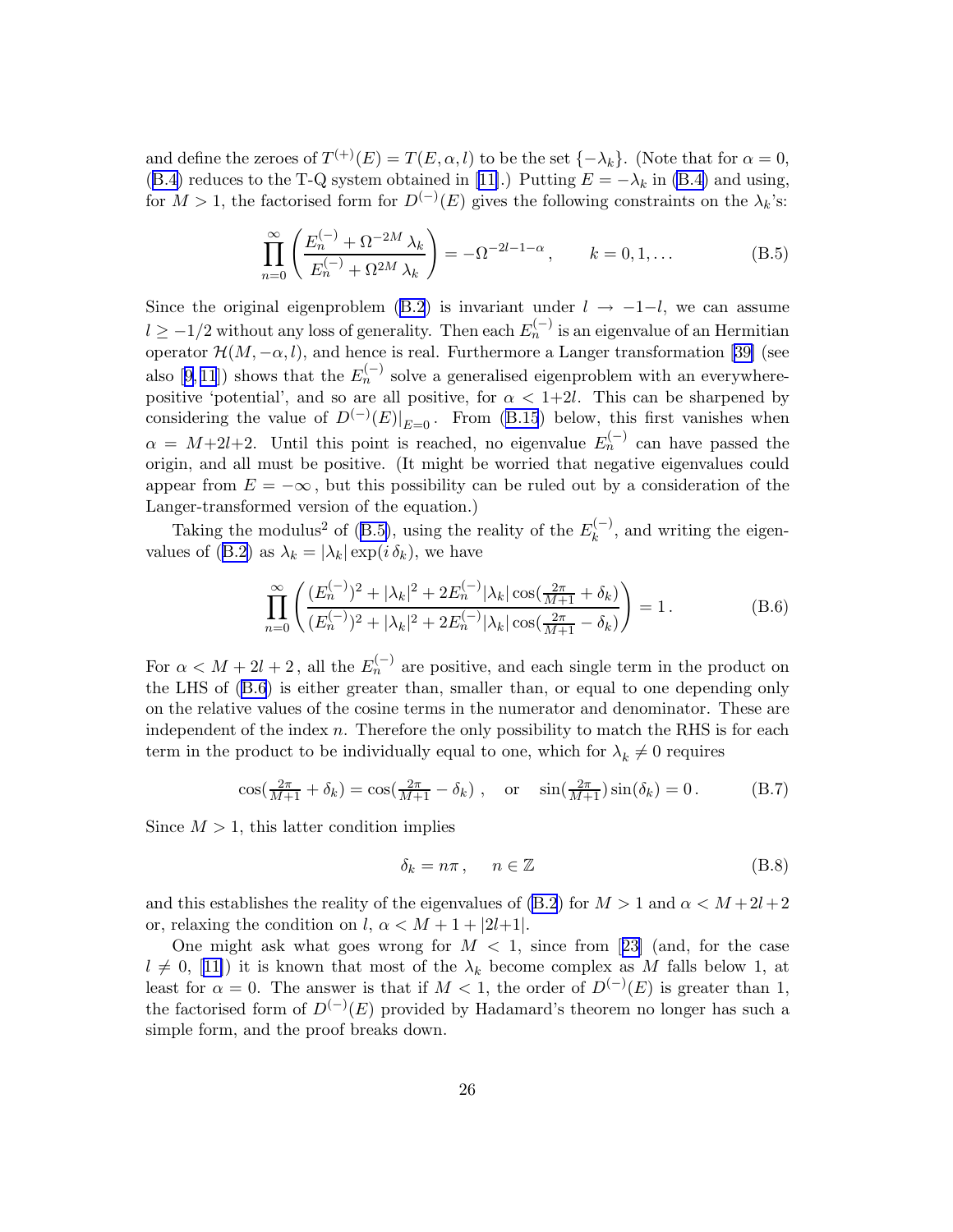<span id="page-28-0"></span>The borderline case  $M = 1$  is the simple harmonic oscillator, exactly solvable for all land  $\alpha$ . Starting from the discussion in §3 of [[11\]](#page-29-0), it is easily seen that

$$
T(E, \alpha, l)|_{M=1} = \frac{2\pi}{\Gamma(\frac{1}{2} + \frac{2l+1+E-\alpha}{4})\Gamma(\frac{1}{2} - \frac{2l+1-E+\alpha}{4})}
$$
(B.9)

and so the eigenvalues of [\(B.2](#page-25-0)) are at  $\lambda = 4n + 2 - \alpha \pm (2l+1), n = 0, 1, \ldots$ . All are real for all real values of  $\alpha$  and l, and all are positive for  $\alpha < 2 - |2l+1|$ .

To discuss positivity at general values of  $M > 1$ , we can continue in M,  $\alpha$  and l away from a point in this latter region,  $\{M=1, \alpha < 2 - |2l+1|\}$ . So long as  $\alpha$  remains less than  $M + 1 + |2l+1|$ , all eigenvalues will be confined to the real axis during this process, and the first passage of an eigenvalue from positive to negative values will be signalled by the presence of a zero in  $T(-\lambda, \alpha, l)$  at  $\lambda = 0$ . Fortunately,  $T(-\lambda, \alpha, l)|_{\lambda=0}$ can be calculated exactly, extending an argument given for  $\alpha = 0$  in [\[11](#page-29-0)]. First, one notices that the function

$$
\varphi(x) = \left(\frac{M+1}{2}\right)^{\frac{M+\alpha}{2M+2}} x^{\frac{M-1}{2M+2}} Y\left(\left(\frac{M+1}{2}\right)^{\frac{1}{M+1}} x^{\frac{2}{M+1}}, E, \alpha, l\right)
$$
(B.10)

solves the Schrödinger equation

$$
\[ -\frac{d^2}{dx^2} + x^2 - \sigma x^{\frac{2-2M}{M+1}} + \frac{\gamma(\gamma+1)}{x^2} \] \varphi(x) = \Lambda \, \varphi(x) \,, \tag{B.11}
$$

where

$$
\sigma = \left(\frac{2}{M+1}\right)^{\frac{2M}{M+1}} E, \quad \gamma = \frac{2l+1}{M+1} - \frac{1}{2}, \quad \Lambda = -\frac{2\alpha}{M+1} . \tag{B.12}
$$

(This transformation, which can be found via a pair of Langer transformations, leads toequation ([1.2](#page-1-0)) in the case  $M=3$ .) Further,  $\varphi(x)$  has the large-x asymptotic

$$
\varphi(x) \sim \frac{1}{\sqrt{2i}} x^{-\frac{1}{2} - \frac{\alpha}{M+1}} \exp\left(-\frac{1}{2}x^2\right).
$$
 (B.13)

At  $E=0$ ,  $\sigma=0$  and [\(B.11\)](#page-27-0) is the simple harmonic oscillator, which can be solved exactly in terms of the confluent hypergeometric function  $U(a, b, z)$ . Matching asymptotics at large x,

$$
\varphi(x)|_{E=0} = \frac{1}{\sqrt{2i}} x^{\gamma+1} e^{-x^2/2} U\left(\frac{1}{2}(\gamma+\frac{3}{2}) - \frac{1}{4}\Lambda, \gamma+\frac{3}{2}, x^2\right).
$$
 (B.14)

Reversing the variable changes, extracting the leading behaviour as  $x \to 0$  and comparing with([2.9\)](#page-3-0), we find

$$
D(E, \alpha, l)|_{E=0} = D^{(+)}(E)|_{E=0} = \frac{1}{\sqrt{2i}} \left(\frac{M+1}{2}\right)^{\frac{2l+1-\alpha}{2M+2} - \frac{1}{2}} \frac{\Gamma\left(\frac{2l+1}{M+1}\right)}{\Gamma\left(\frac{2l+1+\alpha}{2M+2} + \frac{1}{2}\right)} .
$$
 (B.15)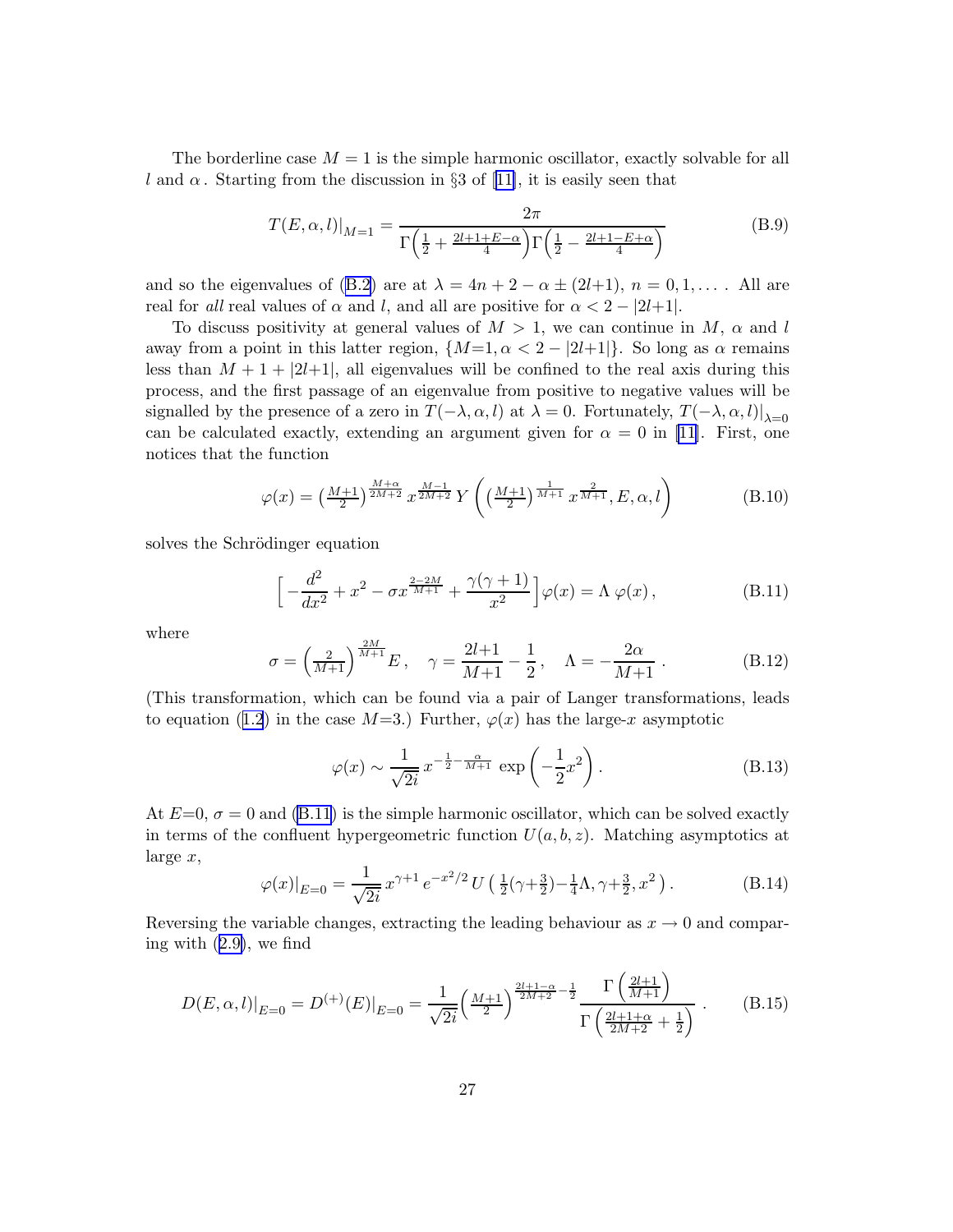<span id="page-29-0"></span>Now  $T(E, \alpha, l)|_{E=0}$  follows from [\(B.4](#page-25-0)), remembering that  $D^{(-)}(E) = D(E, -\alpha, l)$ :

$$
T(E, \alpha, l)|_{E=0} = T^{(+)}(E)|_{E=0} = \left(\frac{M+1}{2}\right)^{\frac{\alpha}{M+1}} \frac{2\pi}{\Gamma\left(\frac{1}{2} + \frac{2l+1-\alpha}{2M+2}\right)\Gamma\left(\frac{1}{2} - \frac{2l+1+\alpha}{2M+2}\right)}.
$$
 (B.16)

The first zero arrives at  $E = -\lambda = 0$  when  $\alpha = M + 1 - |2l+1|$ , and so for all  $\alpha < M + 1 - |2l+1|$ , the spectrum is entirely positive, as claimed.

In finishing, we return to the reality of the spectrum encoded by  $T(-\lambda)$ . We have proved that, if  $M > 1$ , the eigenvalues  $\lambda_k$  are real for all real  $\alpha < M + 1 + |2l+1|$ . One might conjecture that this reality should hold for all real  $\alpha$  and l. However, this is definitely not the case: for  $M = 3$ , at the QES points and with l sufficiently negative, an examination of the Bender-Dunne polynomials shows that the exactly-calculable part of the spectrum of  $D(E, \alpha_I)$  has at least one pair of complex-conjugate eigenvalues. The identity  $T(-E, \mathbb{H}\alpha_J) = \gamma(\alpha_J)D(E, \alpha_J)$ , which follows from the results obtained in §7 above, shows that  $T(-E, \mathbb{H}\alpha_J)$  must share these complex zeroes. If  $(\alpha_J, l)$  are real then so are  $(\hat{\alpha}_J, l_J)$ , and so such examples demonstrate that T can have complex zeroes even while  $M > 1$  and  $\alpha$  and l are real. It would be worthwhile to map out the full extent of the region where the spectrum is entirely real, but we have not yet done this, beyond a quick check that it appears to extend at least some way beyond the domain  $\alpha < M + 1 + |2l+1|$  covered by the proof given in this appendix.

#### Note added in proof.

(1) We have recently obtained some further results on the region within which the spectrum of the  $\mathcal{P}T$ -symmetric problem discussed in appendix B becomes complex. These can be found in[[40\]](#page-31-0).

(2) An alternative treatment of a class of  $\mathcal{P}\mathcal{T}$ -symmetric quantum mechanical problems similar to those discussed in appendix B can be found in [\[41](#page-31-0), [42\]](#page-31-0).

#### References

- [1] J. Zinn-Justin, Quantum Field Theory and Critical Phenomena, (Clarendon, Oxford 1989) (International series of monographs on physics, 77)
- [2] E. Witten, 'Dynamical breaking of supersymmetry', Nucl. Phys. B188 (1981) 513–554
- [3] A.V. Turbiner, 'Quasi-exactly-soluble problems and sl(2,R) algebra' Comm. Math. Phys. 118 (1988) 467–474
- [4] A.G. Ushveridze, Quasi-Exactly Solvable Models in Quantum Mechanics, (Institute of Physics, Bristol, 1993)
- [5] C.M. Bender and G.V. Dunne, 'Quasi-Exactly Solvable Systems and Orthogonal Polynomials', J. Math. Phys. 37 (1996) 6–11, [hep-th/9511138](http://arXiv.org/abs/hep-th/9511138)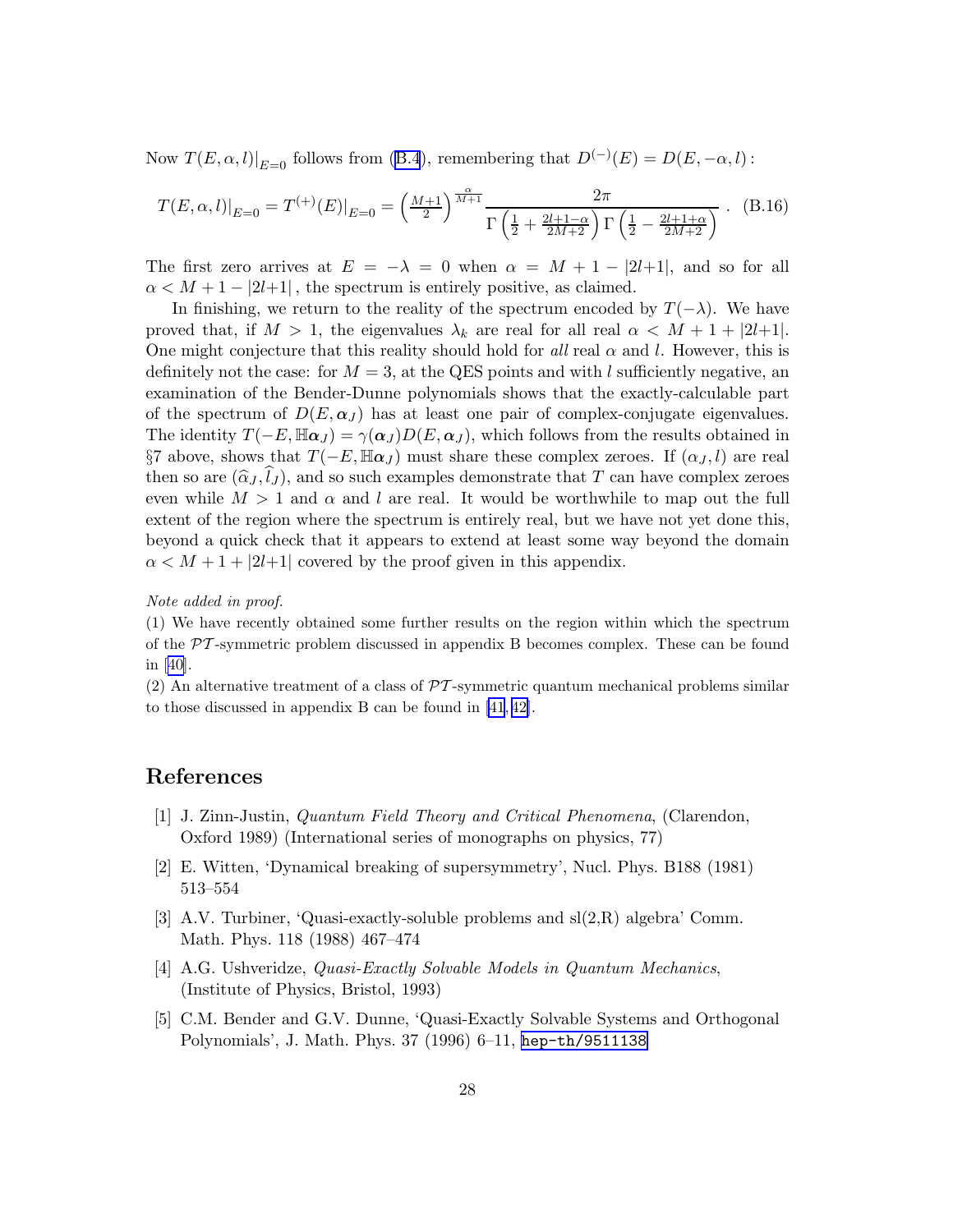- <span id="page-30-0"></span>[6] L.N. Lipatov, 'Duality symmetry of Reggeon interactions in multicolour QCD' Nucl. Phys. B548 (1999) 328–362, [hep-ph/9812336](http://arXiv.org/abs/hep-ph/9812336)
- [7] P. Dorey and R. Tateo, 'Anharmonic oscillators, the thermodynamic Bethe ansatz and nonlinear integral equations', J. Phys. A32 (1999) L419–L425, [hep-th/9812211](http://arXiv.org/abs/hep-th/9812211)
- [8] A. Voros, 'Semi-classical correspondence and exact results: the case of the spectra of homogeneous Schrödinger operators', J. Physique Lett. 43 (1982) L1–L4; — 'The return of the quartic oscillator. The complex WKB method', Ann. Inst. Henri Poincaré Vol XXXIX (1983) 211–338; — 'Exact resolution method for general 1D polynomial Schrödinger equation', J. Phys. A32 (1999) 5993–6007, [math-ph/9903045](http://arXiv.org/abs/math-ph/9903045); Corrigendum: J. Phys. A33 (2000) 5783–5784
- [9] V.V. Bazhanov, S.L. Lukyanov and A.B. Zamolodchikov, 'Spectral determinants for Schrödinger equation and Q-operators of Conformal Field Theory', J. Stat. Phys. 102 (2001) 567–576, [hep-th/9812247](http://arXiv.org/abs/hep-th/9812247)
- [10] J. Suzuki, 'Anharmonic Oscillators, Spectral Determinant and Short Exact Sequence of  $U_q(\hat{sl}_2)$ ', J. Phys. A32 (1999) L183–L188, [hep-th/9902053](http://arXiv.org/abs/hep-th/9902053)
- [11] P. Dorey and R. Tateo, 'On the relation between Stokes multipliers and the T-Q systems of conformal field theory', Nucl. Phys. B563 (1999) 573–602, [hep-th/9906219](http://arXiv.org/abs/hep-th/9906219)
- [12] P. Dorey and R. Tateo, 'Differential equations and integrable models: the  $SU(3)$ case', Nucl. Phys. B571 (2000) 583–606, [hep-th/9910102](http://arXiv.org/abs/hep-th/9910102)
- [13] J. Suzuki, 'Functional relations in Stokes multipliers and Solvable Models related to  $U_q(A_n^{(1)})'$ , J. Phys. A33 (2000) 3507–3521, <code>[hep-th/9910215](http://arXiv.org/abs/hep-th/9910215)</code>
- [14] J. Suzuki, 'Functional relations in Stokes multipliers Fun with  $x^6 + \alpha x^2$ potential', J. Stat. Phys. 102 (2001) 1029–1047, [quant-ph/0003066](http://arXiv.org/abs/quant-ph/0003066)
- [15] P. Dorey, C. Dunning and R. Tateo, 'Differential equations for general  $SU(n)$ Bethe ansatz systems', J. Phys. A33 (2000) 8427–8442, [hep-th/0008039](http://arXiv.org/abs/hep-th/0008039)
- [16] J. Suzuki, 'Stokes multipliers, Spectral Determinants and T−Q relations', [nlin-sys/0009006](http://arXiv.org/abs/nlin-sys/0009006)
- [17] P. Dorey, C. Dunning and R. Tateo, 'Ordinary differential equations and integrable models', JHEP Proceedings PRHEP-tmr 2000/034, Nonperturbative Quantum Effects 2000, [hep-th/0010148](http://arXiv.org/abs/hep-th/0010148)
- [18] R.G. Newton, The complex j-plane (Benjamin 1964)
- [19] Y. Sibuya, Global Theory of a second-order linear ordinary differential operator with polynomial coefficient (Amsterdam: North-Holland 1975)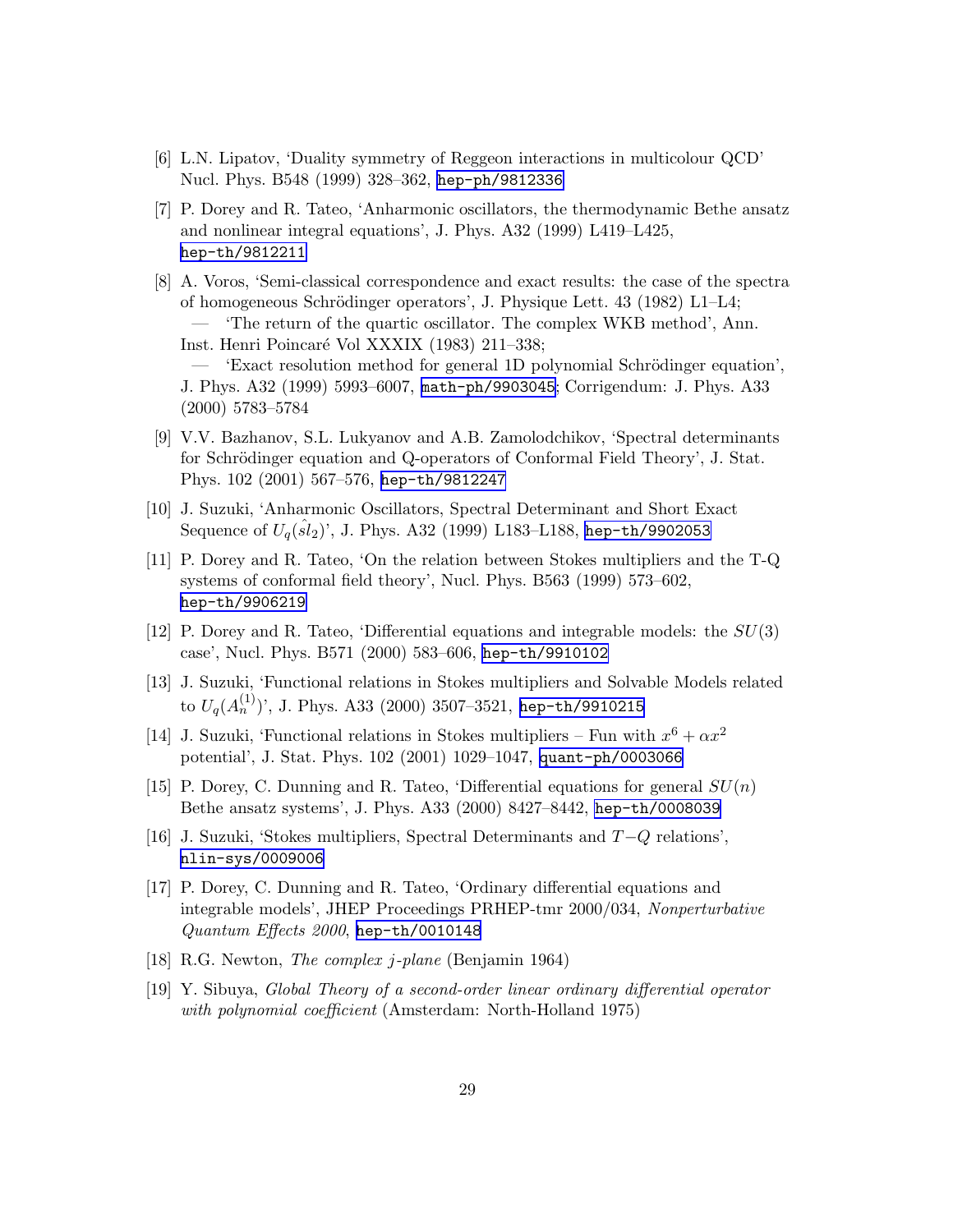- <span id="page-31-0"></span>[20] V.V. Bazhanov, S.L. Lukyanov and A.B. Zamolodchikov, 'On non-equilibrium states in QFT model with boundary interaction', Nucl. Phys. B549 (1999) 529–545, [hep-th/9812247](http://arXiv.org/abs/hep-th/9812247)
- [21] V. Buslaev and V. Grecchi, 'Equivalence of unstable anharmonic oscillators and double wells', J. Phys. A26 (1993) 5541–5549
- [22] D. Bessis and J. Zinn-Justin, unpublished
- [23] C.M. Bender and S. Boettcher, 'Real spectra in non-hermitian Hamiltonians having  $\overline{PT}$  symmetry', Phys. Rev. Lett. 80 (1998) 4243-5246, [physics/9712001](http://arXiv.org/abs/physics/9712001)
- [24] C.M. Bender, S. Boettcher and P.N. Meisinger, 'PT -symmetric quantum mechanics', J. Math. Phys. 40 (1999) 2201–2229, [hep-th/9809072](http://arXiv.org/abs/hep-th/9809072)
- [25] E. Delabaere and F. Pham, 'Eigenvalues of complex Hamiltonians with  $PT$ -symmetry. I', Phys. Lett. A250 (1998) 25–28
- [26] E. Delabaere and D. Trinh, 'Spectral analysis of the complex cubic oscillator', J. Phys. A33 (2000) 8771–8796
- [27] G.A. Mezincescu, 'Some properties of eigenvalues and eigenfunctions of the cubic oscillator with imaginary coupling constant', J. Phys. A33 (2000) 4911–4916, [quant-ph/0002056](http://arXiv.org/abs/quant-ph/0002056)
- [28] M. Znojil, 'Spiked and PT-symmetric decadic potentials supporting elementary N-plets of bound states', J. Phys. A33 (2000) 6825–6833, [quant-ph/0002083](http://arXiv.org/abs/quant-ph/0002083)
- [29] B. Bagchi, F. Cannata and C. Quesne, 'PT-symmetric sextic potentials', Phys. Lett. A269 (2000) 79–82, [quant-ph/0003085](http://arXiv.org/abs/quant-ph/0003085)
- [30] C.M. Bender, G.V. Dunne, P.N. Meisinger and M. Simsek, 'Quantum complex Hénon-Heiles potentials', [quant-ph/0101095](http://arXiv.org/abs/quant-ph/0101095)
- [31] C.M. Bender and Q. Wang, 'Comment on a recent paper by Mezincescu', J. Phys. A34 (2001) 3325–3328
- [32] G.A. Mezincescu, 'The operator  $p^2 (ix)^{\nu}$  on  $L^2(R)$  (reply to Comment by Bender and Wang)', J. Phys. A34 (2001) 3329–3332
- [33] H. Aoyama, M. Sato and T. Tanaka, 'General forms of a N -fold supersymmetric family', Phys. Lett. B503 (2001) 423–429, [quant-ph/0012065](http://arXiv.org/abs/quant-ph/0012065)
- [34] A.A. Andrianov, M.V. Ioffe and V.P. Spiridonov, 'Higher-derivative supersymmetry and the Witten index', Phys. Lett. A174 (1993) 273–279, [hep-th/9303005](http://arXiv.org/abs/hep-th/9303005)
- [35] H. Aoyama, H. Kikuchi, I. Okouchi, M. Sato and S. Wada, 'Valley views: instantons, large order behaviors, and supersymmetry', Nucl. Phys. B553 (1999) 644–710, [hep-th/9808034](http://arXiv.org/abs/hep-th/9808034)